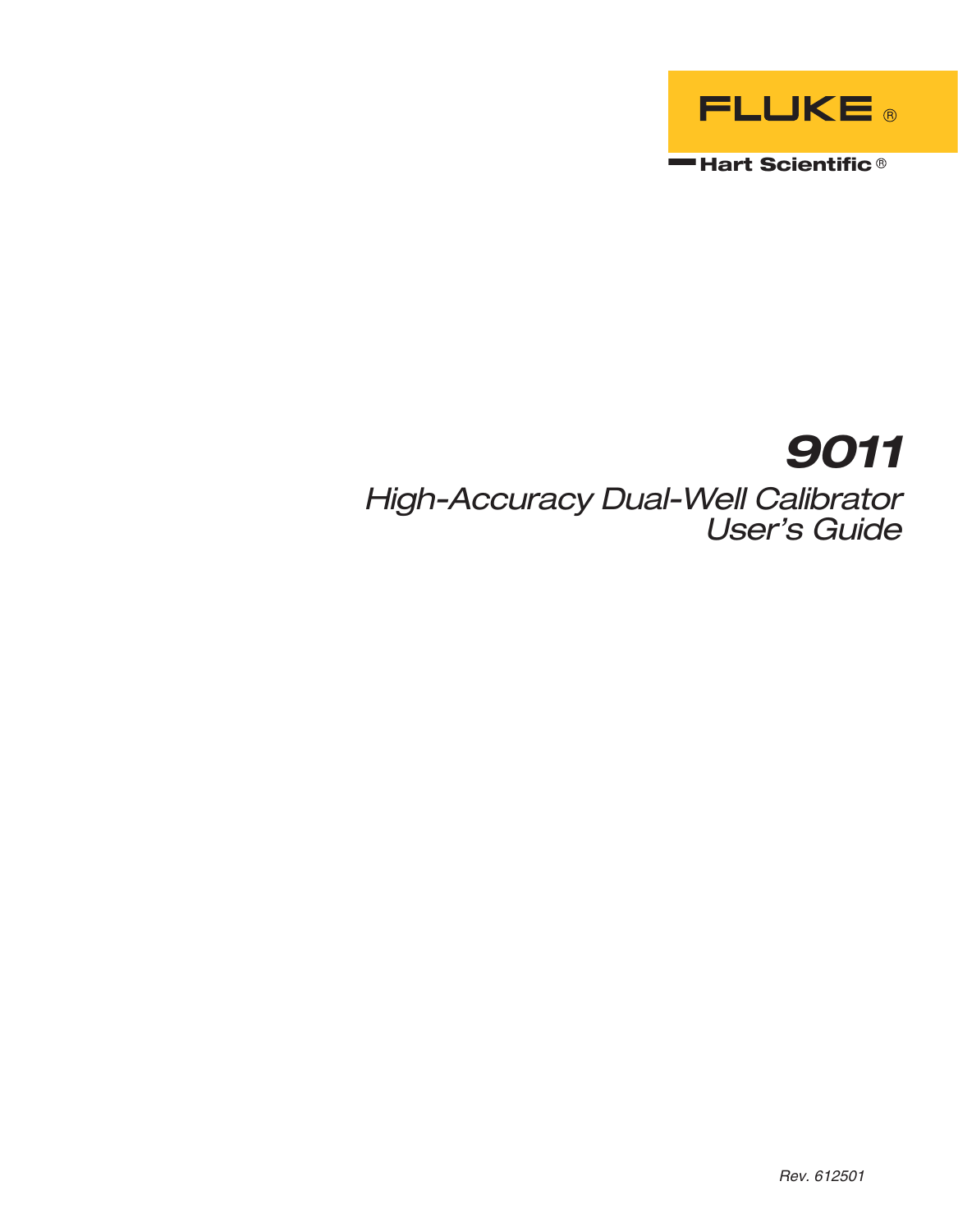#### **Fluke Corporation, Hart Scientific Division**

799 E. Utah Valley Drive • American Fork, UT 84003-9775 • USA Phone: +1.801.763.1600 • Telefax: +1.801.763.1010 E-mail: support@hartscientific.com

#### **www.hartscientific.com**

Subject to change without notice. • Copyright © 2005 • Printed in USA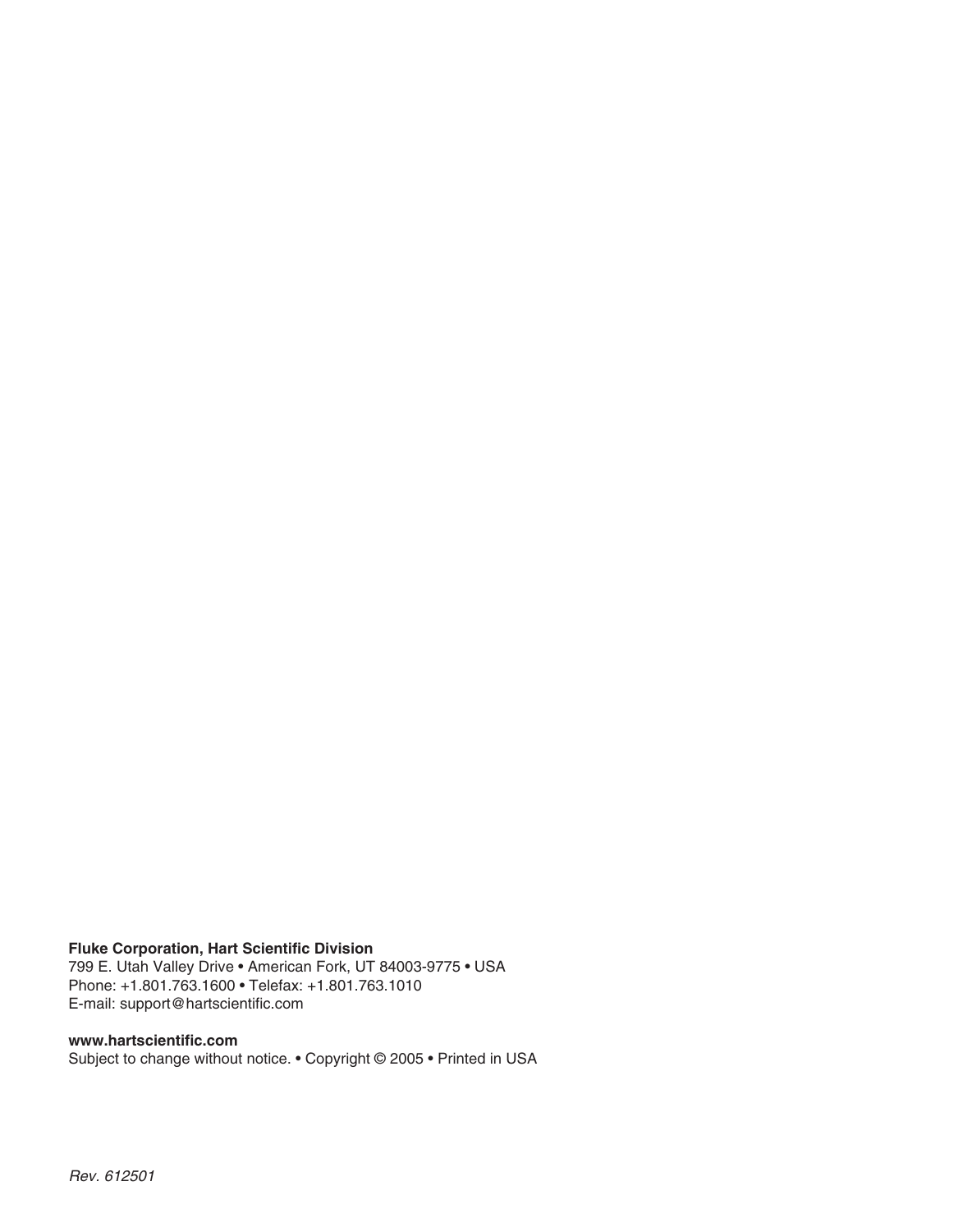# **Table of Contents**

| $\mathbf{1}$ |                       |                                               |  |
|--------------|-----------------------|-----------------------------------------------|--|
|              | 1.1                   |                                               |  |
|              | 1.2                   |                                               |  |
|              | 1.3<br>1.3.1<br>1.3.2 |                                               |  |
|              | 1.4                   |                                               |  |
| 2            |                       | Specifications and Environmental Conditions 9 |  |
|              | 2.1                   |                                               |  |
|              | 2.2                   |                                               |  |
|              | 2.3                   |                                               |  |
| 3            |                       |                                               |  |
|              | 3.1                   |                                               |  |
|              | 3.2                   |                                               |  |
|              | 3.3                   |                                               |  |
|              | 3.4                   |                                               |  |
| 4            |                       |                                               |  |
|              | 4.1                   |                                               |  |
|              | 4.2                   |                                               |  |
|              | 4.3                   |                                               |  |
|              | 4.4                   | Constant Temperature Block Assembly. 15       |  |
| 5            |                       |                                               |  |
|              | 5.1                   |                                               |  |
|              | 5.2                   |                                               |  |
| 6            |                       |                                               |  |
|              | 6.1                   |                                               |  |
|              | 6.2                   |                                               |  |
|              | 6.2.1                 |                                               |  |
|              | 6.2.2<br>6.2.3        |                                               |  |
|              | 6.3                   |                                               |  |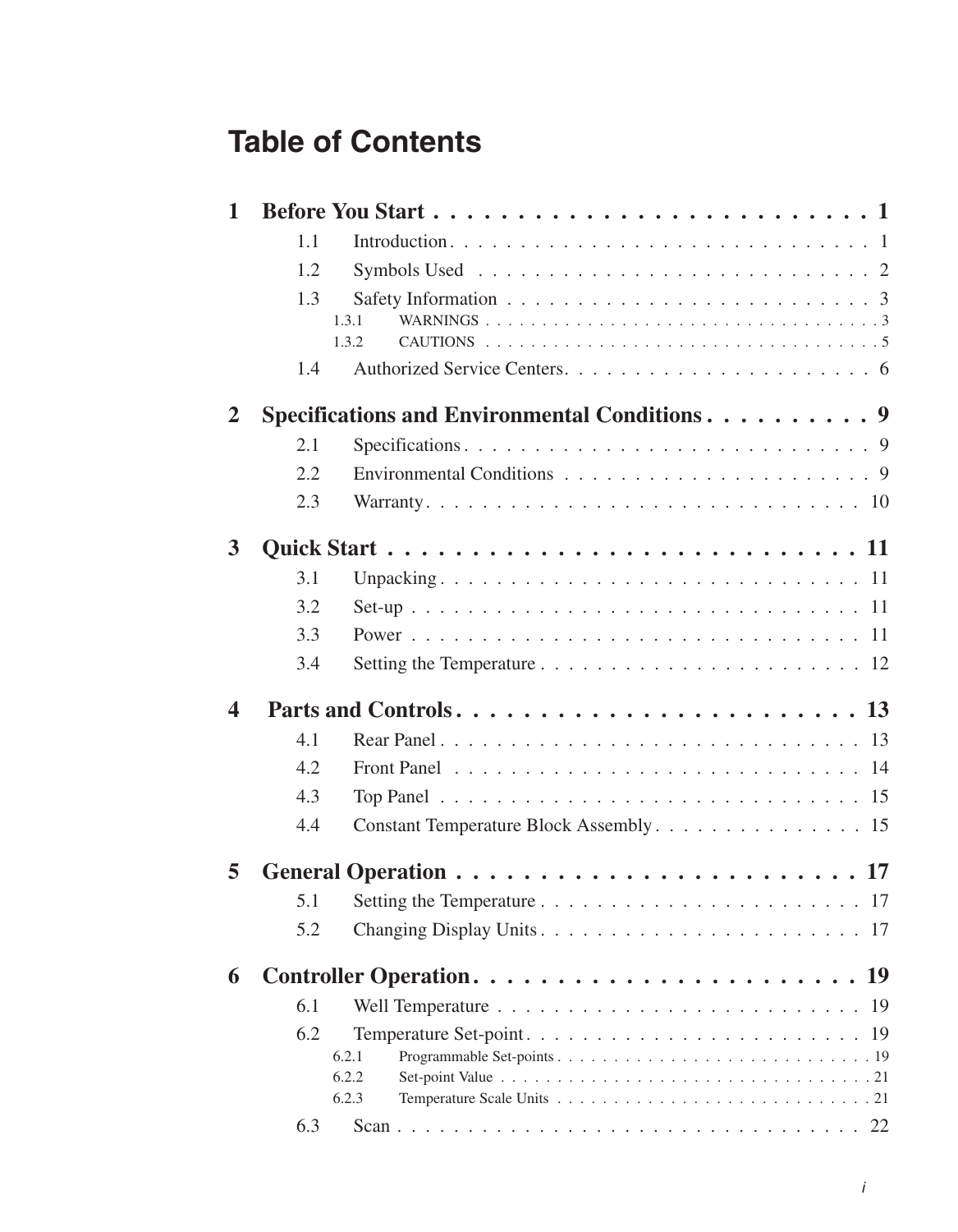|   | 6.3.1<br>6.3.2 |                                                                                                                |  |
|---|----------------|----------------------------------------------------------------------------------------------------------------|--|
|   | 6.4            |                                                                                                                |  |
|   | 6.4.1          |                                                                                                                |  |
|   | 6.4.2          |                                                                                                                |  |
|   | $6.5^{\circ}$  |                                                                                                                |  |
|   | 6.5.1<br>6.5.2 |                                                                                                                |  |
|   | 6.5.3          |                                                                                                                |  |
|   | 6.5.4          |                                                                                                                |  |
|   | 6.5.5          | Program Control $\dots \dots \dots \dots \dots \dots \dots \dots \dots \dots \dots \dots \dots 26$             |  |
|   | 6.6            |                                                                                                                |  |
|   | 6.7            | 27                                                                                                             |  |
|   | 6.8            | 27                                                                                                             |  |
|   | 6.9            | 28                                                                                                             |  |
|   | 6.10           | 29                                                                                                             |  |
|   | 6.11           | 29                                                                                                             |  |
|   | 6.12           | 29                                                                                                             |  |
|   | 6.13           |                                                                                                                |  |
|   | 6.13.1         | 6.13.2                                                                                                         |  |
|   |                | 6.13.3<br>Duplex Mode (cold side only) $\ldots \ldots \ldots \ldots \ldots \ldots \ldots \ldots \ldots 31$     |  |
|   |                | 6.13.4<br>Linefeed (cold side only) $\ldots \ldots \ldots \ldots \ldots \ldots \ldots \ldots \ldots \ldots 32$ |  |
|   | 6.14           |                                                                                                                |  |
|   | 6.14.1         | 6.14.2                                                                                                         |  |
|   |                | 6.14.3                                                                                                         |  |
|   |                | 6.14.4                                                                                                         |  |
|   |                | 6.14.5                                                                                                         |  |
| 7 |                | Digital Communication Interface 37                                                                             |  |
|   | 7.1            |                                                                                                                |  |
|   | 7.1.1          |                                                                                                                |  |
|   | 7.1.2          |                                                                                                                |  |
|   |                | 7.1.2.1<br>7.1.2.2                                                                                             |  |
|   |                | 7.1.2.3<br>7.1.2.4                                                                                             |  |
|   | 7.1.3          |                                                                                                                |  |
|   | 7.2            |                                                                                                                |  |
| 8 |                | 43                                                                                                             |  |
|   |                |                                                                                                                |  |
|   | 8.1            | 43                                                                                                             |  |
|   | 8.2<br>8.2.1   | 43                                                                                                             |  |
|   |                |                                                                                                                |  |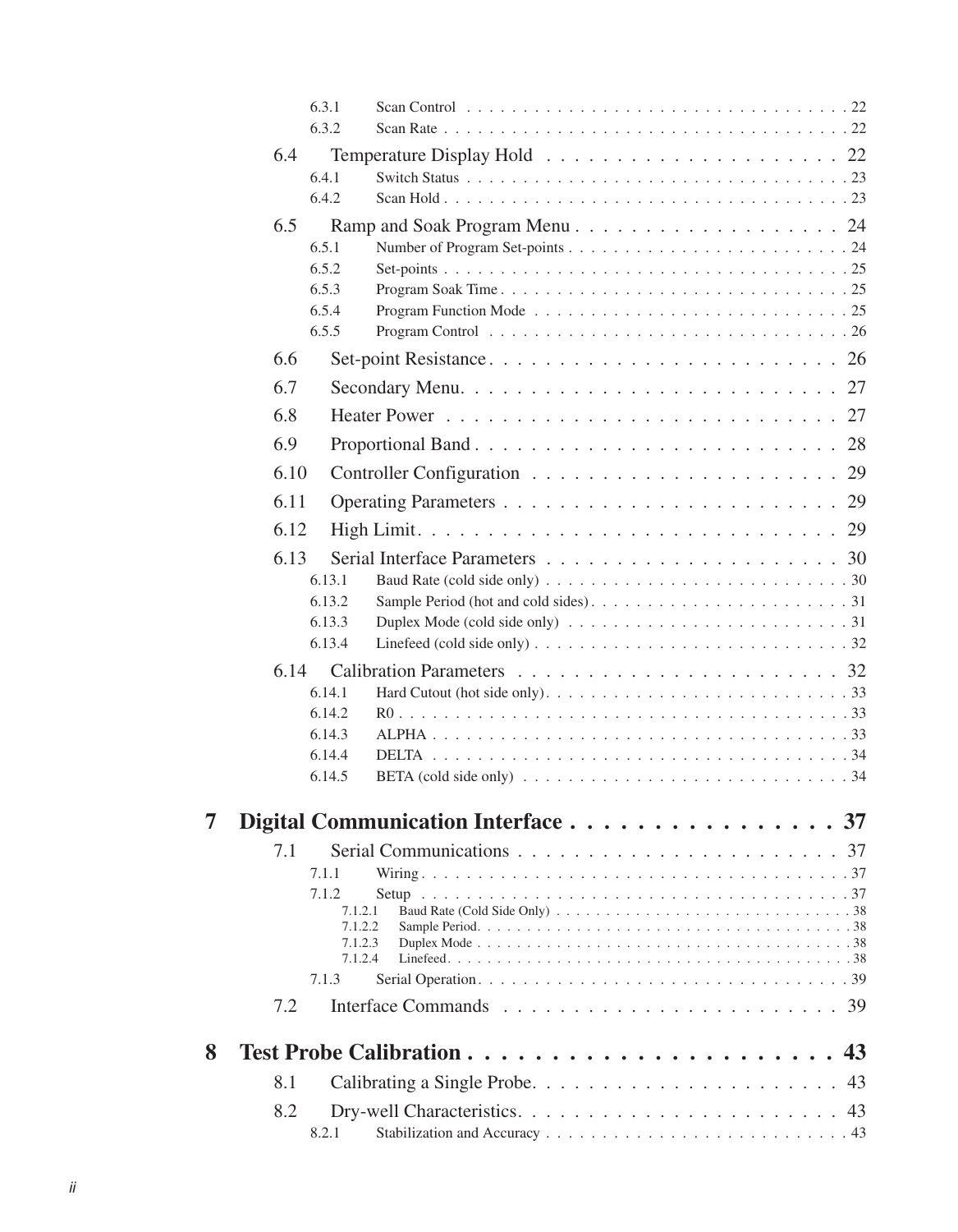| 9 |        |                                                                                                            |  |  |  |  |
|---|--------|------------------------------------------------------------------------------------------------------------|--|--|--|--|
|   | 9.1    |                                                                                                            |  |  |  |  |
|   | 9.1.1  |                                                                                                            |  |  |  |  |
|   |        | 9.1.2                                                                                                      |  |  |  |  |
|   |        |                                                                                                            |  |  |  |  |
|   |        |                                                                                                            |  |  |  |  |
|   | 11.1   | Troubleshooting Problems, Possible Causes, and Solutions 49                                                |  |  |  |  |
|   | 11.2.  |                                                                                                            |  |  |  |  |
|   | 11.2.1 | EMC Directive $\ldots \ldots \ldots \ldots \ldots \ldots \ldots \ldots \ldots \ldots \ldots \ldots \ldots$ |  |  |  |  |
|   |        |                                                                                                            |  |  |  |  |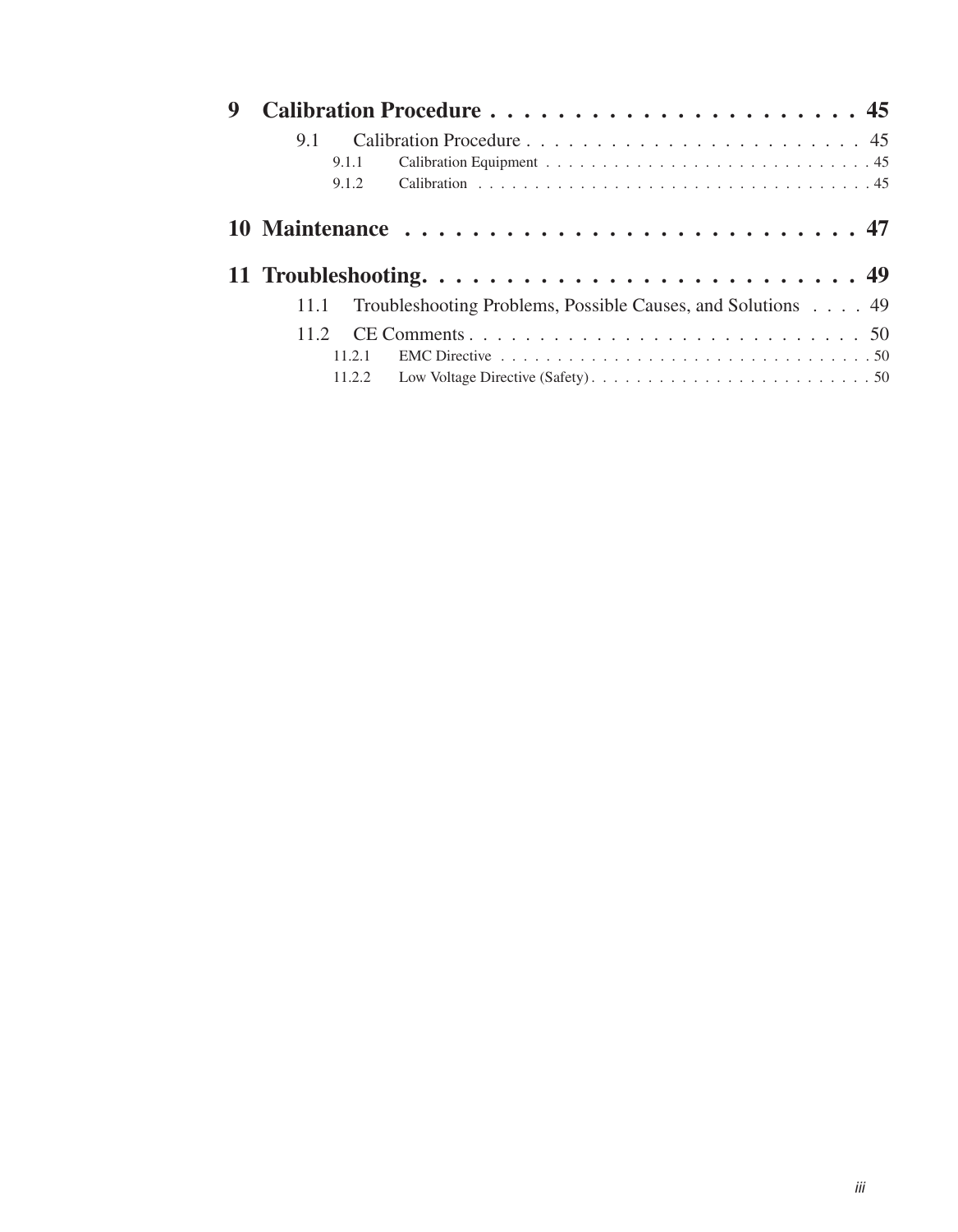# **Figures and Tables**

| Table 1  |                                                                    |
|----------|--------------------------------------------------------------------|
| Figure 1 |                                                                    |
| Figure 2 |                                                                    |
| Figure 3 |                                                                    |
| Figure 4 |                                                                    |
| Figure 5 | Temperature fluctuations at various proportional band settings. 28 |
| Figure 6 |                                                                    |
| Table 2  |                                                                    |
| Table 2  | Controller Communications Commands continued 41                    |
| Table 2  | Controller Communications Commands continued 42                    |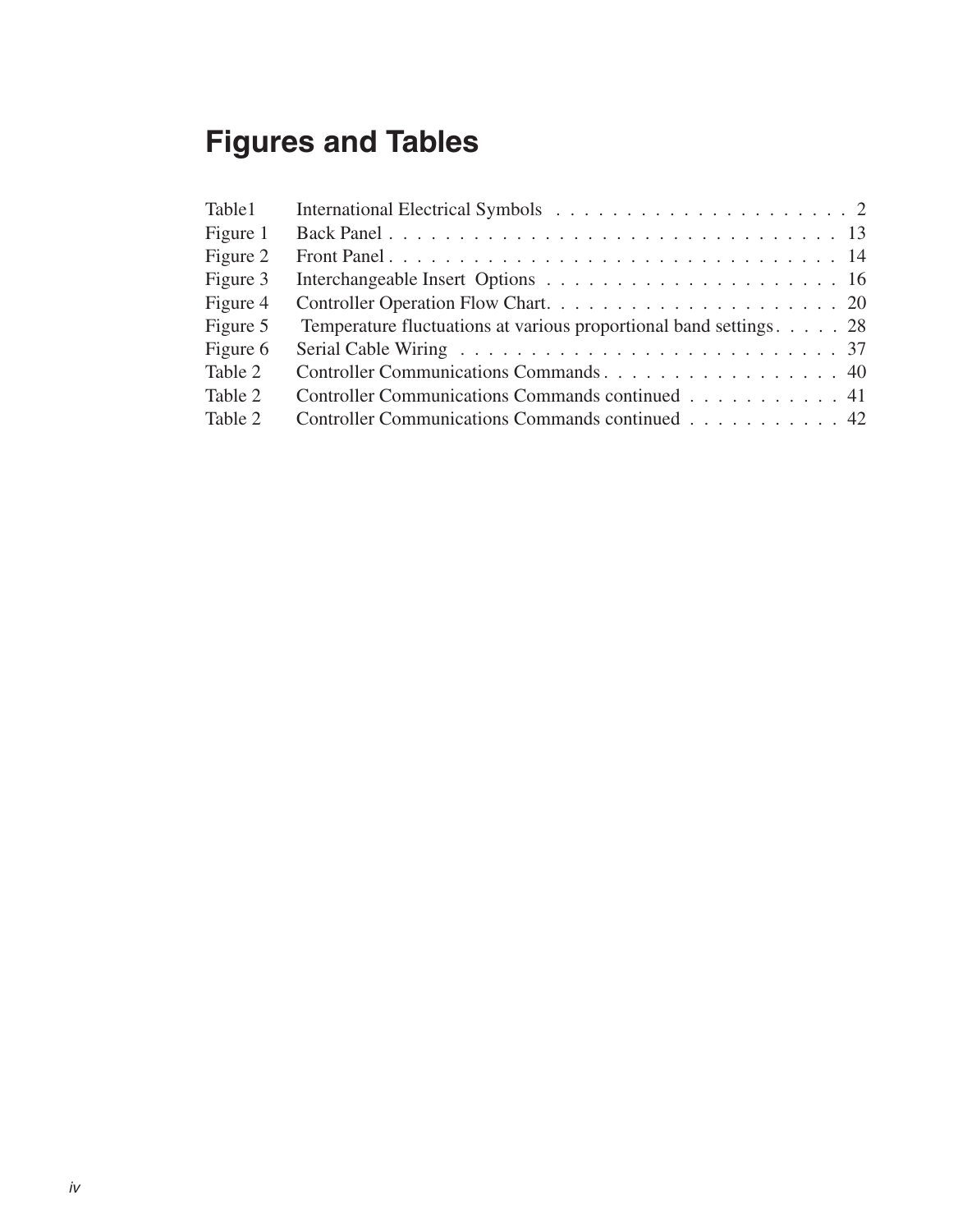## <span id="page-6-0"></span>**1 Before You Start**

### **1.1 Introduction**

The Hart Scientific 9011 High-Accuracy Dual-Well Calibrator may be used as a portable instrument or bench top temperature calibrator for calibrating thermocouple and RTD temperature probes. Calibrations may be done over a range of –30°C to 670°C (–22°F to 1238°F). Temperature display and setability resolution is 0.1 degrees.

The instrument features:

- Rapid heating and cooling
- Hot and cold blocks in a single unit
- RS-232 interface capability
- Switch hold test

Built in programmable features include:

- Temperature scan rate control
- Eight set-point memory
- Adjustable readout in  ${}^{\circ}C$  or  ${}^{\circ}F$

The temperature is accurately controlled by Hart's digital controller. The controller uses a precision platinum RTD as a sensor that controls the well temperature with a triac driven heater or thermoelectric devices (TED).

The LED front panel continuously shows the current well temperature of both hot and cold blocks. The temperature may be set, using the control buttons, to any desired temperature within the instrument's range. Multiple fault protection devices insure user and instrument safety and protection.

This dry-well calibrator was designed for portability, low cost, and ease of operation. Through proper use, the instrument will provide continued accurate calibration of temperature sensors and devices. The user should be familiar with the safety guidelines and operating procedures of the calibrator as described in the instruction manual.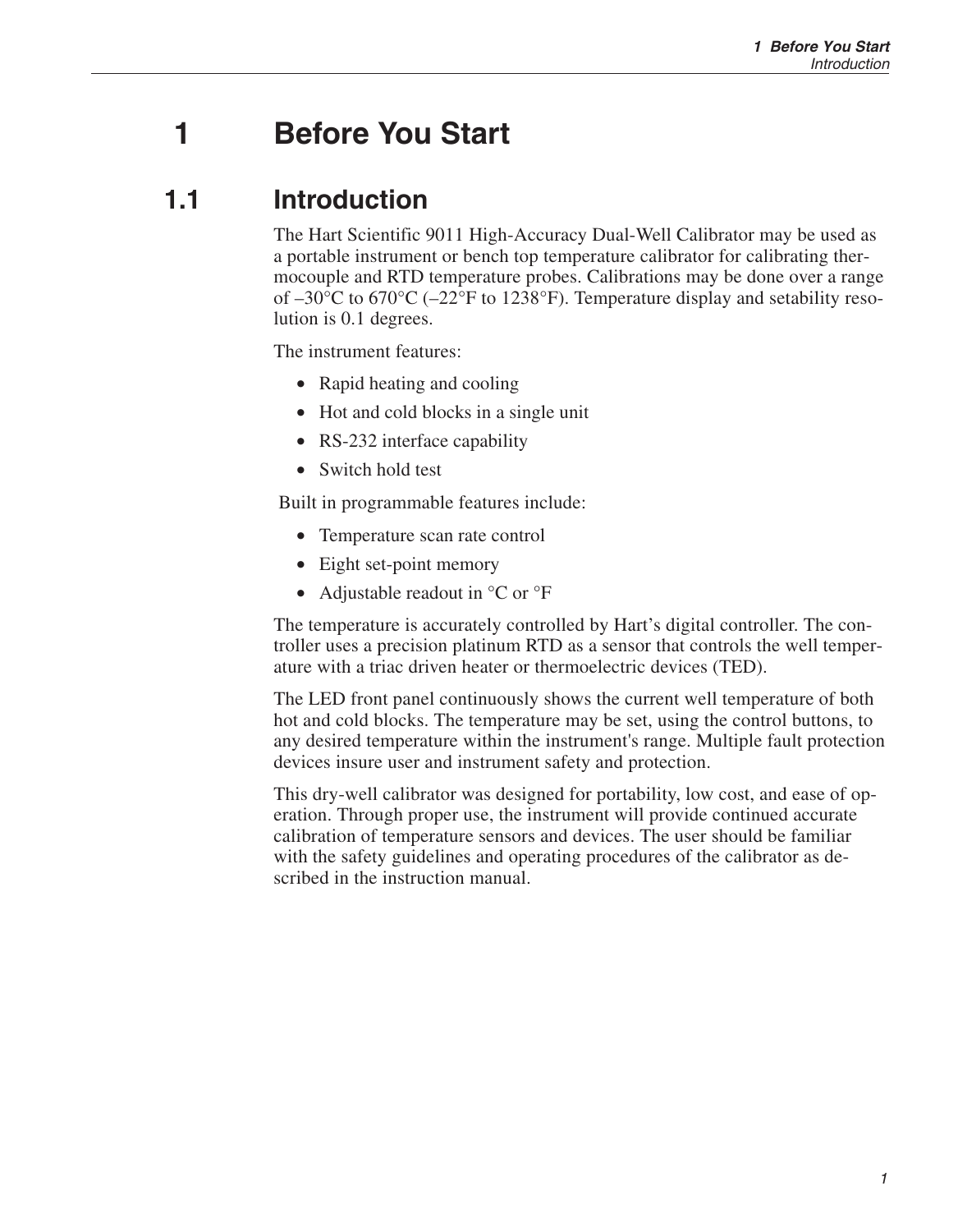## <span id="page-7-0"></span>**1.2 Symbols Used**

Table 1 lists the International Electrical Symbols. Some or all of these symbols may be used on the instrument or in this manual.

**Table1** International Electrical Symbols

| Symbol                    | Description                                    |
|---------------------------|------------------------------------------------|
|                           | AC (Alternating Current)                       |
| $\overline{\sim}$         | $AC-DC$                                        |
| $\mathbf{G}$ .            | Battery                                        |
| $C \in$                   | Complies with European Union directives        |
|                           | $DC$                                           |
| ₫                         | Double Insulated                               |
| $\boldsymbol{\psi}$       | Electric Shock                                 |
| D                         | Fuse                                           |
|                           | PE Ground                                      |
| $\sqrt{\frac{m}{2}}$      | Hot Surface (Burn Hazard)                      |
| $\bigwedge$               | Read the User's Manual (Important Information) |
| $\overline{O}$            | Off                                            |
|                           | On                                             |
| $\bigoplus$ <sub>us</sub> | Canadian Standards Association                 |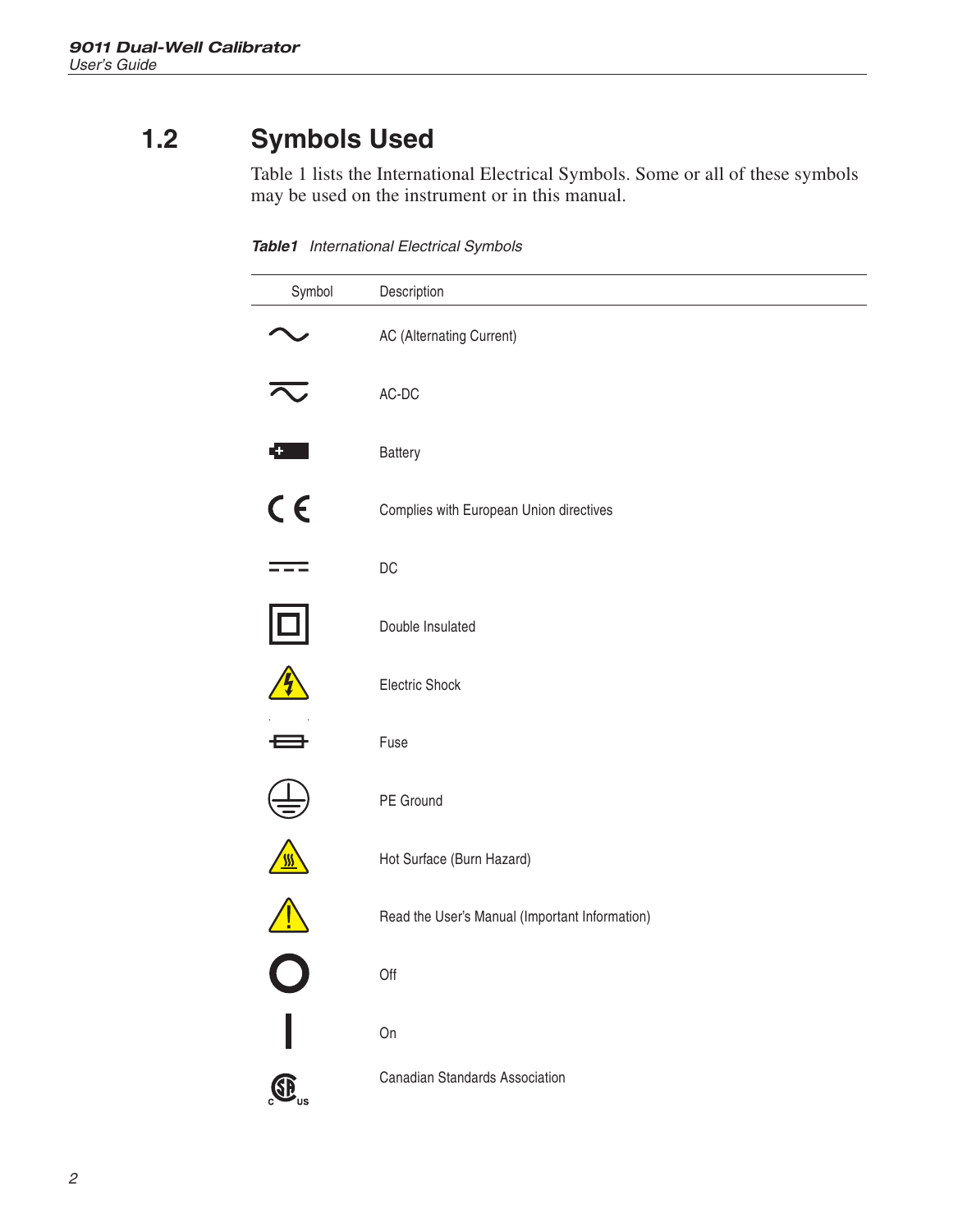<span id="page-8-0"></span>

| Symbol        | Description                                                                                                                                                                                                                                                                                                                             |
|---------------|-----------------------------------------------------------------------------------------------------------------------------------------------------------------------------------------------------------------------------------------------------------------------------------------------------------------------------------------|
| <b>CAT II</b> | OVERVOLTAGE (Installation) CATEGORY II, Pollution Degree 2 per IEC1010-1 re-<br>fers to the level of Impulse Withstand Voltage protection provided. Equipment of<br>OVERVOLTAGE CATEGORY II is energy-consuming equipment to be supplied from<br>the fixed installation. Examples include household, office, and laboratory appliances. |
| M             | C-TIC Australian EMC Mark                                                                                                                                                                                                                                                                                                               |
|               | The European Waste Electrical and Electronic Equipment (WEEE) Directive<br>(2002/96/EC) mark.                                                                                                                                                                                                                                           |

## **1.3 Safety Information**

Use this instrument only as specified in this manual. Otherwise, the protection provided by the instrument may be impaired. Refer to the safety information in the Warnings and Cautions sections below.

The following definitions apply to the terms "WARNING" and "CAUTION".

- "Warning" identifies conditions and actions that may pose hazards to the user.
- "Caution" identifies conditions and actions that may damage the instrument being used.

### **1.3.1 WARNINGS**

To avoid personal injury, follow these guidelines.

#### **GENERAL**

- **DO NOT** use this instrument in environments other than those listed in the User's Guide.
- Inspect the instrument for damage before each use. **DO NOT** use the instrument if it appears damaged or operates abnormally.
- Follow all safety guidelines listed in the user's manual.
- Calibration Equipment should only be used by Trained Personnel.
- If this equipment is used in a manner not specified by the manufacturer, the protection provided by the equipment may be impaired.
- Before initial use, or after transport, or after storage in humid or semi-humid environments, or anytime the dry-well has not been energized for more than 10 days, the instrument needs to be energized for a "dry-out" period of 2 hours before it can be assumed to meet all of the safety requirements of the IEC 1010-1. If the product is wet or has been in a wet environment, take necessary measures to remove moisture prior to applying power such as storage in a low humidity temperature chamber operating at 50°C for 4 hours or more.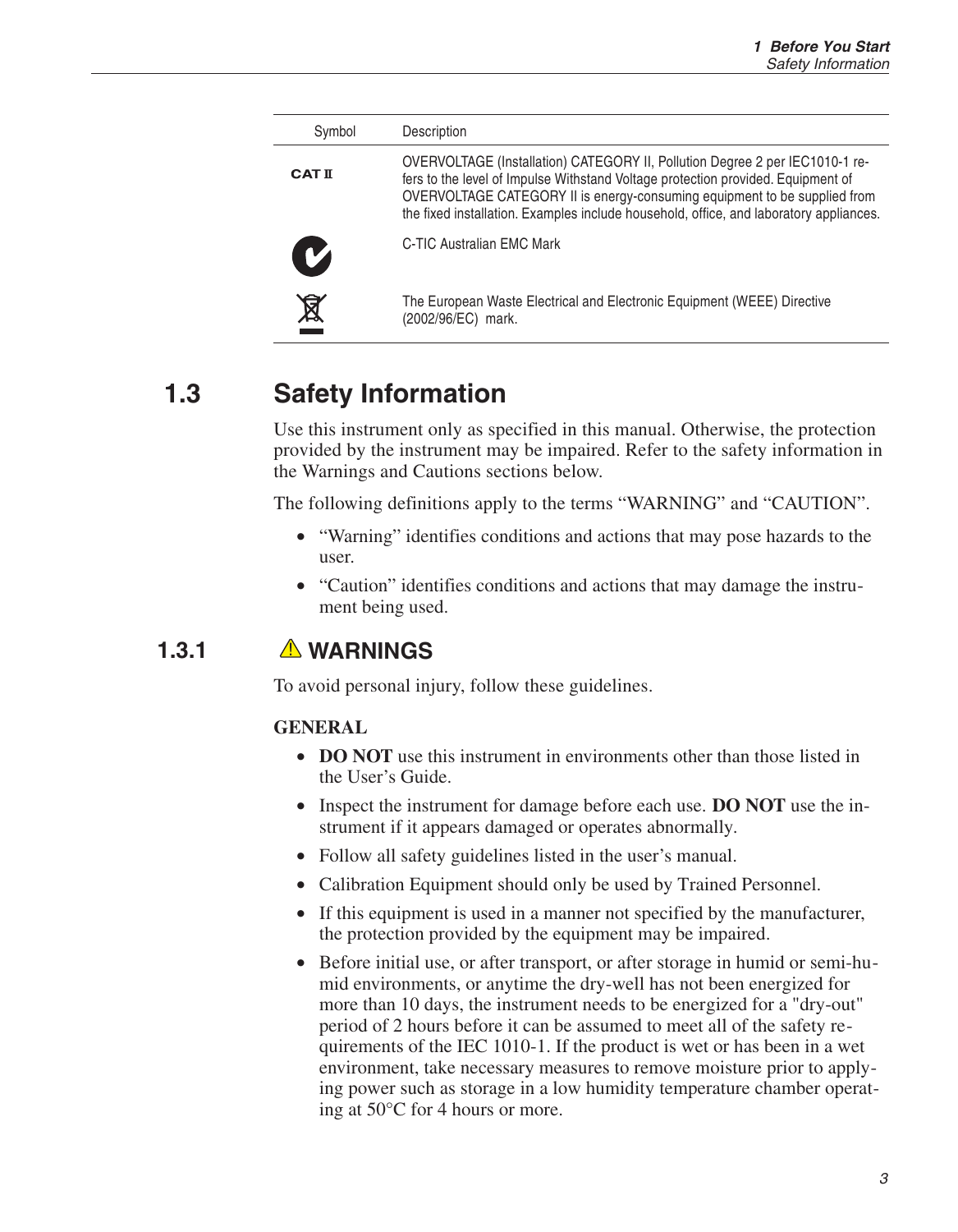- **DO NOT** use this instrument for any application other than calibration work. The instrument was designed for temperature calibration. Any other use of the instrument may cause unknown hazards to the user.
- Completely **unattended operation is not recommended.**
- Overhead clearance is required. **DO NOT** place the instrument under a cabinet or other structure. Always leave enough clearance to allow for safe and easy insertion and removal of probes.
- If the instrument is used in a manner not in accordance with the equipment design, the operation of the dry-well may be impaired or safety hazards may arise.
- This instrument is intended for indoor use only.

#### **BURN HAZARDS**

- **DO NOT** turn the instrument upside down with the inserts in place; the inserts will fall out.
- **DO NOT** operate near flammable materials.
- Use of this instrument at **HIGH TEMPERATURES** for extended periods of time requires caution.
- **DO NOT** touch the well access surface of the instrument.
- The block vent may be very hot due to the fan blowing across the heater block of the dry-well.
- The temperature of the well access is the same as the actual display temperature, e.g. if the instrument is set to 375°C and the display reads 375°C, the well is at 375°C.
- For top loading dry-wells, the top sheet metal of the dry-well may exhibit extreme temperatures for areas close to the well access.
- The air over the well can reach temperatures greater that 200 °C for high temperature (400°C and higher) dry-wells. **Note:** Probes and inserts may be hot and should only be inserted and removed from the instrument when the instrument is set at temperatures less than 50°C. Use extreme care when removing hot inserts.
- **DO NOT** turn off the instrument at temperatures higher than 100<sup>o</sup>C. This could create a hazardous situation. Select a set-point less than 100°C and allow the instrument to cool before turning it off.
- The high temperatures present in dry-wells designed for operation at 300°C and higher may result in fires and severe burns if safety precautions are not observed.

#### **ELECTRICAL SHOCK**

• These guidelines must be followed to ensure that the safety mechanisms in this instrument will operate properly. This instrument must be plugged into a 115 VAC, 60Hz (230 VAC, 50Hz optional), AC only electric outlet. The power cord of the instrument is equipped with a three-pronged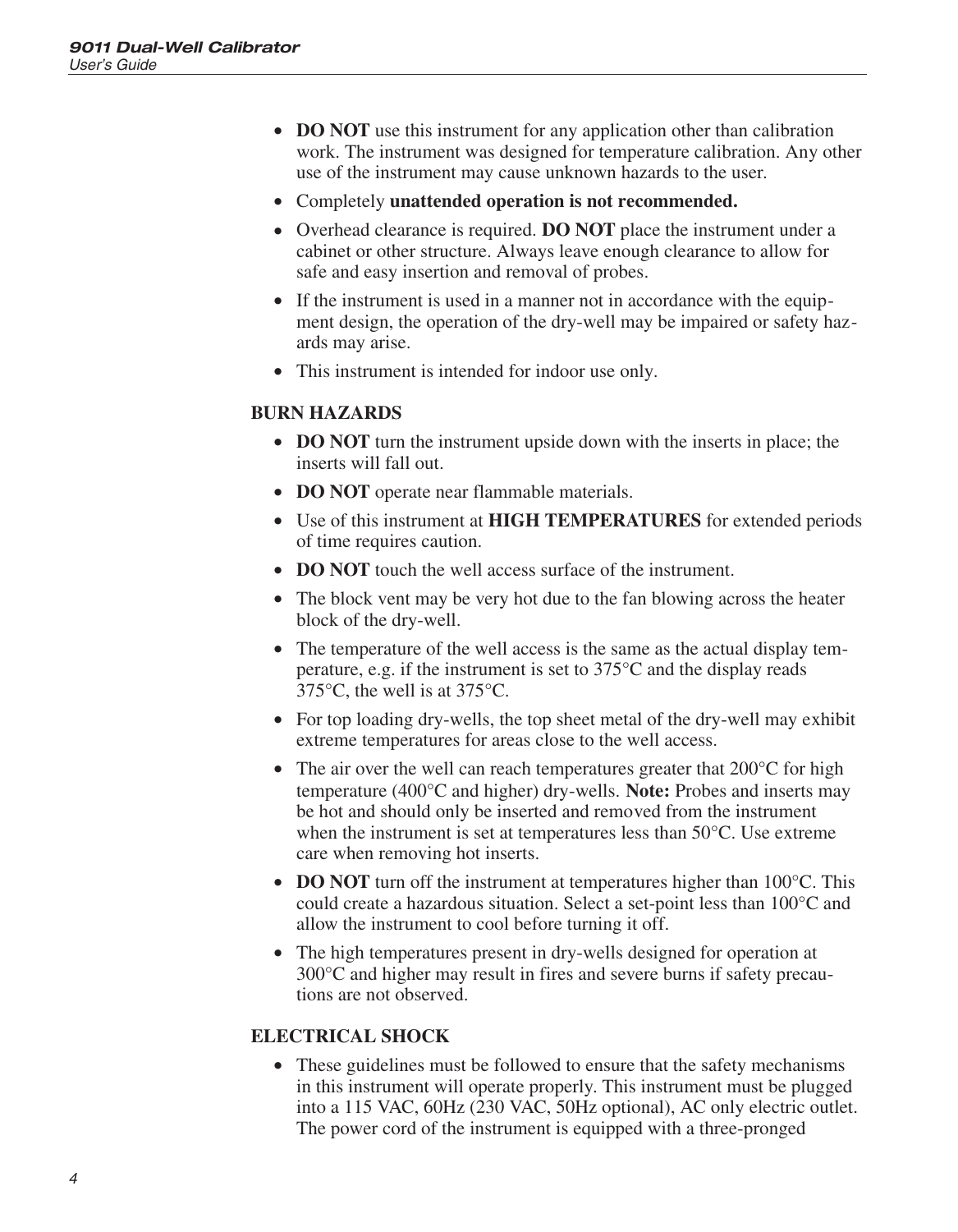<span id="page-10-0"></span>grounding plug for your protection against electrical shock hazards. It must be plugged directly into a properly grounded three-prong receptacle. The receptacle must be installed in accordance with local codes and ordinances. Consult a qualified electrician. **DO NOT** use an extension cord or adapter plug.

- If supplied with user accessible fuses, always replace the fuse with one of the same rating, voltage, and type.
- Always replace the power cord with an approved cord of the correct rating and type.
- **HIGH VOLTAGE** is used in the operation of this equipment. **SEVERE INJURY** or DEATH may result if personnel fail to observe safety precautions. Before working inside the equipment, turn power off and disconnect power cord.

### **1.3.2 CAUTIONS**

- Always operate this instrument at room temperature between 41°F and  $122^{\circ}$ F (5<sup>o</sup>C to 50<sup>o</sup>C). Allow sufficient air circulation by leaving at least 6 inches (15 cm) of clearance around the instrument.
- Component lifetime can be shortened by continuous high temperature operation.
- **DO NOT** apply any type of voltage to the display hold terminals. Applying a voltage to the terminals may cause damage to the controller.
- **DO NOT** use fluids to clean out the well. Fluids could leak into electronics and damage the instrument.
- **Never introduce any foreign material** into the probe hole of the insert. Fluids, etc. can leak into the instrument causing damage.
- **DO NOT** change the values of the calibration constants from the factory set values. The correct setting of these parameters is important to the safety and proper operation of the calibrator.
- **DO NOT** slam the probe sheath in to the well. This type of action can cause a shock to the sensor and affect the calibration.
- The instrument and any thermometer probes used with it are sensitive instruments that can be easily damaged. Always handle these devices with care. **DO NOT** allow them to be dropped, struck, stressed, or overheated.
- The Factory Reset Sequence (see Section, Troubleshooting) should be performed only by authorized personnel if no other action is successful in correcting a malfunction. You must have a copy of the most recent Report of Calibration to restore the calibration parameters.
- **DO NOT** operate this instrument in an excessively wet, oily, dusty, or dirty environment. Always keep the well and inserts clean and clear of foreign material.
- The dry-well is a precision instrument. Although it has been designed for optimum durability and trouble free operation, it must be handled with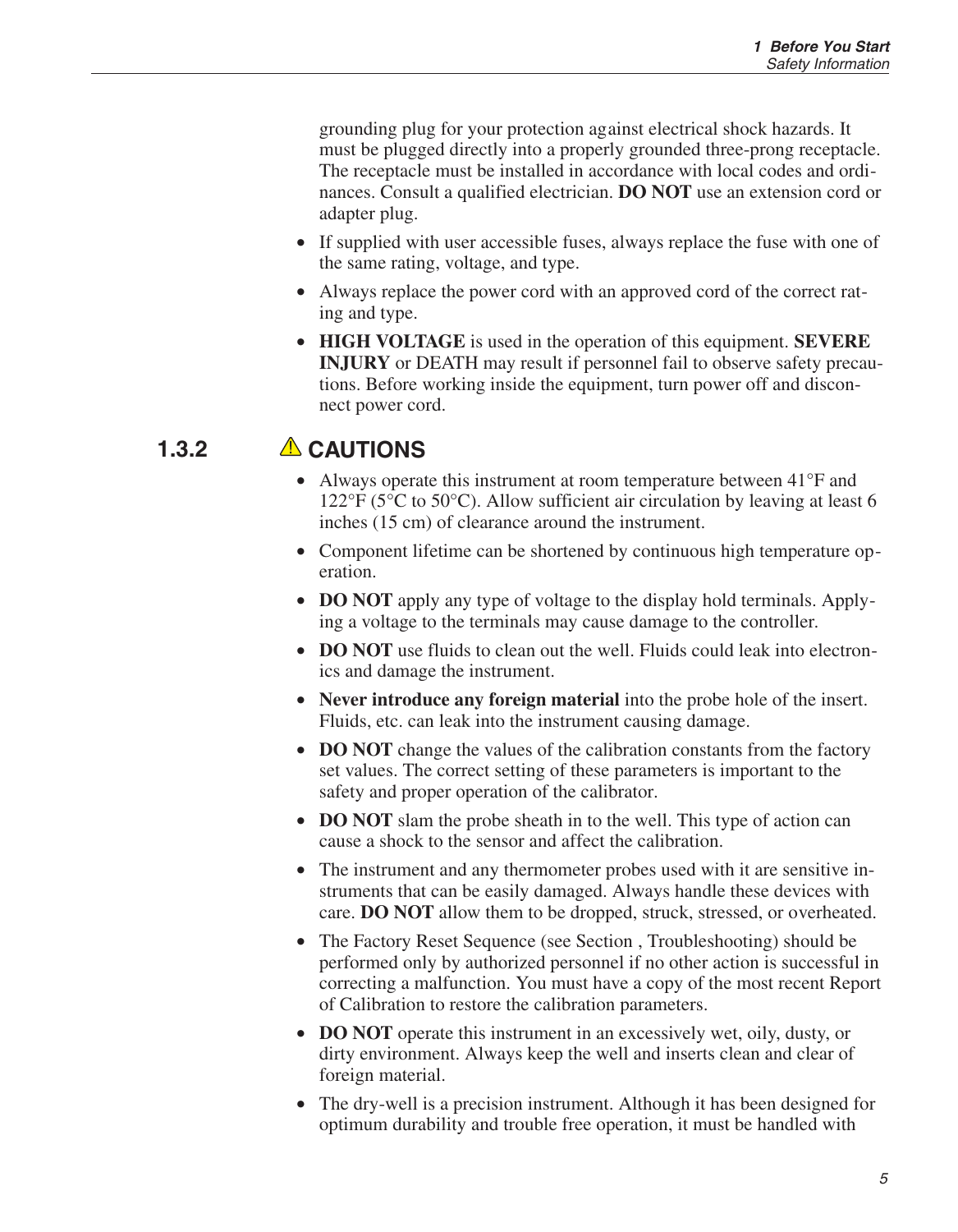<span id="page-11-0"></span>care. Always carry the instrument in an upright position to prevent the probe sleeves from dropping out. The convenient handle allows for hand carrying the instrument.

- If a mains supply power fluctuation occurs, immediately turn off the instrument. Power bumps from brown-outs could damage the instrument. Wait until the power has stabilized before re-energizing the instrument.
- Allow for probe expansion inside the well as the block heats.
- Most probes have handle temperature limits. Be sure that the probe handle temperature limit is not exceeded in the air above the instrument.

### **1.4 Authorized Service Centers**

Please contact one of the following authorized Service Centers to coordinate service on your Hart product:

#### **Fluke Corporation, Hart Scientific Division**

799 E. Utah Valley Drive American Fork, UT 84003-9775 USA

Phone: +1.801.763.1600 Telefax: +1.801.763.1010 E-mail: support@hartscientific.com

#### **Fluke Nederland B.V.**

Customer Support Services Science Park Eindhoven 5108 5692 EC Son NETHERLANDS

Phone: +31-402-675300 Telefax: +31-402-675321 E-mail: ServiceDesk@fluke.nl

#### **Fluke Int'l Corporation**

Service Center - Instrimpex Room 2301 Sciteck Tower 22 Jianguomenwai Dajie Chao Yang District Beijing 100004, PRC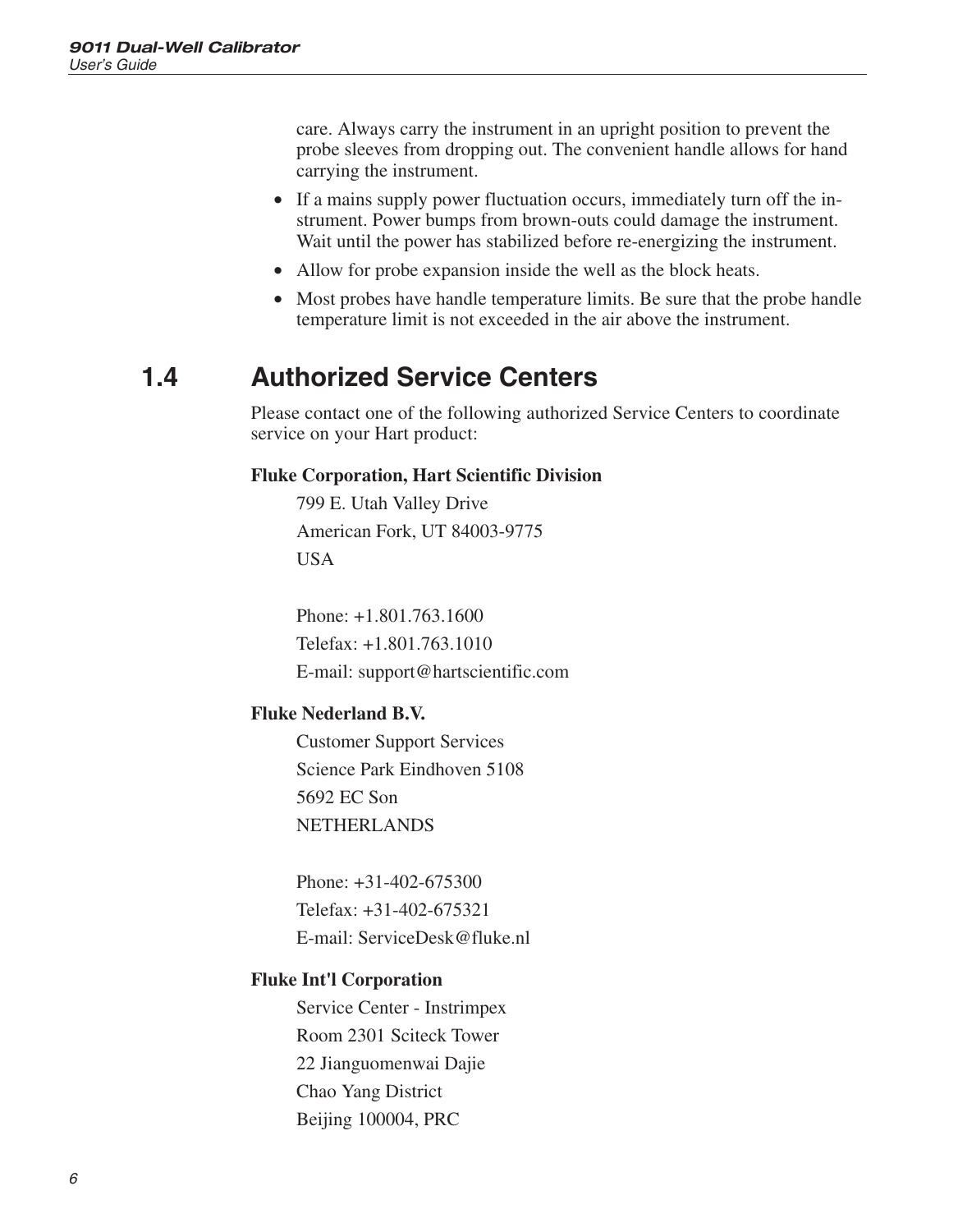#### **CHINA**

Phone: +86-10-6-512-3436 Telefax: +86-10-6-512-3437 E-mail: xingye.han@fluke.com.cn

#### **Fluke South East Asia Pte Ltd.**

Fluke ASEAN Regional Office Service Center 60 Alexandra Terrace #03-16 The Comtech (Lobby D) 118502 SINGAPORE

Phone: +65 6799-5588 Telefax: +65 6799-5588 E-mail: antng@singa.fluke.com

When contacting these Service Centers for support, please have the following information available:

- Model Number
- Serial Number
- Voltage
- Complete description of the problem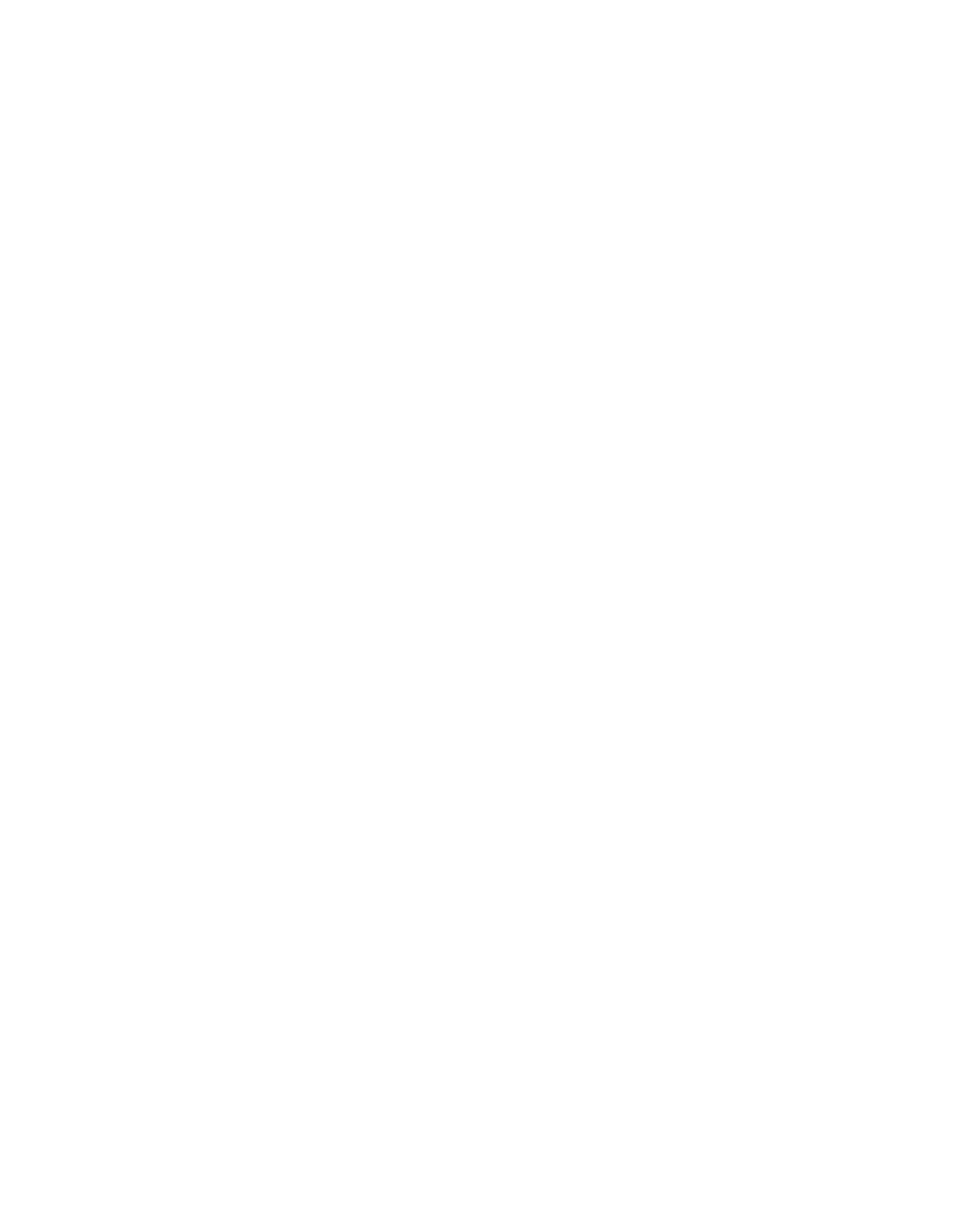## <span id="page-14-0"></span>**2 Specifications and Environmental Conditions**

## **2.1 Specifications**

|                                                       | <b>Hot Block</b>                                                                                                                         | <b>Cold Block</b>                                                                                               |  |  |  |  |  |  |  |
|-------------------------------------------------------|------------------------------------------------------------------------------------------------------------------------------------------|-----------------------------------------------------------------------------------------------------------------|--|--|--|--|--|--|--|
| Range                                                 | 50°C to 670°C (122°F to 1238°F)                                                                                                          | $-30^{\circ}$ C to 140 $^{\circ}$ C ( $-22^{\circ}$ F to 284 $^{\circ}$ F)                                      |  |  |  |  |  |  |  |
| <b>Accuracy</b>                                       | $\pm 0.2$ °C at 50°C<br>±0.4°C at 400°C<br>$\pm 0.65^{\circ}$ C at 600 $^{\circ}$ C                                                      | ±0.25°C (insert wells)<br>±0.65°C (fixed wells)                                                                 |  |  |  |  |  |  |  |
| <b>Stability</b>                                      | $\pm 0.02$ °C at 100°C<br>$\pm 0.06^{\circ}$ C at 600 $^{\circ}$ C                                                                       | $\pm 0.02$ °C at -30°C<br>$\pm 0.04$ °C at 140°C                                                                |  |  |  |  |  |  |  |
| Uniformity                                            | $\pm 0.2^{\circ}$ C ( $\pm 0.05^{\circ}$ C typical)                                                                                      | ±0.05°C (insert wells)<br>±0.25°C (fixed wells)                                                                 |  |  |  |  |  |  |  |
| <b>Well Depth</b>                                     | $6"$ (152 mm)                                                                                                                            | 4.875" (124 mm)                                                                                                 |  |  |  |  |  |  |  |
| <b>Heating Time to Max.</b>                           | 30 minutes                                                                                                                               | 15 minutes                                                                                                      |  |  |  |  |  |  |  |
| <b>Cooling Times</b>                                  | 120 minutes from 660°C to 100°C                                                                                                          | 30 minutes from 140°C to -30°C                                                                                  |  |  |  |  |  |  |  |
| <b>Well Inserts</b>                                   | 1 interchangeable well accommodates<br>multi-hole insert                                                                                 | 1 interchangeable well accommodates<br>multi-hole insert, plus four outer wells,<br>1/4", 1/4", 3/16", and 1/8" |  |  |  |  |  |  |  |
| <b>Computer Interface</b>                             | RS-232 interface included with Model 9930 Interface-it control software                                                                  |                                                                                                                 |  |  |  |  |  |  |  |
| Power                                                 | 115 VAC (±10%), 8.8 A or 230 VAC (±10%), 4.4 A, switchable, 50/60 Hz, 1150<br>w                                                          |                                                                                                                 |  |  |  |  |  |  |  |
| <b>Size</b>                                           |                                                                                                                                          | 11.5" H x 15.5" W x 10.5" D (292 x 394 x 267 mm)                                                                |  |  |  |  |  |  |  |
| Weight                                                |                                                                                                                                          | 36 lb. (16.4 kg)                                                                                                |  |  |  |  |  |  |  |
| <b>NIST-Traceable Certificate</b><br>(8 points)       | Data at 50°C, 100°C, 200°C, 300°C,<br>Data at -30°C, 0°C, 25°C, 50°C,<br>400°C, 500°C, 600°C, and 660°C<br>75°C, 100°C, 125°C, and 140°C |                                                                                                                 |  |  |  |  |  |  |  |
| <b>Safety</b>                                         | OVERVOLTAGE (Installation) CATEGORY II, Pollution Degree 2 per<br>IEC1010-1                                                              |                                                                                                                 |  |  |  |  |  |  |  |
| <b>Fault Protection</b>                               |                                                                                                                                          | Sensor burnout protection, over-temperature cutout, and electrical fuses                                        |  |  |  |  |  |  |  |
| <b>Fuses</b>                                          | 115 V: 10 A F (Hot), 4 A T (Cold), 250 VAC<br>230 V: 5 A F (Hot), 3.15 A T (Cold), 250 VAC                                               |                                                                                                                 |  |  |  |  |  |  |  |
| .<br>$\sim$ $\sim$ $\sim$ $\sim$ $\sim$ $\sim$ $\sim$ |                                                                                                                                          |                                                                                                                 |  |  |  |  |  |  |  |

† Using same type of probes

## **2.2 Environmental Conditions**

Although the instrument has been designed for optimum durability and trouble-free operation, it must be handled with care. The instrument should not be operated in an excessively dusty or dirty environment. Maintenance and cleaning recommendations can be found in the Maintenance Section of this manual.

The instrument operates safely under the following conditions:

• temperature range:  $5-50^{\circ}$ C (41–122°F)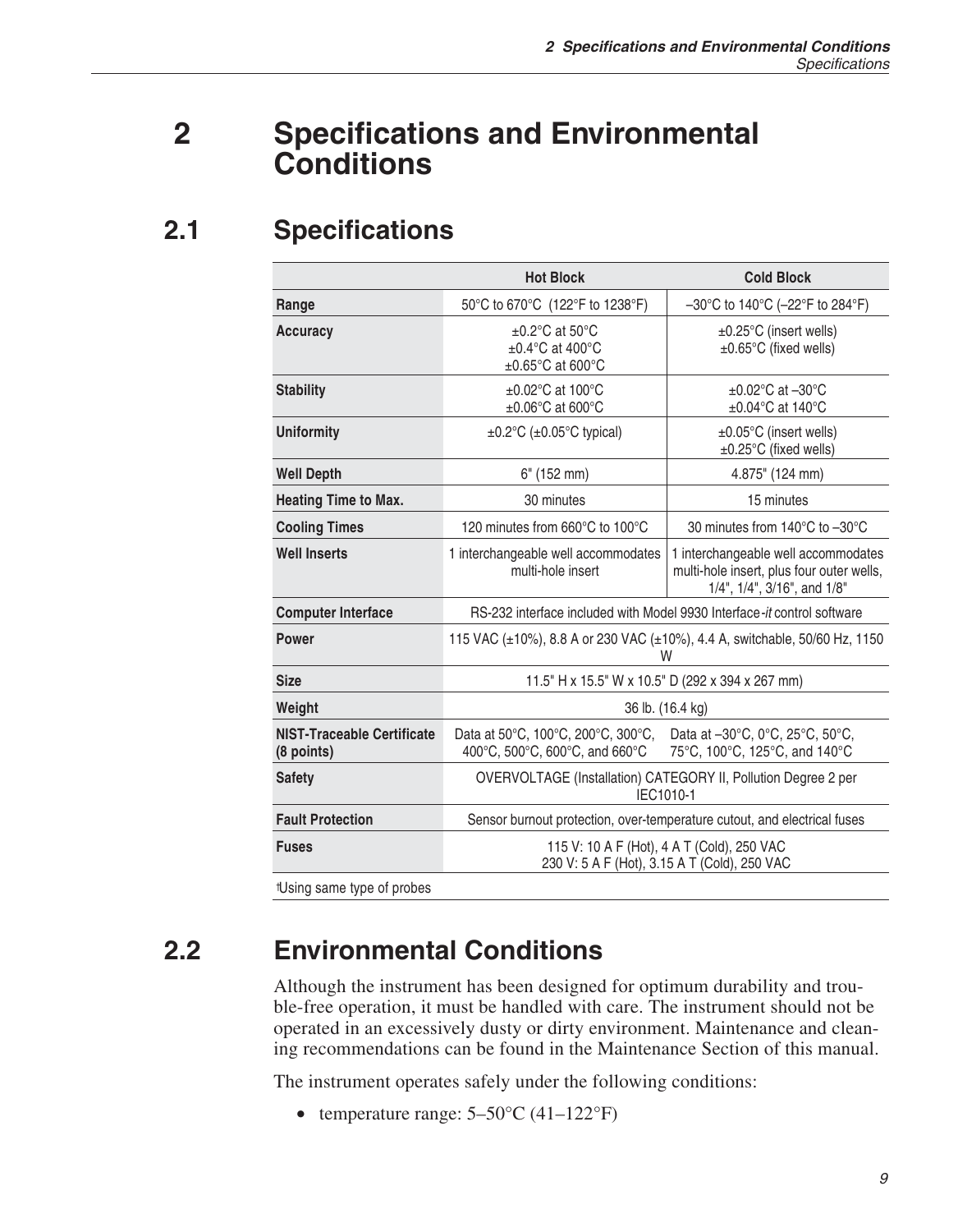- <span id="page-15-0"></span>• ambient relative humidity: 15–50%
- pressure: 75kPa–106kPa
- mains voltage within  $\pm 10\%$  of nominal
- vibrations in the calibration environment should be minimized
- altitudes less than 2000 meters
- indoor use only

### **2.3 Warranty**

Fluke Corporation, Hart Scientific Division (Hart) warrants this product to be free from defects in material and workmanship under normal use and service for a period as stated in our current product catalog from the date of shipment. This warranty extends only to the original purchaser and shall not apply to any product which, in Hart's sole opinion, has been subject to misuse, alteration, abuse or abnormal conditions of operation or handling.

Software is warranted to operate in accordance with its programmed instructions on appropriate Hart products. It is not warranted to be error free.

Hart's obligation under this warranty is limited to repair or replacement of a product which is returned to Hart within the warranty period and is determined, upon examination by Hart, to be defective. If Hart determines that the defect or malfunction has been caused by misuse, alteration, abuse or abnormal conditions or operation or handling, Hart will repair the product and bill the purchaser for the reasonable cost of repair.

To exercise this warranty, the purchaser must forward the product after calling or writing an Authorized Service Center (see Section [1.4](#page-11-0)). The Service Centers assume NO risk for in-transit damage.

THE FOREGOING WARRANTY IS PURCHASER'S SOLE AND EXCLU-SIVE REMEDY AND IS IN LIEU OF ALL OTHER WARRANTIES, EX-PRESS OR IMPLIED, INCLUDING BUT NOT LIMITED TO ANY IMPLIED WARRANTY OR MERCHANTABILITY, OR FITNESS FOR ANY PARTICULAR PURPOSE OR USE. HART SHALL NOT BE LIABLE FOR ANY SPECIAL, INDIRECT, INCIDENTAL, OR CONSEQUENTIAL DAM-AGES OR LOSS WHETHER IN CONTRACT, TORT, OR OTHERWISE.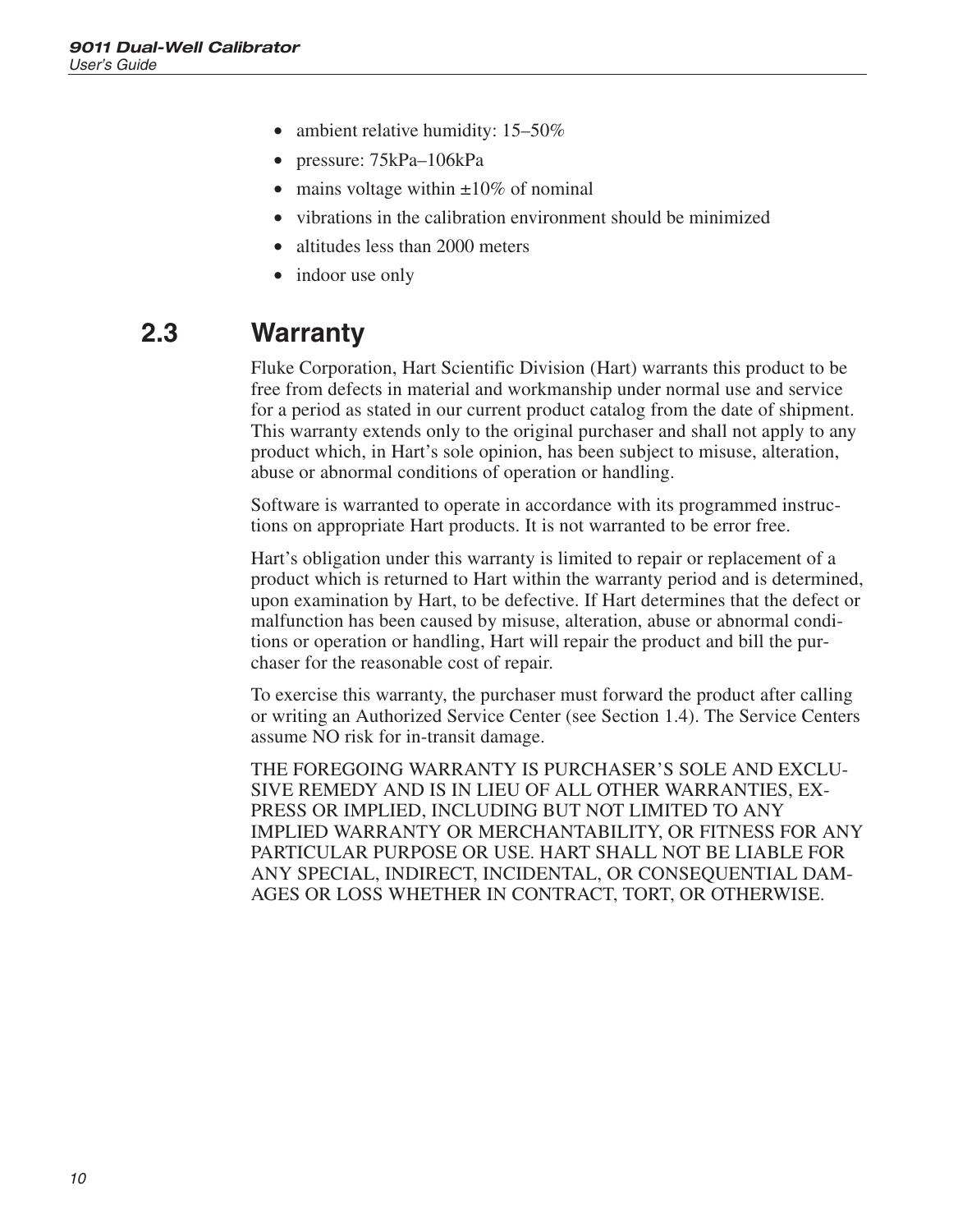# <span id="page-16-0"></span>**3 Quick Start**

## **3.1 Unpacking**

Unpack the dry-well carefully and inspect it for any damage that may have occurred during shipment. If there is shipping damage, notify the carrier immediately.

Verify that the following components are present:

- 9011 Dry-well
- Power Cord
- User's Guide with Report of Calibration
- 2 inserts
- Insert removal tool
- RS-232 Cable
- 9930 Interface*-it* Software

## **3.2 Set-up**

Place the calibrator on a flat surface with at least 6 inches of free space around the instrument. Always leave enough clearance in front of the instrument to allow for safe and easy insertion and removal of probes. Plug the power cord into a grounded mains outlet. Observe that the nominal voltage corresponds to that indicated on the calibrator.

### **3.3 Power**

Plug the instrument power cord into a mains outlet of the proper voltage, frequency, and current capability. Refer to Section [2.1,](#page-13-0) Specifications, for the power details.

Turn on the power to the calibrator by toggling both power switches on within three seconds of each other. The fans should begin blowing air through the instrument and both controller displays should illuminate after 3 seconds. After a brief self-test the controller should begin normal operation. If the unit fails to operate please check the power connection.



*NOTE: If more than three seconds elapse, 'ILL' (Interconnect Link) appears on the display. Press any front control panel button to eliminate the message. The hot block serial commands are not available unless both power switches were turned on within three seconds of each other.*

The display shows the well temperature and the well heater brings the temperature of the well to the set-point temperature.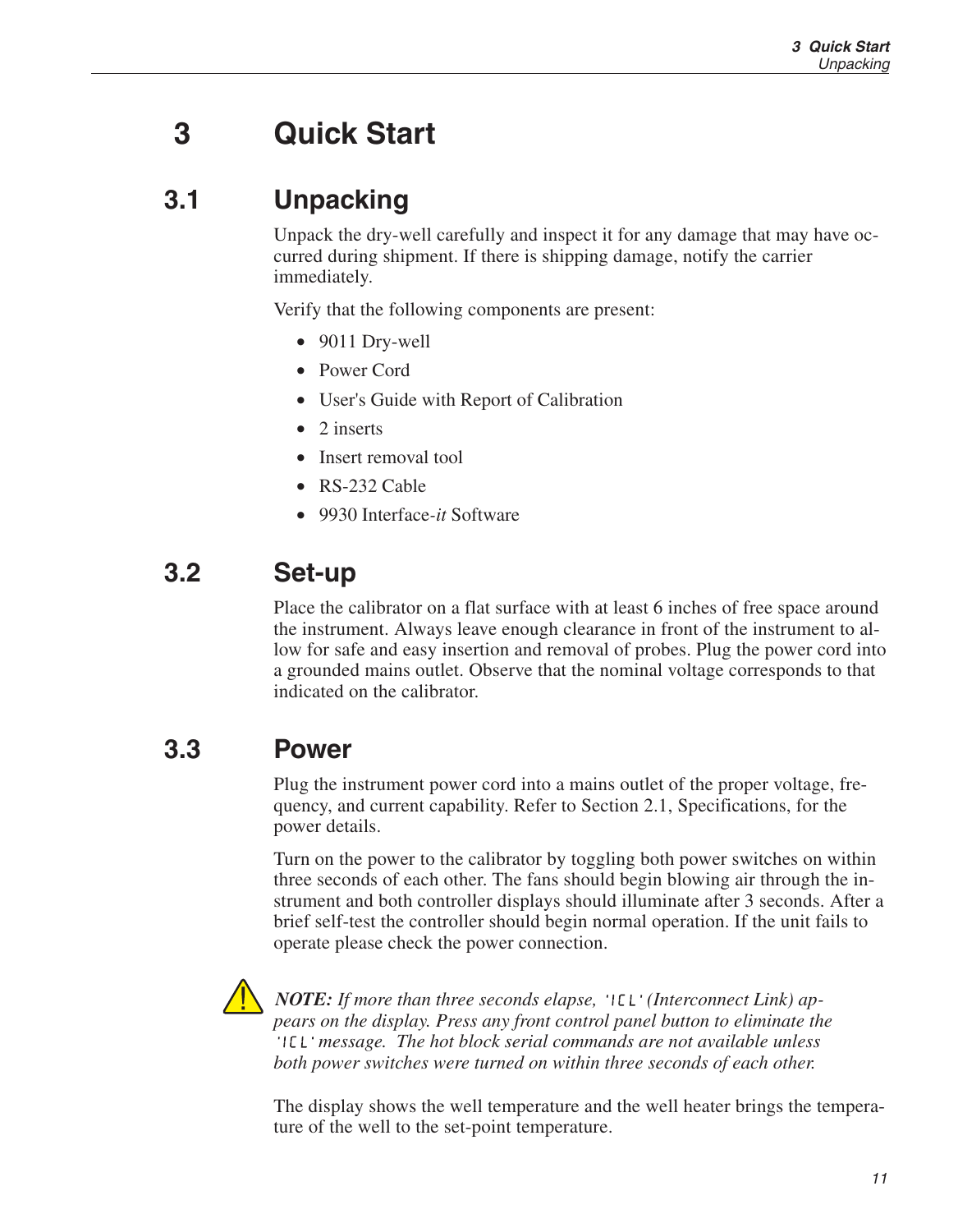<span id="page-17-0"></span>After using the calibrator, allow the well to cool by setting the temperature to 25°C and waiting 1/2 hour before turning the instrument off.

### **3.4 Setting the Temperature**

Section [6.2](#page-22-0) explains in detail how to set the temperature set-point on the calibrator using the front panel keys. The procedure is summarized here.

- (1) Press "SET" twice to access the set-point value.
- (2) Press "UP" or "DOWN" to change the set-point value.
- (3) Press "SET" to program in the new set-point.
- (4) Press and hold "EXIT" to return to the temperature display.

When the set-point temperature is changed the controller switches the well heater on or off to raise or lower the temperature. The displayed well temperature gradually changes until it reaches the set-point temperature. The well may require considerable time to reach the set-point depending on the span. Additional time is required to stabilize within  $\pm 0.1^{\circ}$ C of the set-point.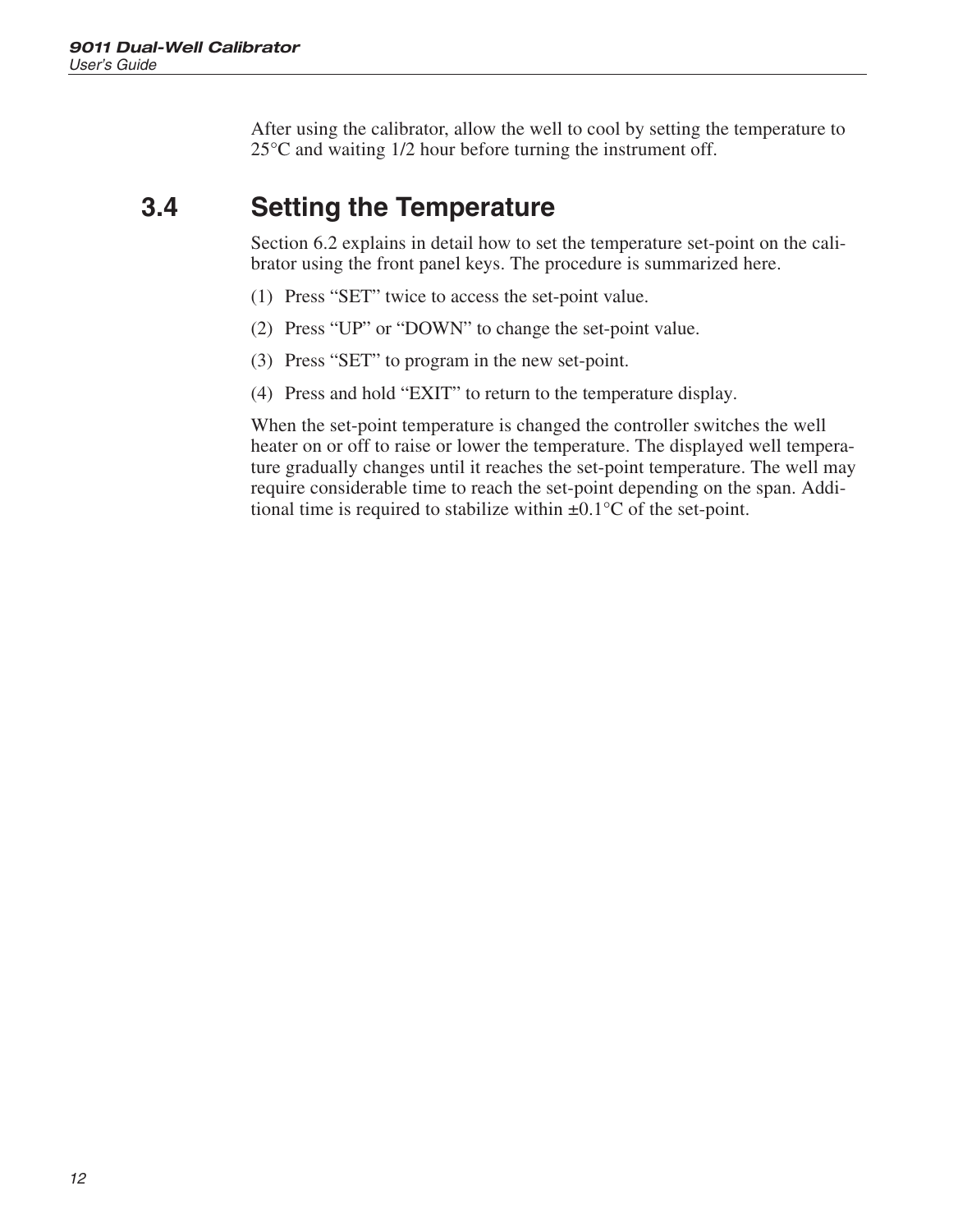## <span id="page-18-0"></span>**4 Parts and Controls**

The user should become familiar with the dry-well calibrator and its parts (See Figures [1](#page-17-0), [2](#page-18-0), and [3](#page-20-0)).

### **4.1 Rear Panel**

**Power Cord -** The removable power cord (not shown), attaches to the back side of the instrument. It plugs into a standard 115 VAC (optional 230 VAC) grounded socket.



**Figure 1** Back Panel

**RS-232 -** The RS-232 serial port provides a means for connecting the instrument to a computer or a printer using the included serial cable.

**Fan -** The fans inside the instrument are controlled by the controller and vary in speed. Slots at the top and bottom of the instrument are provided for airflow.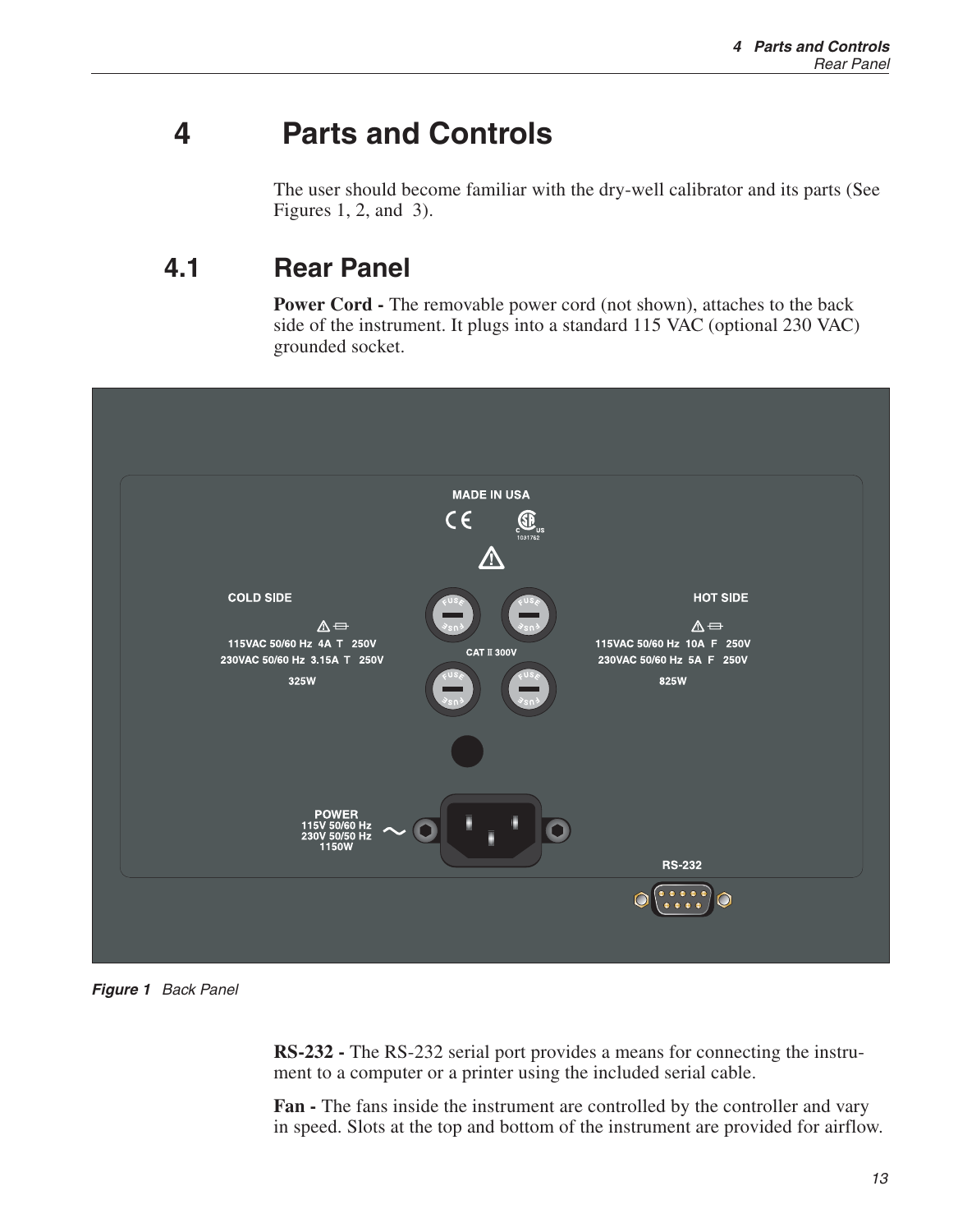<span id="page-19-0"></span>The area around the calibrator must be kept clear to allow adequate ventilation. The air is directed from the bottom to the top and may be hot. Allow 6 inches of open space around the calibrator to allow adequate ventilation.

**Fuse Holders -** On the rear panel are four user accessible fuse holders.



*WARNING: Always leave enough clearance to allow for safe and easy installation and removal of probes.*

## **4.2 Front Panel**

**Power Switches -** The power switches for both controllers are located on the front panel of the instrument. The switches are either on or off. The on position is for normal operation. The off position disconnects power to the entire unit.

**Controller Display -** The digital display is an important part of the temperature controller because it not only displays set and actual temperatures but also various calibrator functions, settings, and constants. The display shows temperatures in units according to the selected scale °C or °F.

**Controller Keypad** - The four button keypad allows easy setting of the set-point temperature. The control buttons (SET, DOWN, UP, and EXIT) are used to set the calibrator temperature set-point, access and set other operating parameters, and access and set calibration parameters.



**Figure 2** Front Panel

Setting the control temperature is done directly in degrees of the current scale. It can be set to one-tenth of a degree Celsius or Fahrenheit.

The functions of the buttons are as follows:

**SET** - Used to display the next parameter in the menu and to store parameters to the displayed value.

**DOWN** - Used to decrement the displayed value of parameters.

**UP** - Used to increment the displayed value.

**EXIT** - Used to exit a function and to skip to the next function. Any changes made to the displayed value are ignored.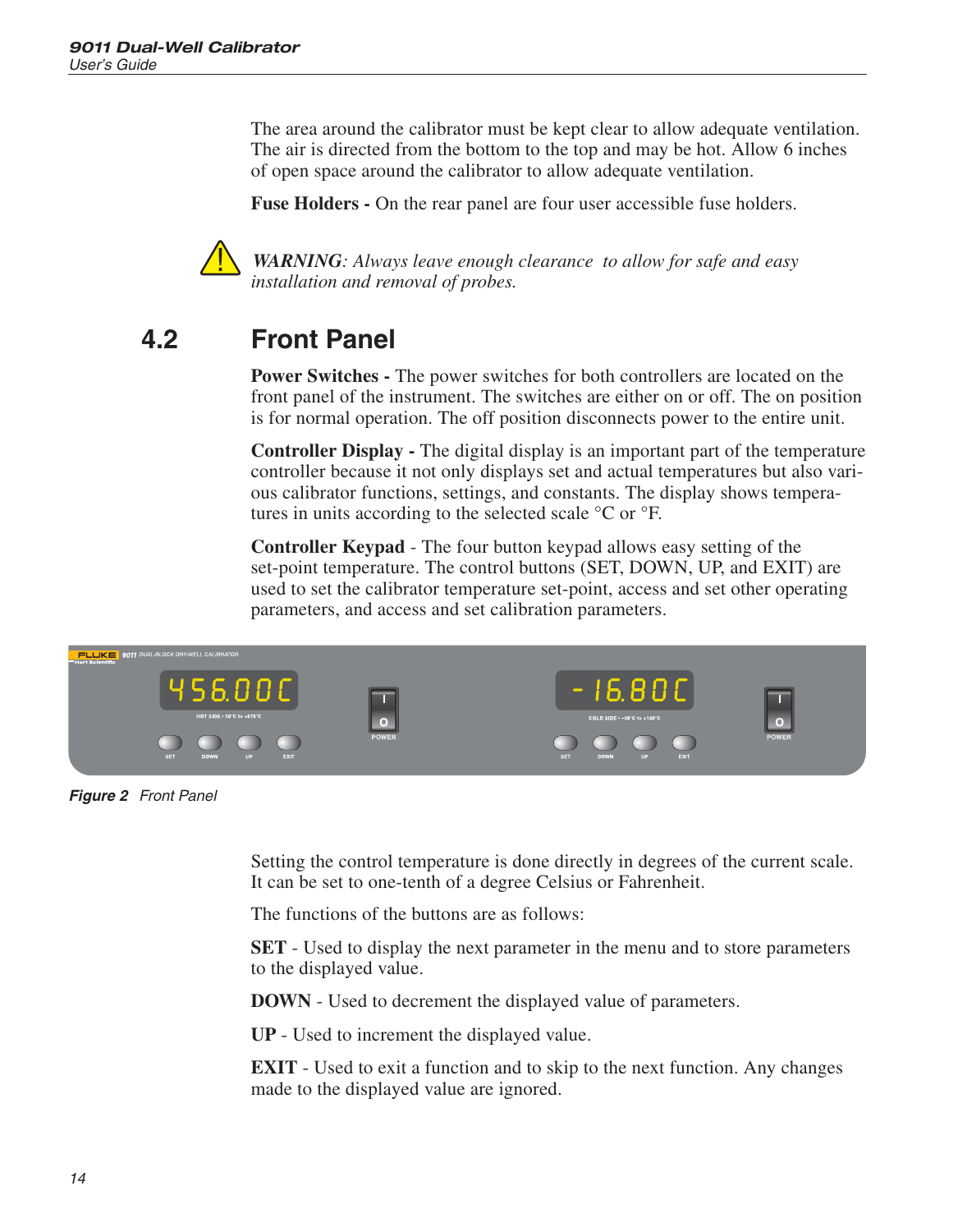### <span id="page-20-0"></span>**4.3 Top Panel**

**Well Block -** The well block openings are located on the top of both the cold and hot sides. These openings are for insertion of interchangeable inserts. The inserts are designed to accept probes of varying diameters. For insert details see Section [4.4,](#page-19-0) Constant Temperature Block Assembly.

**Display Hold -** One set of Display Hold connectors are available for each block. These connectors allow external switches to be connected and controlled by the instrument.

### **4.4 Constant Temperature Block Assembly**

The contant temperature block assemblies provide a relatively constant and accurate temperature environment for sensors to be calibrated. High-temperature platinum RTDs imbedded in the block assemblies senses and control the temperature of the blocks. Inserts for use in the constant temperature block assemblies are shown in Figure [3.](#page-20-0)



*Warning: The air over the constant temperature block assembly can reach temperatures greater that 200°C for high temperature (400°C and higher) dry-wells. Probes and inserts may be hot and should only be inserted and removed from the instrument when the instrument is set at temperatures less than 50°C. Use extreme care when removing hot inserts.*

**Insert "A"** has six holes that accept probe diameters of 1/16", 1/8, 3/16, 1/4", 3/8", and 1/2".

**Insert "B"** has six holes, two of each that accept probe diameters of 3/16", 1/4", and 3/8".

**Insert "C"** has six holes (cold) or eight holes (hot) that accept probe diameters of 1/4".

**Insert "D"** has six holes, two that accept probe diameter of 3 mm, two that accept probes of 4 mm diameter, and two that accept probes of 6 mm diameter.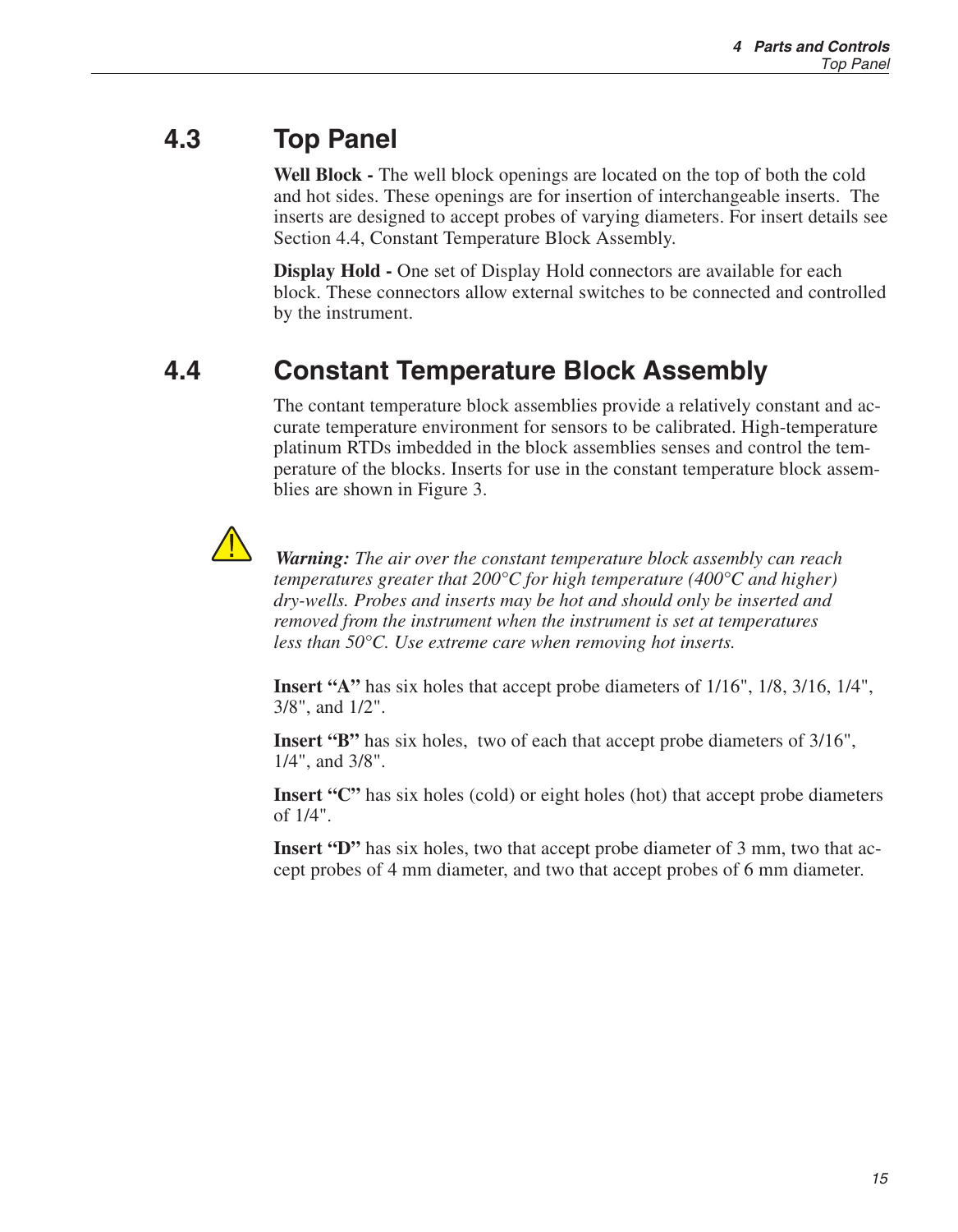<span id="page-21-0"></span>

**Figure 3** Interchangeable Insert Options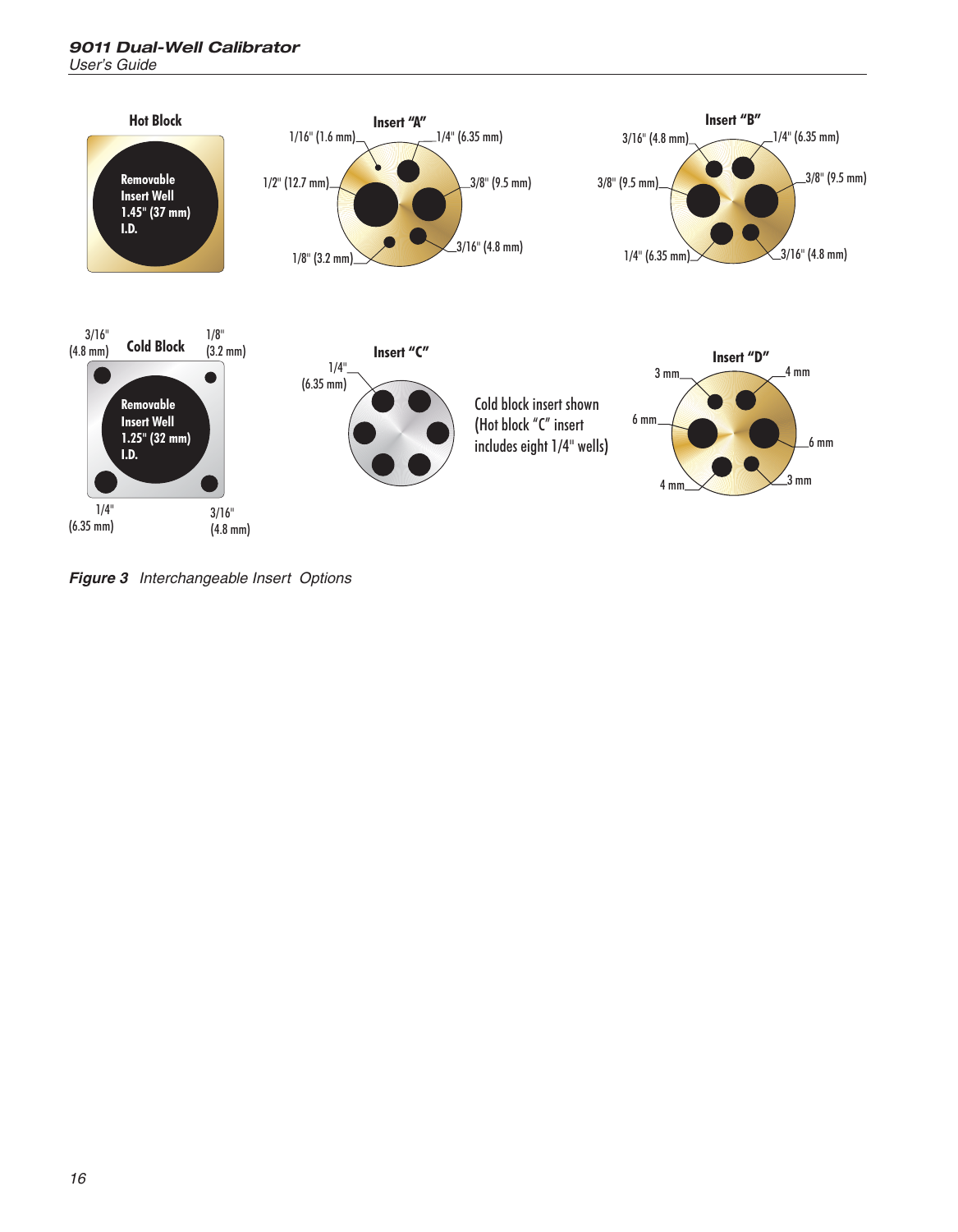## <span id="page-22-0"></span>**5 General Operation**

### **5.1 Setting the Temperature**

Section [6.2](#page-22-0) explains in detail how to set the temperature set-point on the calibrator using the front panel keys. The procedure is summarized here.

- (1) Press "SET" twice to access the set-point value.
- (2) Press "UP" or "DOWN" to change the set-point value.
- (3) Press "SET" to program in the new set-point.
- (4) Press and hold "EXIT" to return to the temperature display.

When the set-point temperature is changed the controller switches the well heater on or off to raise or lower the temperature. The displayed well temperature gradually changes until it reaches the set-point temperature. The well requires considerable time to reach the set-point depending on the span. Additional time is required to stabilize within  $\pm 0.1^{\circ}$ C of the set-point.

## **5.2 Changing Display Units**

This instrument can display temperature in Celsius or Fahrenheit. The temperature units are shipped from the factory set to Celsius.

1 - Press "SET" three times from the temperature display to show

 $U_{n} = C$ 

2 - Press "UP" or "DOWN" to change units.

3 - Press "SET" to save the setting or "EXIT" to continue without changing the setting.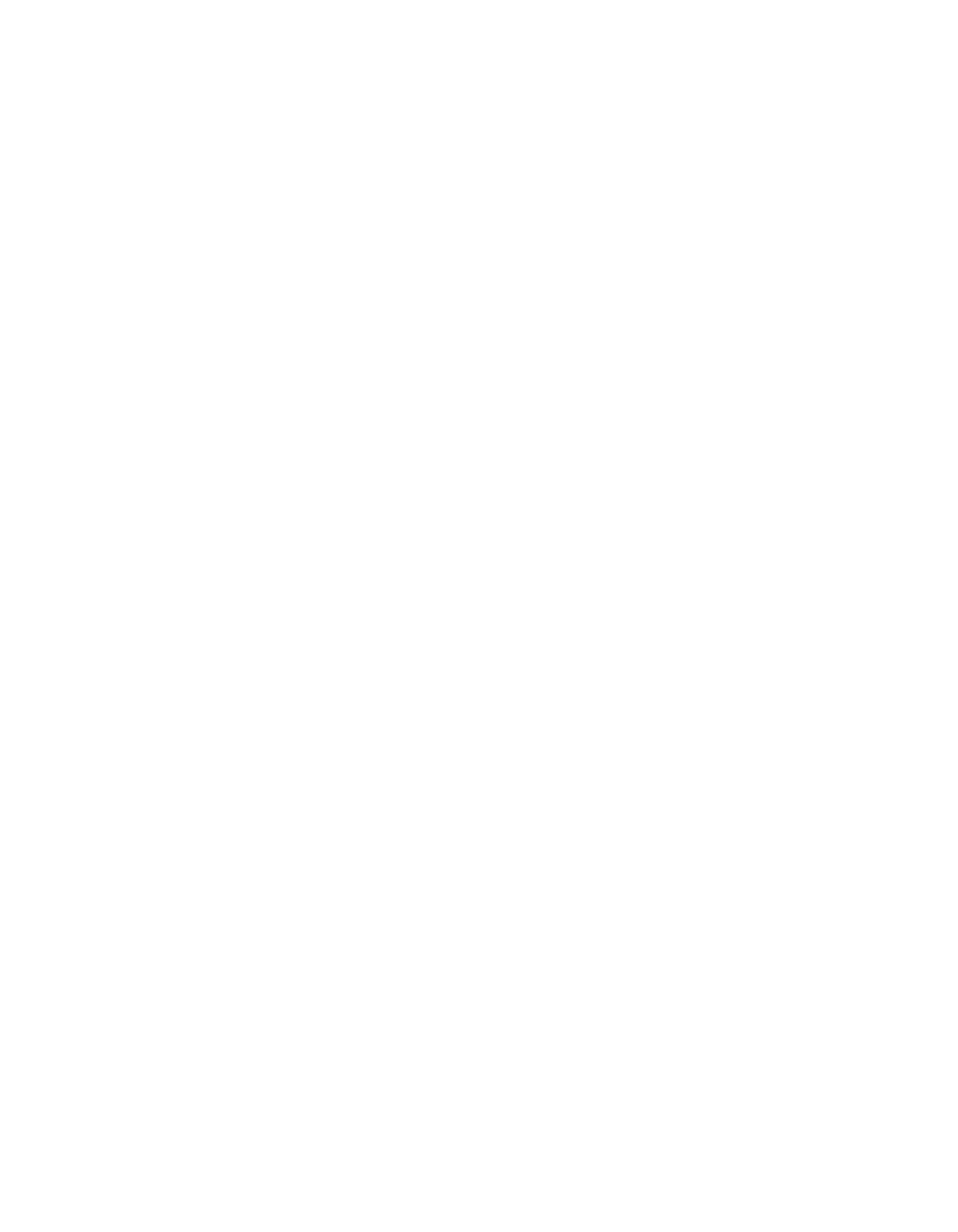## <span id="page-24-0"></span>**6 Controller Operation**

This chapter discusses in detail how to operate the dry-well temperature controller using the front control panel. Using the front panel key-switches and LED display the user may monitor the well temperature, set the temperature set-point in degrees C or F, monitor the heater output power, adjust the controller proportional band, and program the calibration parameters, operating parameters, and serial interface configuration. Operation of the functions and parameters are shown in the flowchart in Figure [4](#page-23-0) on page [20.](#page-23-0) This chart may be copied for reference.

In the following discussion a button with the word SET, EXIT, UP, or DOWN indicates the panel button, while the dotted box indicates the display reading. Explanations of the button or display reading are to the right of each button or display value.

### **6.1 Well Temperature**

The digital LED display on the front panel allows direct viewing of the actual well temperature. This temperature value is normally shown on the display. The units, C or F, of the temperature value are displayed at the right. For example,

100.00C *Well temperature in degrees Celsius*

The temperature display function may be accessed from any other function by pressing and holding the "EXIT" button.

### **6.2 Temperature Set-point**

The temperature set-point can be set to any value within the range and with resolution as given in the specifications. Be careful not to exceed the safe upper temperature limit of any device inserted into the well.

Setting the temperature involves selecting the set-point memory and adjusting the set-point value.

#### **6.2.1 Programmable Set-points**

The controller stores 8 set-point temperatures in memory. The set-points can be quickly recalled to conveniently set the calibrator to a previously programmed temperature set-point.

To set the temperature, first select the set-point memory. This function is accessed from the temperature display function by pressing "SET". The number of the set-point memory currently being used is shown at the left on the display followed by the current set-point value.

100.00C *Well temperature in degrees Celsius*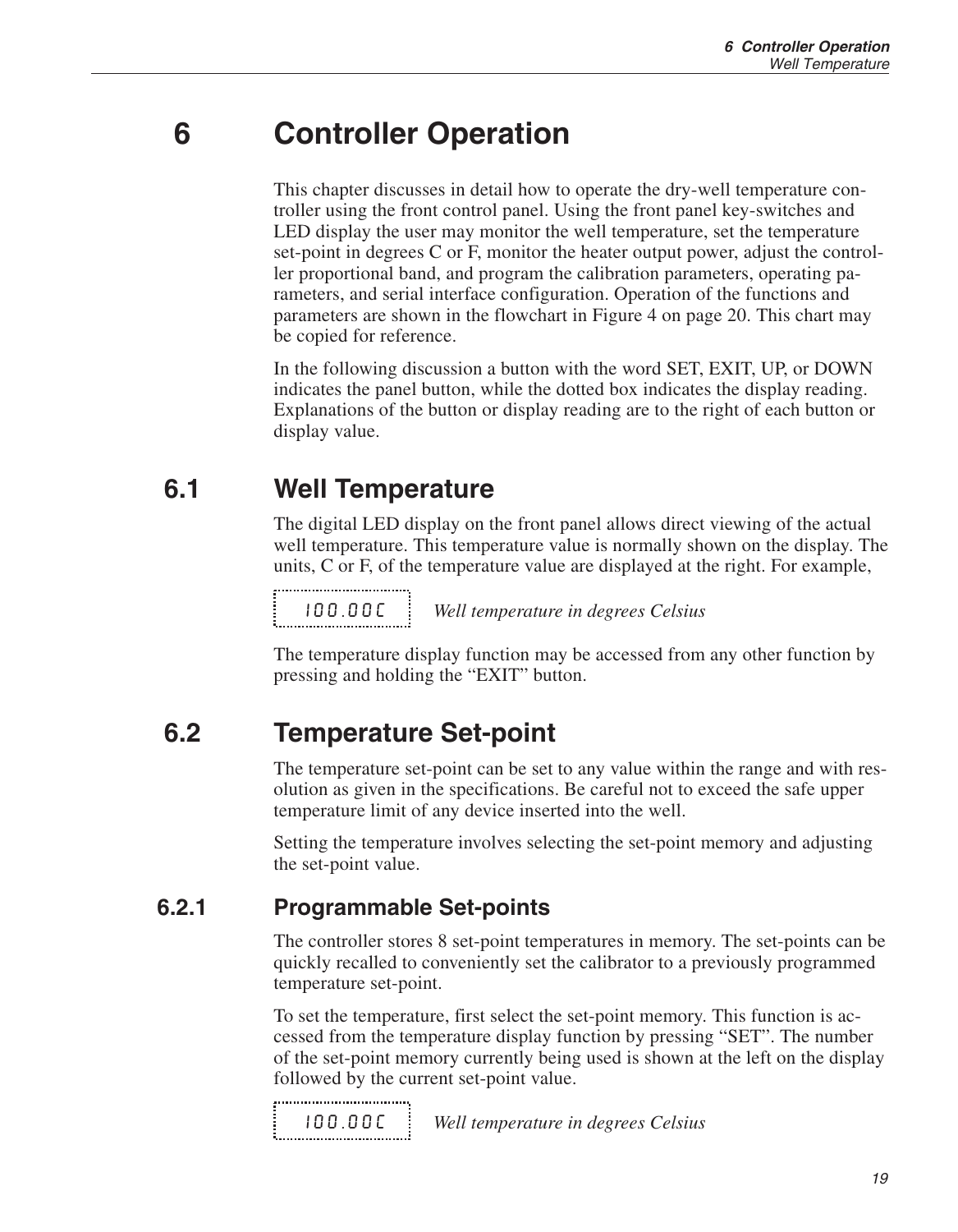<span id="page-25-0"></span>

**Figure 4** Controller Operation Flow Chart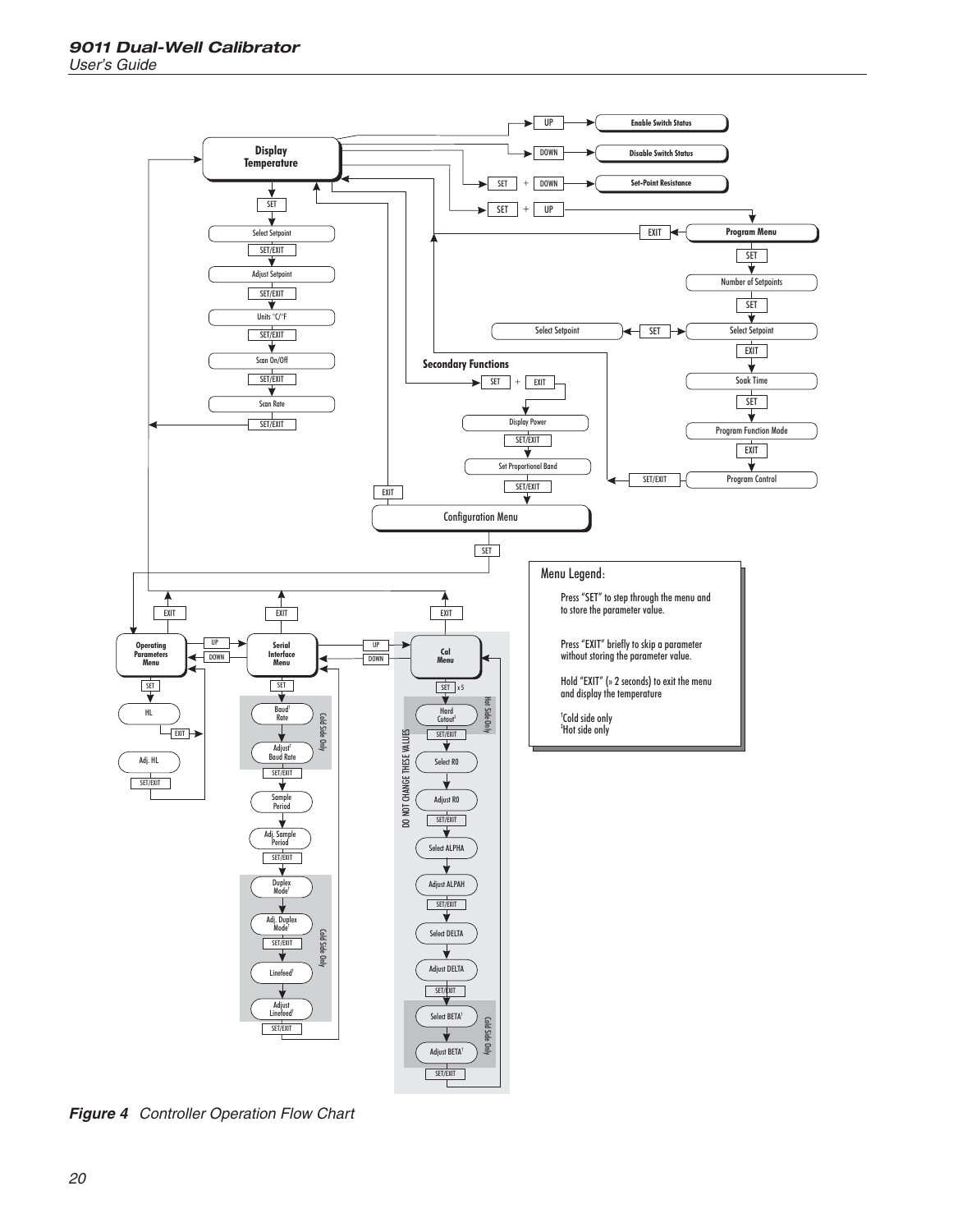<span id="page-26-0"></span>

**SET** *Access set-point memory* 

1 100. *Set-point memory 1 location, 100°C currently used*

To change to another set-point memory press "UP" or "DOWN".

4 300. *New set-point memory 4 location, 300°C*

Press "SET" to accept the new selection and access the set-point value. Press "EXIT" to continue and to ignore any changes.



**SET** *Accept selected set-point memory* 

#### **6.2.2 Set-point Value**

The set-point value may be adjusted after selecting the set-point memory and pressing "SET".

4 200. *Set-point 4 value in°C*

If the set-point value does not need to be changed, press and hold "EXIT" to resume displaying the well temperature. To change the set-point value, press "SET" and then "UP".

,,,,,,,,,,,,,,,,,,,,,,,,,,,,,,,,,, 220.00 *New set-point value*

When the desired set-point value is reached, press "SET" to accept the new value and access the temperature scale units selection. If "EXIT" is pressed, any changes made to the set-point are ignored.



**SET** *Accept new set-point value* 

#### **6.2.3 Temperature Scale Units**

The temperature scale units of the controller maybe set by the user to degrees Celsius ( ${}^{\circ}$ C) or Fahrenheit ( ${}^{\circ}$ F). The units are used in displaying the well temperature, set-point, proportional band, and high limit.

Press "SET" after adjusting the set-point value to change display units.

Un= C *Scale units currently selected*

Press "UP" or "DOWN" to change the units.

Un= F *New units selected*

Press "SET" to accept the new units or "EXIT" to cancel.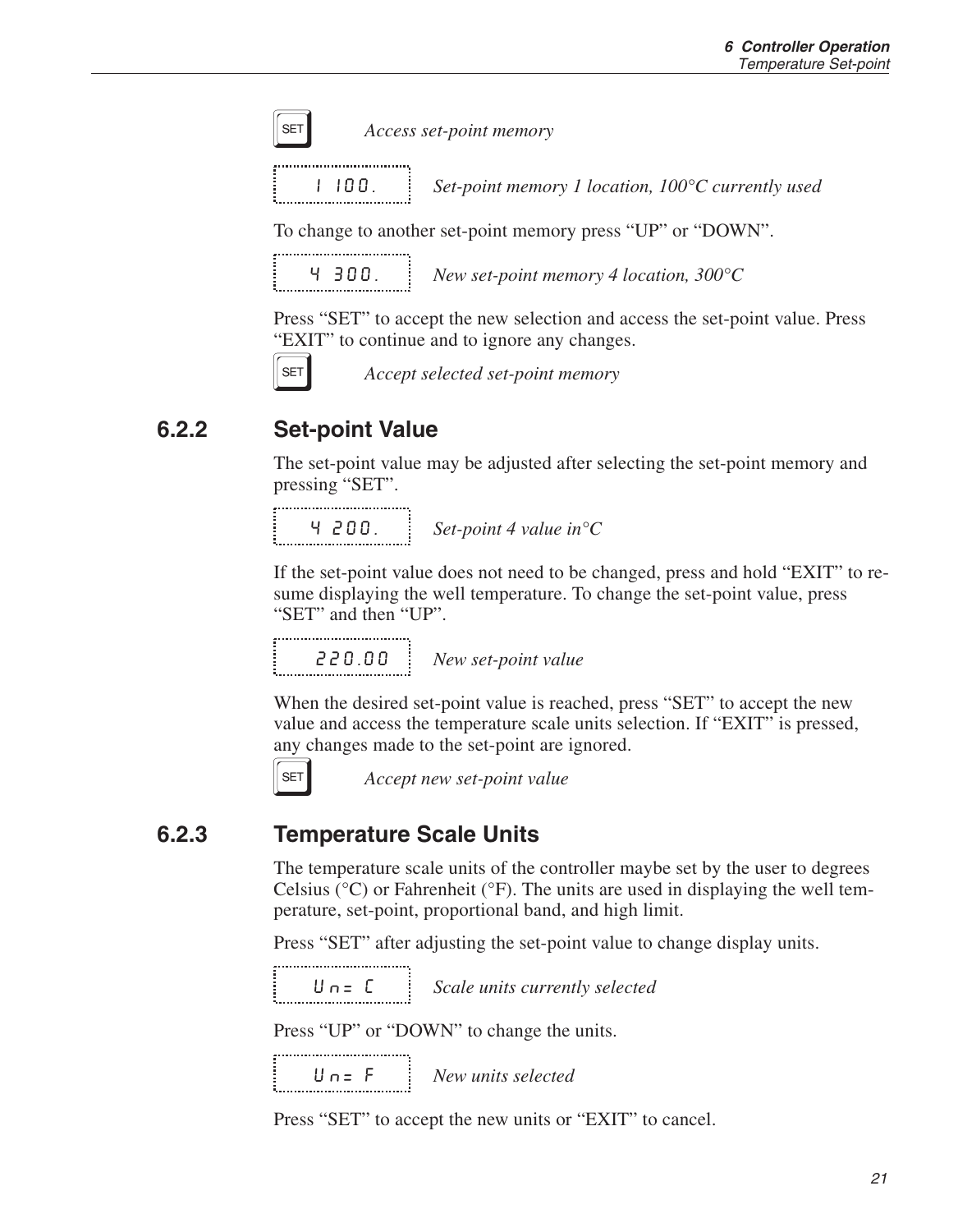### <span id="page-27-0"></span>**6.3 Scan**

The scan rate can be set and enabled so that when the set-point is changed the dry-well heats or cools at a specified rate (degrees per minute) until it reaches the new set-point. With the scan disabled the dry-well heats or cools at the maximum possible rate.

### **6.3.1 Scan Control**

The scan is controlled with the scan on/off function that appears in the main menu after the temperature scale units.

Sc=OFF *Current scan setting*

Press "UP" or "DOWN" to toggle the scan on or off.

,,,,,,,,,,,,,,,,,,,,,,,,,,,,,,,,,, Sc=On *Scan function on*

Press "SET" to accept the present setting and continue.

**SET** *Accept scan setting* 

#### **6.3.2 Scan Rate**

The scan rate can be set from 0.1 to 50.0°C/min. The maximum scan rate, however, is actually limited by the natural heating or cooling rate of the instrument. This rate is often less than 50°C/min, especially when cooling.

The scan rate function appears in the main menu after the scan control function. The scan rate units are in degrees Celsius per minute, regardless of the selected units.

Sr=2.0 *Current scan rate setting in °C/min*

Press "UP" or "DOWN" to change the scan rate.

Sr=3.0 *New scan rate*

Press "SET" to accept the new scan rate and continue.

**SET** *Accept scan rate* 

## **6.4 Temperature Display Hold**

There are two sets of display hold terminals located on the top of the 9011, one for the cold side and one for the hot side. The display hold terminals are used for testing thermal switches.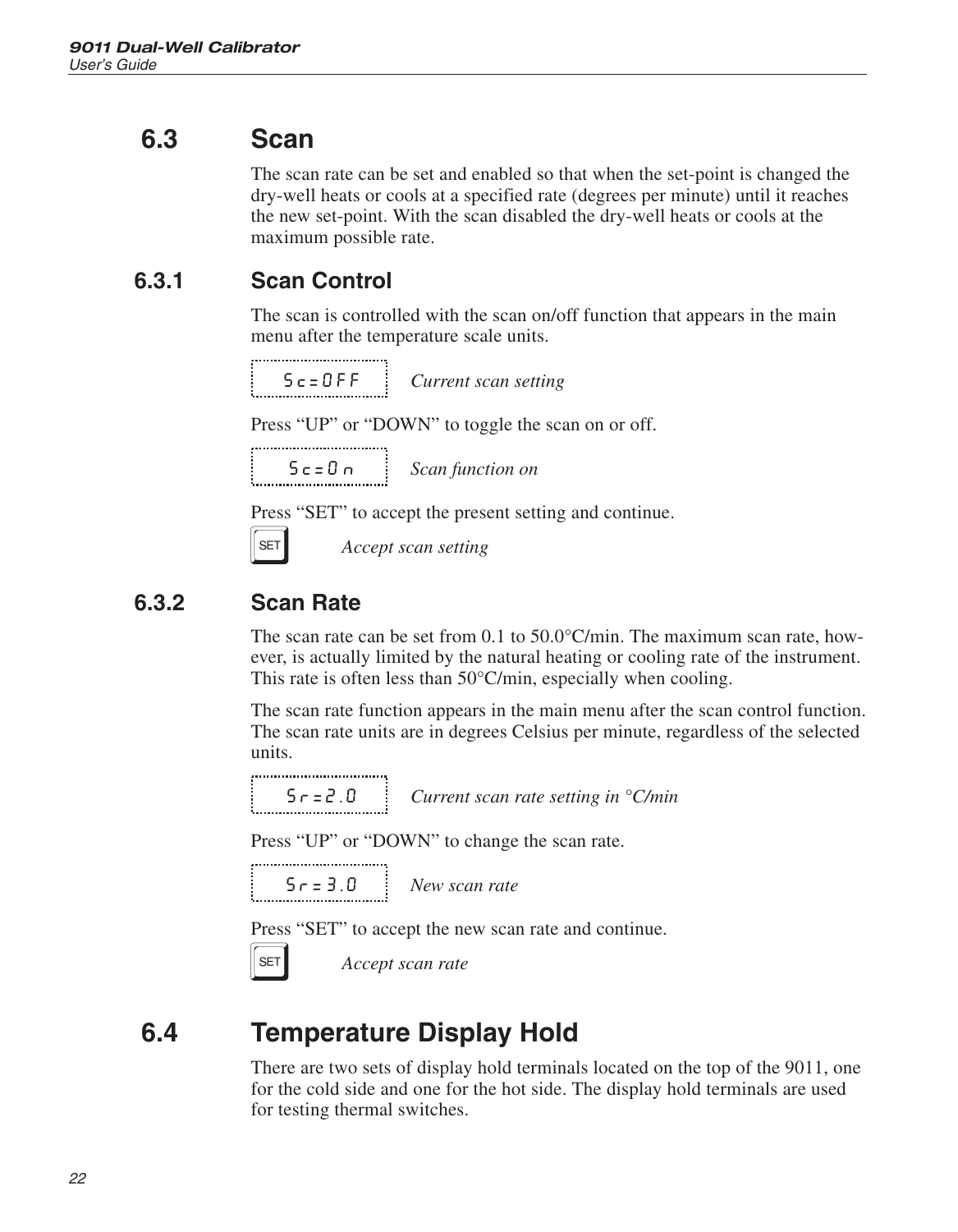<span id="page-28-0"></span>

*CAUTION: Do not apply any type of voltage to the display hold terminals. Applying a voltage to the terminals may cause damage to the controller.*

### **6.4.1 Switch Status**

Connect the thermal switch to the display hold terminals on the either the hot or cold side. To enable the Switch Status while displaying the temperature, press "UP" on the hot or cold side. The letter " $\sigma$ " (switch open) or " $\sigma$ " (switch closed) appears to the left of the display and flashes when it changes states. When the Switch Status is enabled, the displayed temperature does not show the hundredth place or the units. (For example, if the switch is open and the temperature is 25°C, "o 25.0" is displayed.) To disable the Switch Status, press the "DOWN" key.

When the Switch Status is displayed, the Display Hold is also enabled, allowing the operator to view the temperature at which the switch changed states and the status of the thermal switch.

When the thermal switch changes states the controller does the following.

- 1. Displays the temperature at which the switch changed states.
- 2. Flashes the new switch status.
- 3. The controller continues in the above state until either the thermal switch is returned to its original state or the set-point temperature changes.

**Note:** This feature is a useful to quickly monitor thermal switch state changes with a rough idea of accuracy but is not accurate when compared with the displayed temperature. Enable Scan Hold (see Section [6.4.2,](#page-26-0) Scan Hold) to improve the accuracy.

The following example demonstrates the use of Switch Status using the Display Hold terminals.

#### **Example 1**

With the instrument displaying  $25^{\circ}$ C, set the set-point to 100 $^{\circ}$ C and enable the Switch Status by pressing "UP". When the thermal switch changes states at say 50 $^{\circ}$ C, the displayed temperature shows 50 $^{\circ}$ C and the status flashes " $\circ$  or  $\epsilon$ ", while the block continues to 100<sup>o</sup>C. The display remains at the switched temperature and " $\circ$  or  $\epsilon$ " continues to flash until the switch changes status or a new set-point is set.

#### **6.4.2 Scan Hold**

To enable scan hold, first enable Switch Status/Display Hold and the Scan Control (see Section [6.3.1,](#page-25-0) Scan Control)prior to setting the set-point temperature.

Scan Hold is similar to Switch Status/Display Hold but instead of displaying the temperature at which the thermal switch changes status, it sets a new set-point temperature to the current temperature at which the thermal switch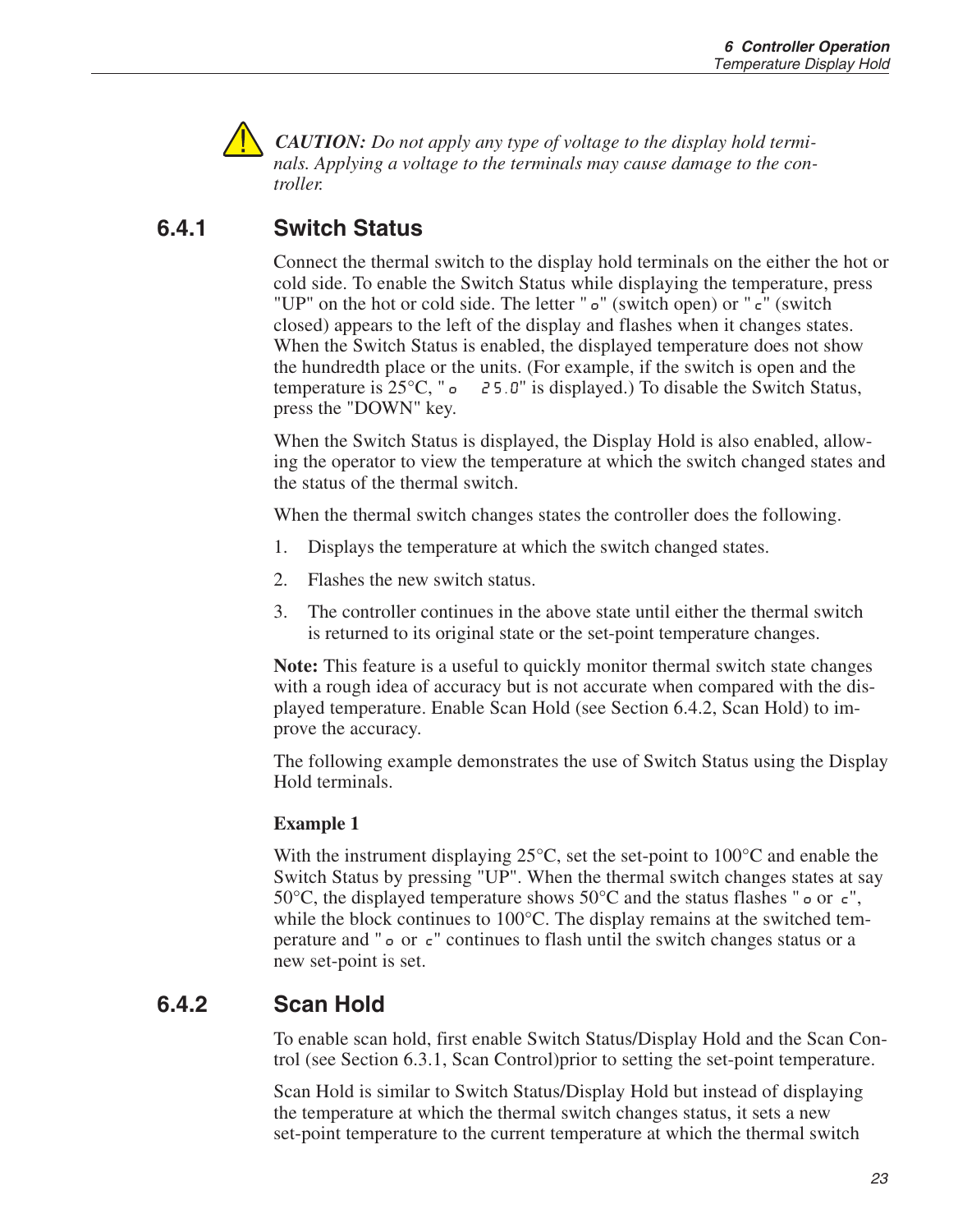<span id="page-29-0"></span>changed states. This feature allows for minimal block temperature scanning times and improved accuracy.

#### **Example 2:**

With the instrument displaying 25<sup>o</sup>C, set the set-point to 100<sup>o</sup>C and enable the Scan Hold feature. When the thermal switch changes states at 50°C, the controller automatically sets a new set-point of 50°C and the status flashes either "o or c".

**Note:** There is a delay between the displayed temperature and the actual temperature of the thermal switch. To achieve better accuracy when the thermal switch is tripped, the scan rate should be set for a slower time. The slower the scan rate the more time required to perform a test. The operator must determine the optimal scan rate for the specific application.

### **6.5 Ramp and Soak Program Menu**

The ramp and soak program feature allows the user to program a number of set-points and have the dry-well automatically cycle between the temperatures, holding at each for a determined length of time. The user can select one of four different cycle functions.

The program parameter menu is accessed by pressing "SET" and then "UP".



Press "SET" to enter the program menu

S *Enter program menu*

#### **6.5.1 Number of Program Set-points**

The first parameter in the program menu is the number of set-points to cycle through. Up to 8 set-points can be used in a ramp and soak program.

```
...................................
```
Pn=8 *Number of program set-points*

Use the "UP" or "DOWN" buttons to change the number from 2 to 8.

.................................

Pn=3 *New number of program set-points*

Press "SET" to continue. Pressing "EXIT" causes any changes made to the parameter to be ignored.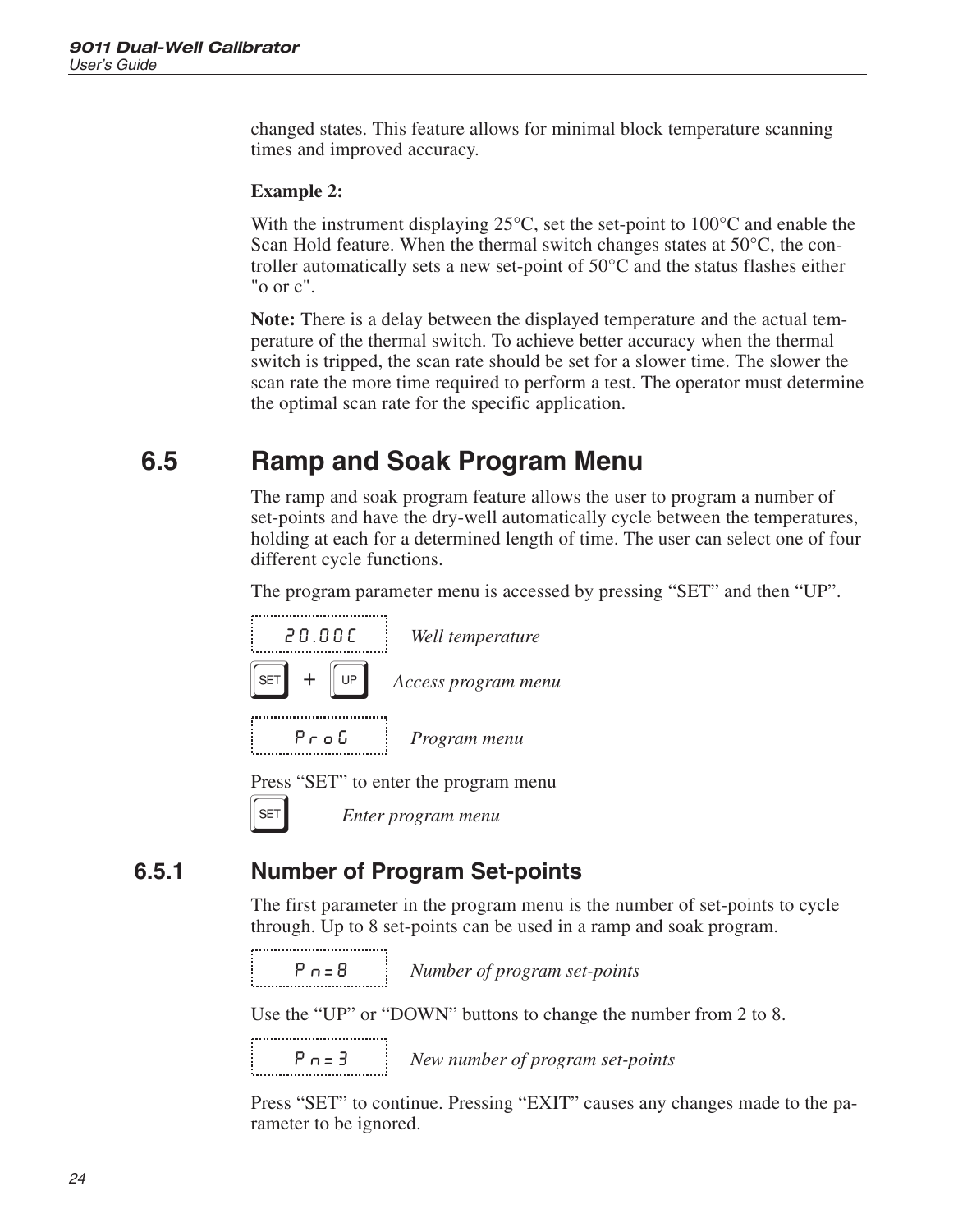<span id="page-30-0"></span>

| ×<br>__ |
|---------|
|---------|

Save new setting

#### **6.5.2 Set-points**

The next parameters are the program set-points.

1 25 *First set-point*

Use the "UP" or "DOWN" buttons to select any of the set-points.

3 10 *Third set-point*

Press "SET" to change the set-point.

10.00 *Set-point value*

Use "UP" and "DOWN" to change the set-point value.

13.50 *New set-point value*

Press "SET" to save the new set-point value.

The other set-points can also be set in the same manner. Once the set-points are programmed as desired press "EXIT" to continue.



EXIT **Continue to next menu function** 

#### **6.5.3 Program Soak Time**

The next parameter in the program menu is the soak time. This is the time, in minutes, for which each of the program set-points is maintained after settling before proceeding to the next set-point. The duration is counted from the time the temperature settles to within a specified stability.

,,,,,,,,,,,,,,,,,,,,,,,,,,,,,,,,,, Pt=15 *Soak time in minutes*

Use "UP" or "DOWN" to change the time.

Pt=5 *New soak time*

Press "SET" to continue.

SET Save new setting

#### **6.5.4 Program Function Mode**

The next parameter is the program function or cycle mode. There are four possible modes which determine whether the program scans up (from set-point 1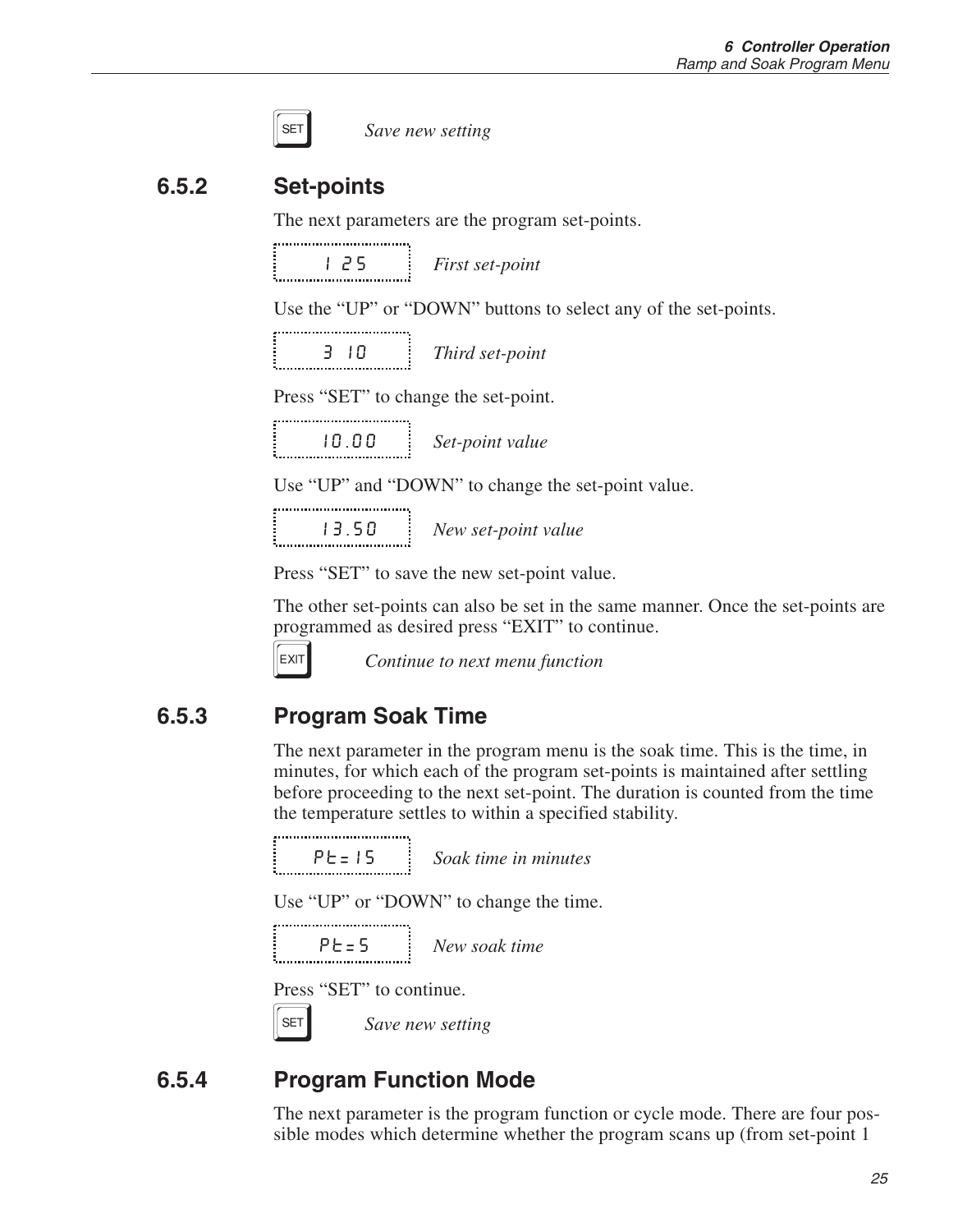<span id="page-31-0"></span>to n) only or both up and down (from set-point n to 1), and also whether the program stops after one cycle or repeat the cycle indefinitely. The table below shows the action of each of the four program mode settings.

| Function | Action       |                |  |  |  |  |  |  |  |
|----------|--------------|----------------|--|--|--|--|--|--|--|
|          | up-stop      |                |  |  |  |  |  |  |  |
| 2        | up-down-stop |                |  |  |  |  |  |  |  |
| 3        | up-repeat    |                |  |  |  |  |  |  |  |
| 4        |              | up-down-repeat |  |  |  |  |  |  |  |
|          |              |                |  |  |  |  |  |  |  |
|          | $P_{F=1}$    | Program mode   |  |  |  |  |  |  |  |

Use the "UP" or "DOWN" buttons to change the mode.

| <br>New mode |
|--------------|

Press "SET" to continue.

**SET** Save new setting

#### **6.5.5 Program Control**

The final parameter in the program menu is the control parameter. Three options are available for controlling the ramp and soak program. The options are "GO" (start the program from the beginning), "Cont" (continue the program from where it was when it was stopped), or "OFF" stop the program.

P=OFF *Program presently off*

Use "UP" or "DOWN" to change the program state.

Pr=Cont *Start cycle from beginning*

Press "SET" to activate the new program control command and return to the temperature display.



SET **Activate new command.** 

### **6.6 Set-point Resistance**

The set-point resistance is the resistance the instrument is trying to make the control sensor achieve and is calculated in the firmware using the set-point temperature. This value is not directly adjustable but is recalculated when the set-point temperature is changed. The set-point resistance is used to perform a calibration adjustment using the Callendar-Van Dusen R versus T curve fit. The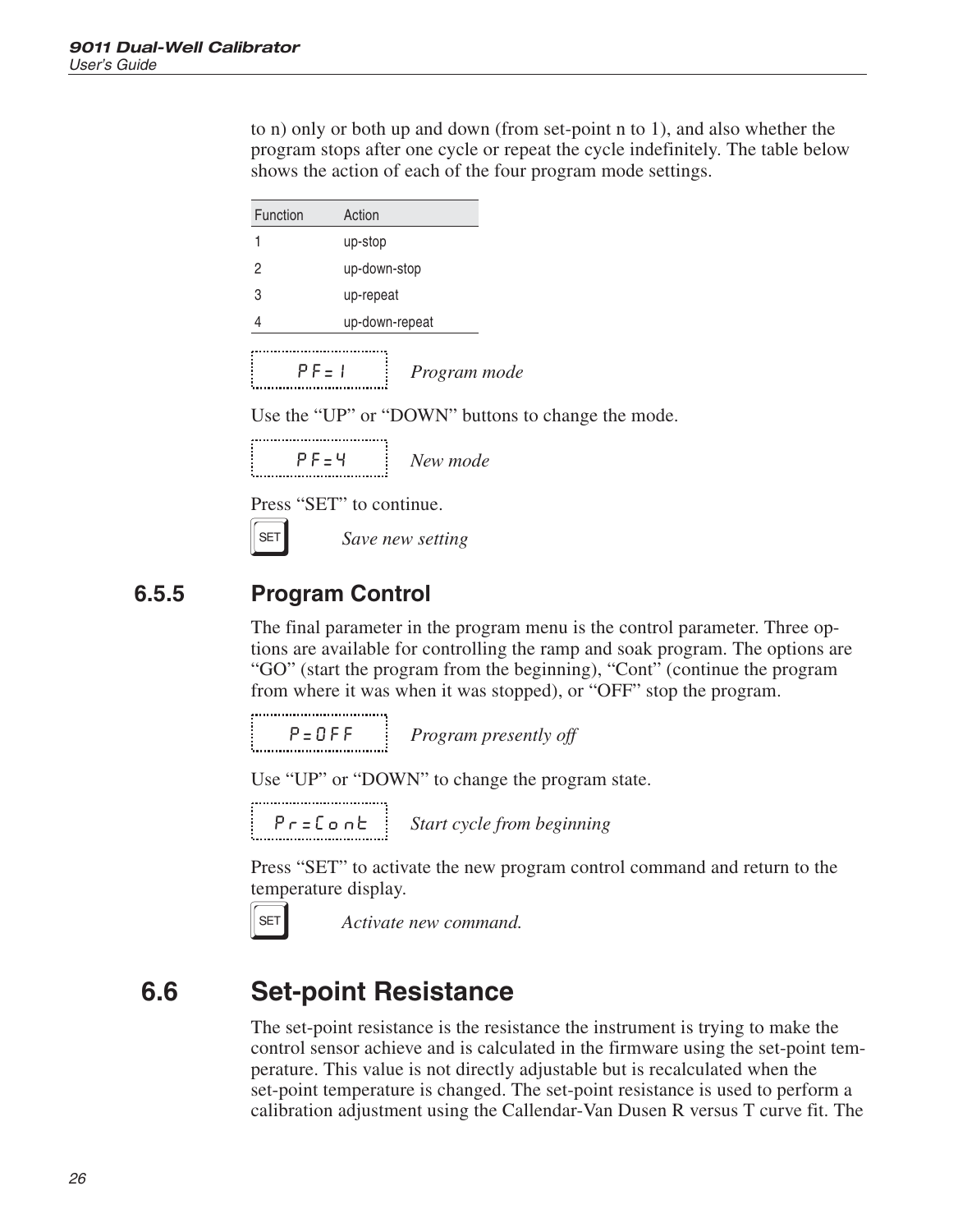<span id="page-32-0"></span>instrument must be at temperature and stable prior to taking the set-point resistance reading.

To display the Set-point Resistance, press "SET" and "DOWN" simultaneously when the temperature is displayed. When the "SET" and "DOWN" buttons are released the temperature is again displayed.

99.222 *Current set-point resistance setting is displayed*

### **6.7 Secondary Menu**

Functions which are used less often are accessed within the secondary menu. The secondary menu is accessed by pressing "EXIT" while holding down "SET" and then releasing both. The first function in the secondary menu is the heater power display.

### **6.8 Heater Power**

The temperature controller controls the temperature of the well by pulsing the heater on and off. The total power being applied to the heater is determined by the duty cycle or the ratio of heater on time to the pulse cycle time. By knowing the amount of heating, the user can tell if the calibrator is heating up to the set-point, cooling down, or controlling at a constant temperature. Monitoring the percent heater power, allows the user to know the stability of the well temperature. With good control stability the percent heating power should not fluctuate more than  $\pm 1\%$  within one minute.

The heater power display is accessed in the secondary menu. Press "EXIT" while holding down "SET" and then release both. The heater power is displayed as a percentage of full power.



To exit out of the secondary menu press "EXIT". To continue on to the proportional band setting function press "SET".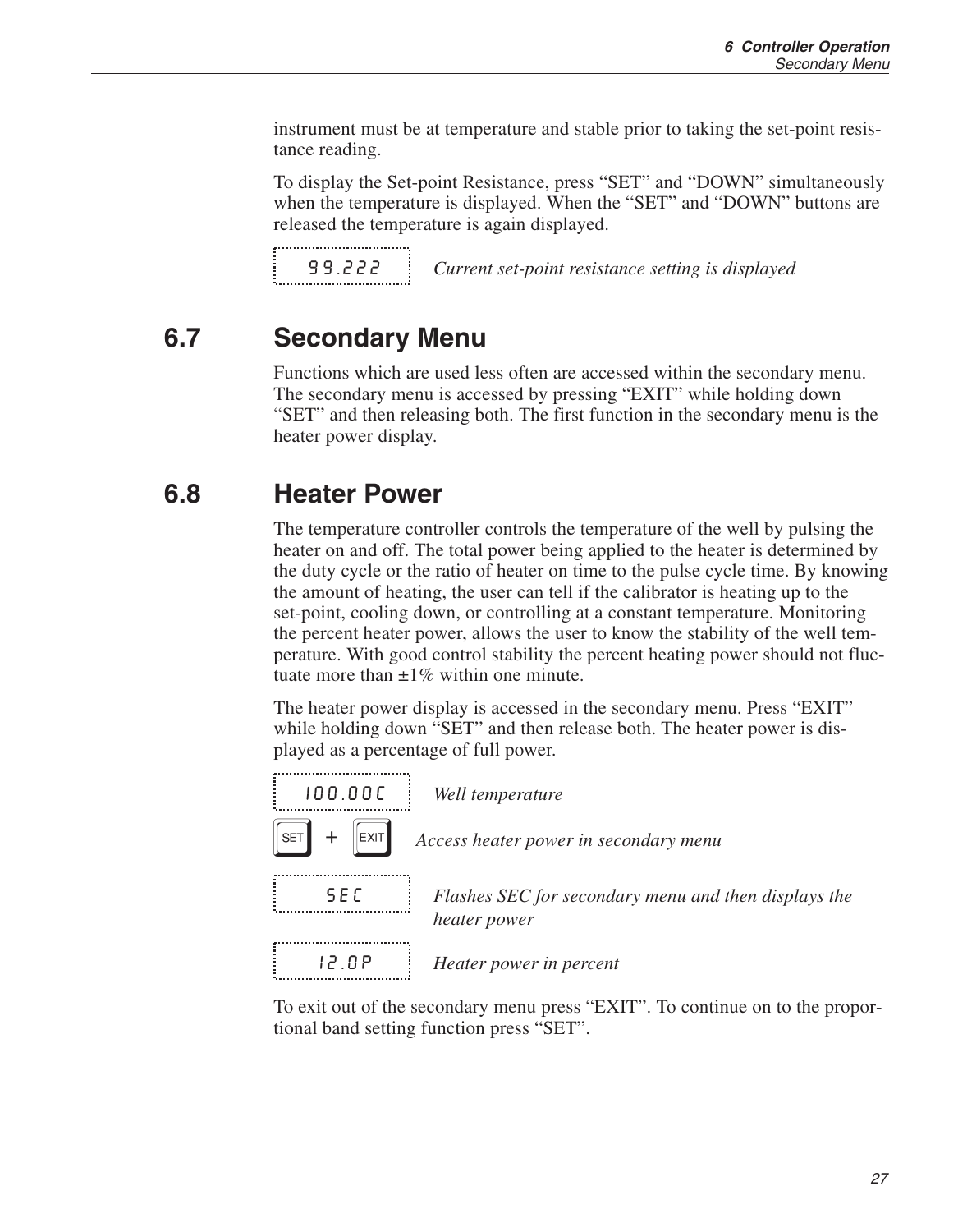### <span id="page-33-0"></span>**6.9 Proportional Band**

In a proportional controller such as this, the heater output power is proportional to the well temperature over a limited range of temperatures around the set-point. This range of temperature is called the proportional band. At the bottom of the proportional band, the heater output is 100%. At the top of the proportional band, the heater output is 0 to 100 (hot side) and –100 to 100 (cold side). Thus, as the temperature rises the heater power is reduced, which consequently tends to lower the temperature back down. In this way the temperature is maintained at a fairly constant temperature.

The temperature stability of the well and response time depend on the width of the proportional band. If the band is too wide, the well temperature deviates excessively from the set-point due to varying external conditions. This is because the power output changes very little with temperature and the controller cannot respond very well to changing conditions or noise in the system. If the proportional band is too narrow, the temperature may swing back and forth because the controller overreacts to temperature variations. For best control stability, the proportional band must be set for the optimum width.

The proportional band width is set at the factory and printed on the Report of

Proportional Band too Narrow

Proportional Band too Wide

Optimum Proportional Band

**Figure 5** Temperature fluctuations at various proportional band settings

Calibration. The proportional band width may be altered by the user if desired to optimize the control characteristics for a particular application.

The proportional band width is easily adjusted from the front panel. The width may be set to discrete values in degrees C or F depending on the selected units. The proportional band adjustment is accessed within the secondary menu. Press "EXIT" while holding down "SET" and then releasing both to enter the secondary menu and show the heater power. Then press "SET" to access the proportional band.



 $\text{SET}$   $\parallel$  +  $\parallel$  EXIT Access heater power in secondary menu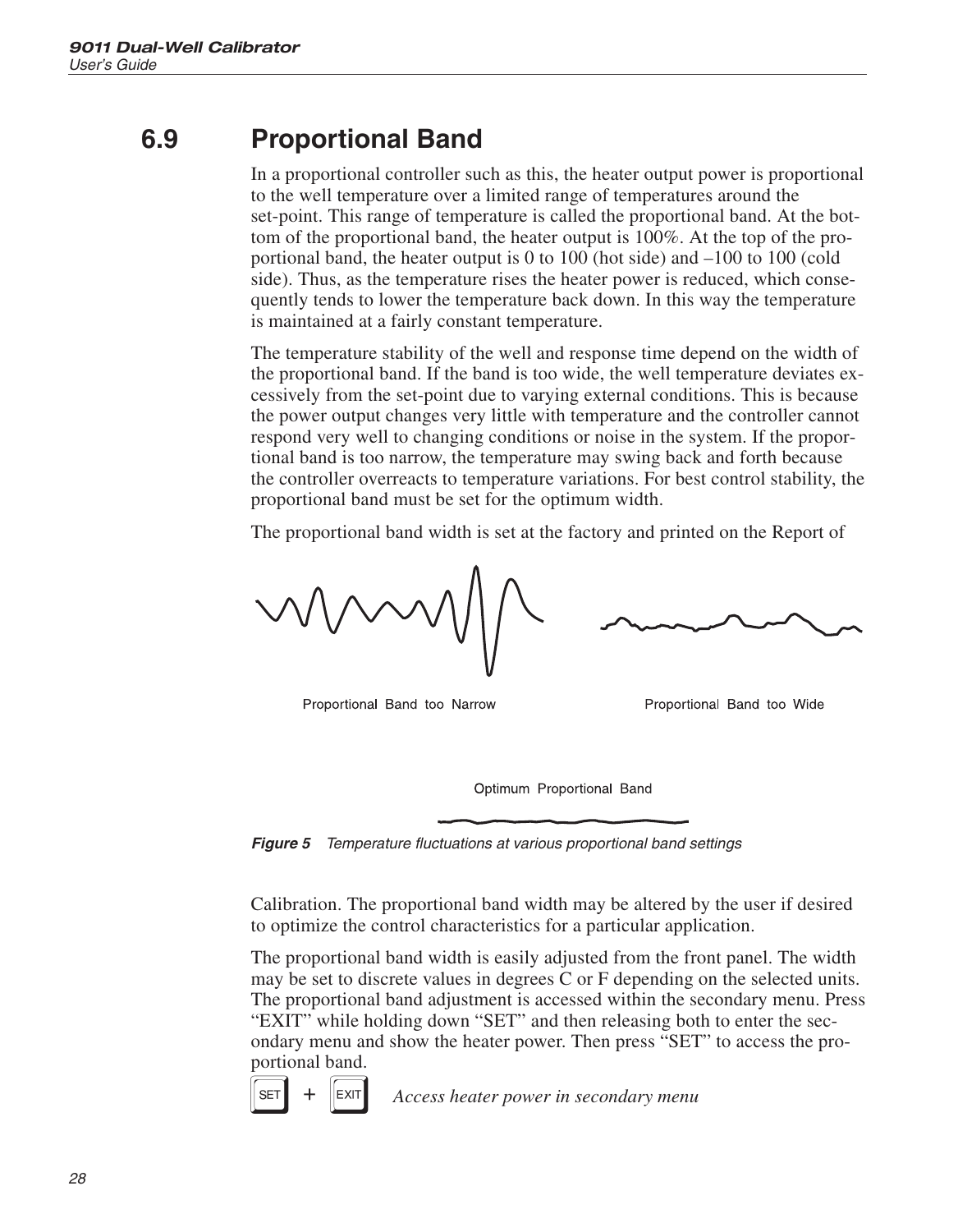<span id="page-34-0"></span>

10.0 *New proportional band setting*

To accept the new setting press "SET". Press "EXIT" to continue without storing the new value.



SET **Accept the new proportional band setting** 

### **6.10 Controller Configuration**

The controller has a number of configuration and operating options and calibration parameters which are programmable via the front panel. These are accessed from the secondary menu after the proportional band function by pressing "SET". Pressing "SET" again enters the first of three sets of configuration parameters - operating parameters, serial interface parameters, and calibration parameters. The menus are selected using "UP" or "DOWN" and then pressing "SET".

### **6.11 Operating Parameters**

The operating parameters menu is indicated by,

PAr *Operating parameters menu*

The operating parameters menu contains the High Limit parameter.

## **6.12 High Limit**

The High Limit parameter adjusts the upper set-point temperature. The factory default and maximum are set to the instrument temperature limit. For safety, a user can adjust the High Limit down so the maximum temperature set-point is restricted.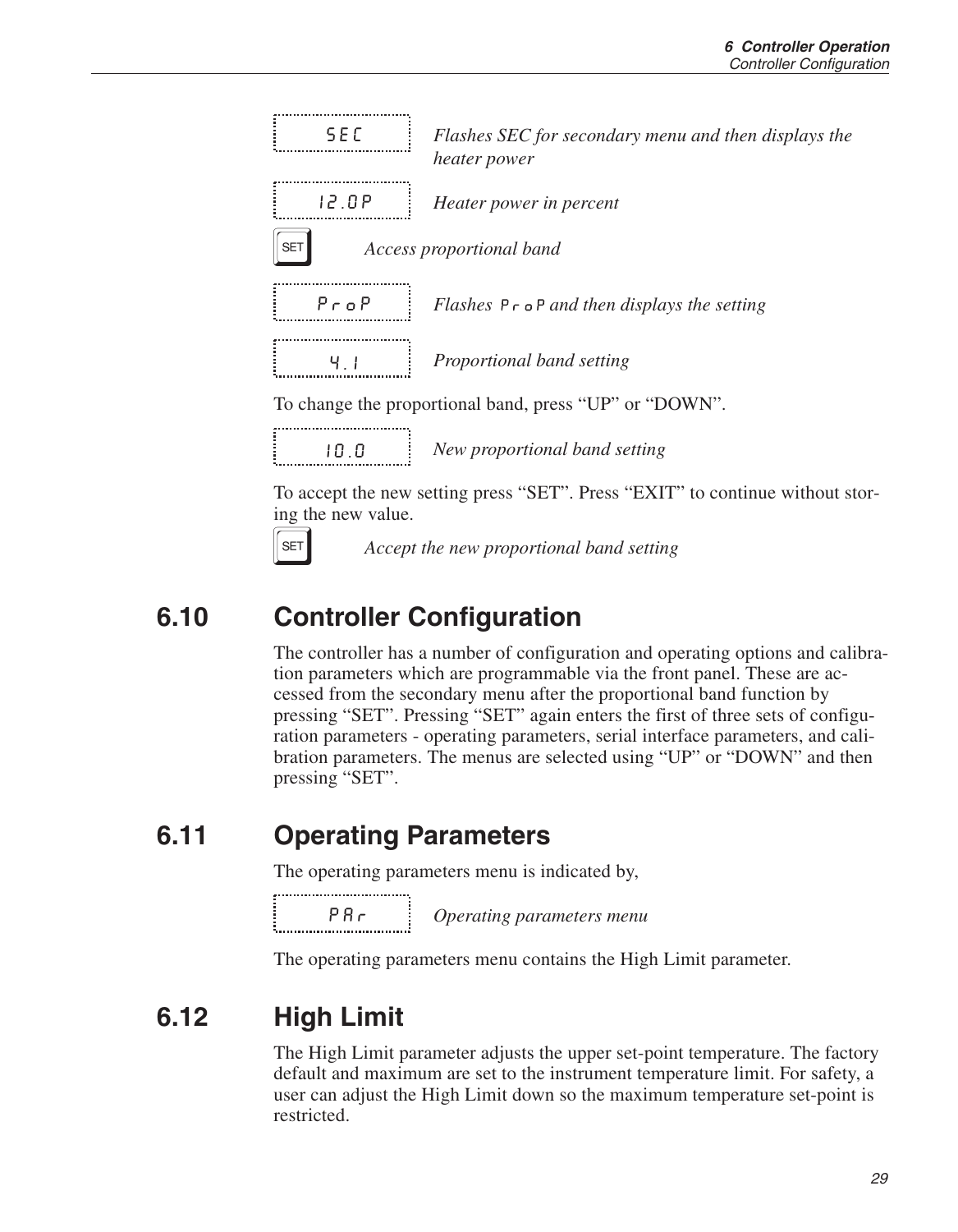<span id="page-35-0"></span>

|  |  |  |  |  |  |  |  | НL |  |  |  |  |  |  |  |  |  |
|--|--|--|--|--|--|--|--|----|--|--|--|--|--|--|--|--|--|
|  |  |  |  |  |  |  |  |    |  |  |  |  |  |  |  |  |  |
|  |  |  |  |  |  |  |  |    |  |  |  |  |  |  |  |  |  |

HL *Flashes and then displays the setting*

| 8=375 | Current High Limit setting |
|-------|----------------------------|
|       |                            |

Press "UP" or "DOWN" to adjust the setting.

H=300 *New High Limit setting*

To accept the new setting, press "SET". Press "EXIT" to continue without storing the new value.



**SET** *Accept the new High Limit setting* 

### **6.13 Serial Interface Parameters**

**Note:** Both sides of the 9011 must be turned on within three seconds of one another for the serial communications to function on the hot side. If "ICL" is displayed on either the hot or the cold side of the instrument, the serial port is not controlled by the hot side. If "ICL" is displayed and control is desired from only the front panel, press any button ("SET", "UP", "DOWN", or "EXIT") to remove "ICL" from the display and control the instrument from the front panel buttons only.

This instrument has two controllers, one for the hot side and one for the cold side. The cold side controller acts as the master for the serial communications and the hot side controller acts as the slave.

The serial RS-232 interface parameters menu is indicated by,

................................... SErIAL *Serial RS-232 interface parameters menu*

Press "SET" to enter the menu. The serial interface parameters menu contains parameters which determine the operation of the serial interface. The parameters in the menu are - BAUD rate, sample period, duplex mode, and linefeed.

#### **6.13.1 Baud Rate (cold side only)**

The baud rate is the first parameter in the menu. The baud rate setting determines the serial communications transmission rate.

The baud rate parameter is indicated by,

bAUd *Flashes for one second and then displays the setting* 2400 b *Current baud rate*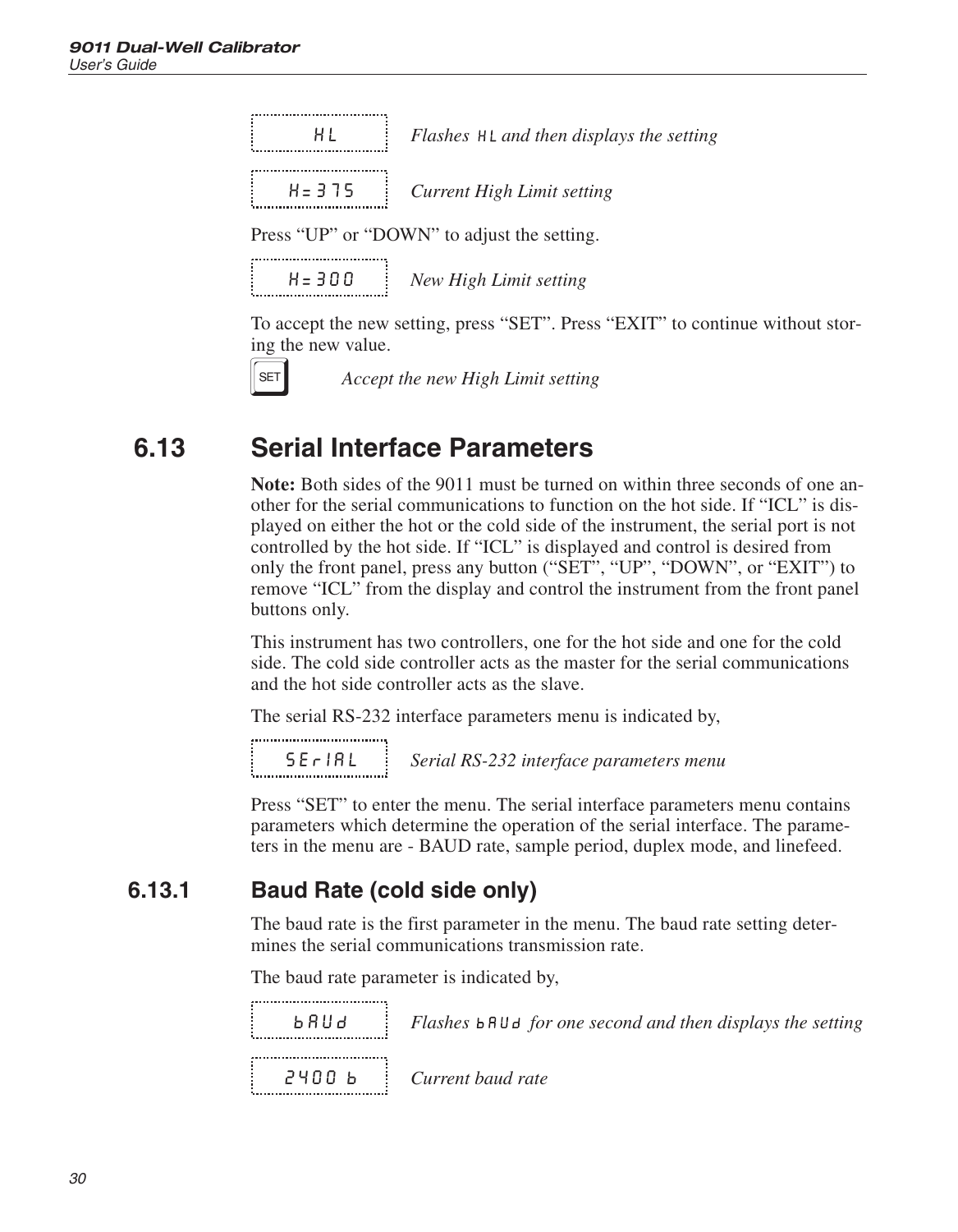<span id="page-36-0"></span>The baud rate of the serial communications may be programmed to 300, 600, 1200, **2400** (default), 4800, or 9600 baud. Use "UP" or "DOWN" to change the baud rate value.

4800 b *New baud rate*

Press "SET" to accept the new setting or "EXIT" to abort the operation and skip to the next parameter in the menu.

#### **6.13.2 Sample Period (hot and cold sides)**

The sample period is the next parameter in the menu. The sample period is the time period in seconds between temperature measurements transmitted over the serial interface. If the sample period is set to 5, the instrument transmits the current measurement over the serial interface approximately every five seconds. The automatic sampling is disabled with a sample period of 0. The sample period is indicated by,

| <b>SPE</b> c | Flashes for one second and then the serial sample period |
|--------------|----------------------------------------------------------|
|              | setting is displayed                                     |
| $5B=1$       | Current sample period (seconds)                          |

Adjust the value by using "UP" or "DOWN".

SA=60 *New sample period*

Press "SET" to accept the new setting or "EXIT" to abort the operation and skip to the next parameter in the menu.

#### **6.13.3 Duplex Mode (cold side only)**

The next parameter is the duplex mode. The duplex mode may be set to full duplex or half duplex. With full duplex any commands received by the master controller via the serial interface are immediately executed and echoed or transmitted back to the device of origin. With half duplex the commands are executed but not echoed. The duplex mode parameter is indicated by,

|  |  |  |  |  |  |  |  |  |  |  | dUPL |  |  |  |  |  |  |
|--|--|--|--|--|--|--|--|--|--|--|------|--|--|--|--|--|--|
|  |  |  |  |  |  |  |  |  |  |  |      |  |  |  |  |  |  |
|  |  |  |  |  |  |  |  |  |  |  |      |  |  |  |  |  |  |

Flashes for one second and then the serial duplex mode *setting is displayed*

,..................................

d=FULL *Current duplex mode setting*

The mode may be changed using "UP" or "DOWN".

```
d=HALF New duplex mode setting
```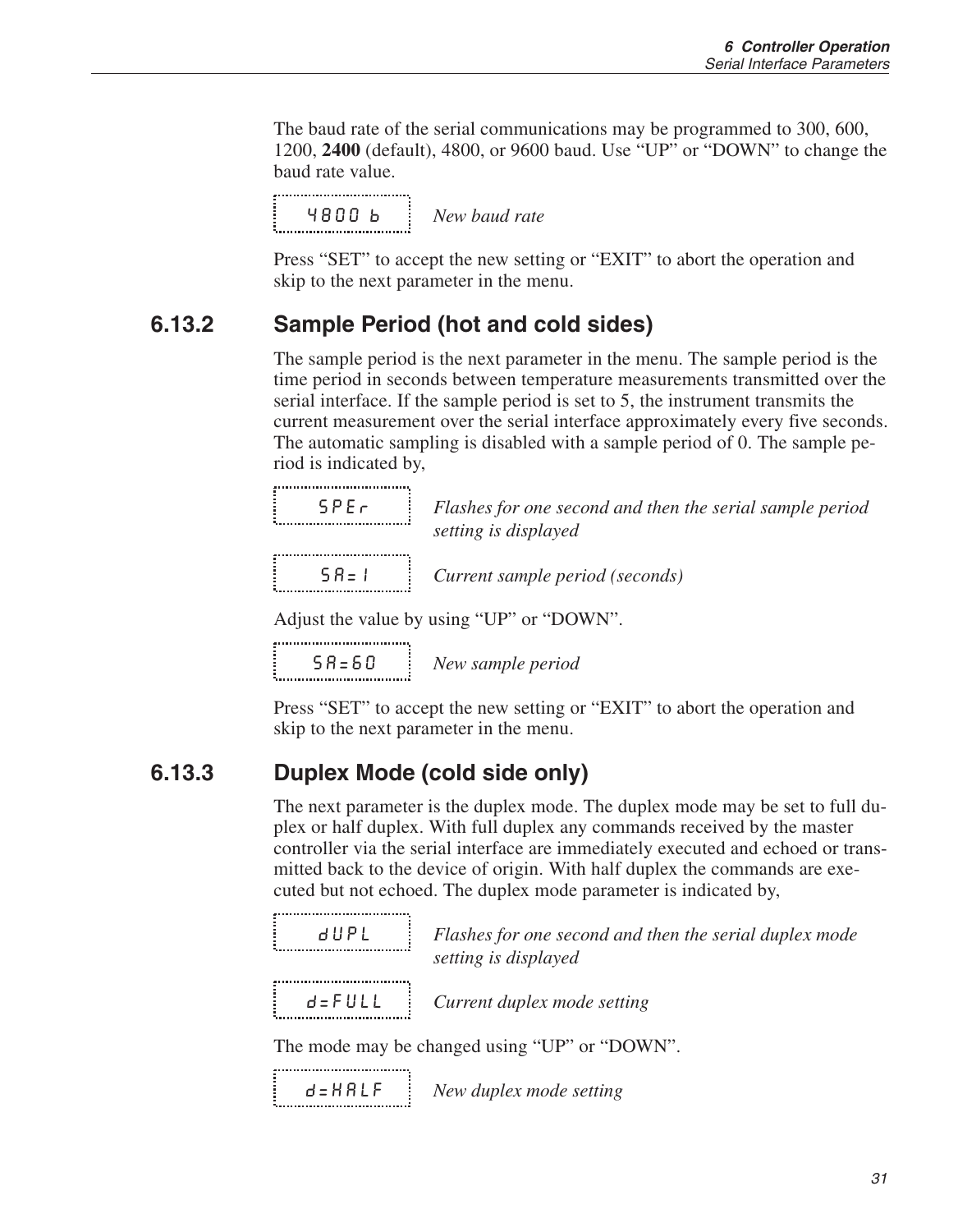<span id="page-37-0"></span>Press "SET" to accept the new setting or "EXIT" to abort the operation and skip to the next parameter in the menu.

#### **6.13.4 Linefeed (cold side only)**

The final parameter in the menu is the linefeed mode. This parameter enables (on) or disables (off) transmission of a linefeed character (LF, ASCII 10) after transmission of any carriage-return. The linefeed parameter is indicated by,

|  |  |  |  |  |  |  |  |  | 1 F |  |  |  |  |  |  |  |  |
|--|--|--|--|--|--|--|--|--|-----|--|--|--|--|--|--|--|--|
|  |  |  |  |  |  |  |  |  |     |  |  |  |  |  |  |  |  |
|  |  |  |  |  |  |  |  |  |     |  |  |  |  |  |  |  |  |
|  |  |  |  |  |  |  |  |  |     |  |  |  |  |  |  |  |  |

LF *Flashes for one second and then the serial linefeed setting is displayed*

LF=On *Current linefeed setting*

The setting may be changed using "UP" or "DOWN".

................................. LF=OFF *New linefeed setting*

Press "SET" to accept the new setting or "EXIT" to abort the operation and skip to the next parameter in the menu.

### **6.14 Calibration Parameters**

The operator of the instrument controller has access to a number of the calibration constants namely the Hard Cutout, R0, ALPHA, DELTA, and BETA. These values are set at the factory and must not be altered. The correct values are important to the accuracy and proper and safe operation of the instrument. Access to these parameters is available to the user so that in the event that the controller memory fails the user may restore these values to the factory settings. The user should have a list of these constants and their settings with the instrument manual.



*CAUTION: DO NOT change the values of the instrument calibration constants from the factory set values. The correct setting of these parameters is important to the safety, proper operation, and performance of the instrument.*

The calibration parameters menu is accessed by pressing "UP" from the serial interface menu and is indicated by the following.

...................................

CAL *Calibration parameters menu*

Press "SET" five times to enter the menu. The calibration parameters menu contains the parameters, Hard Cutout, R0, ALPHA, DELTA, and BETA that characterize the resistance-temperature relationship of the platinum control sensor. These parameters may be adjusted to improve the accuracy of the calibrator.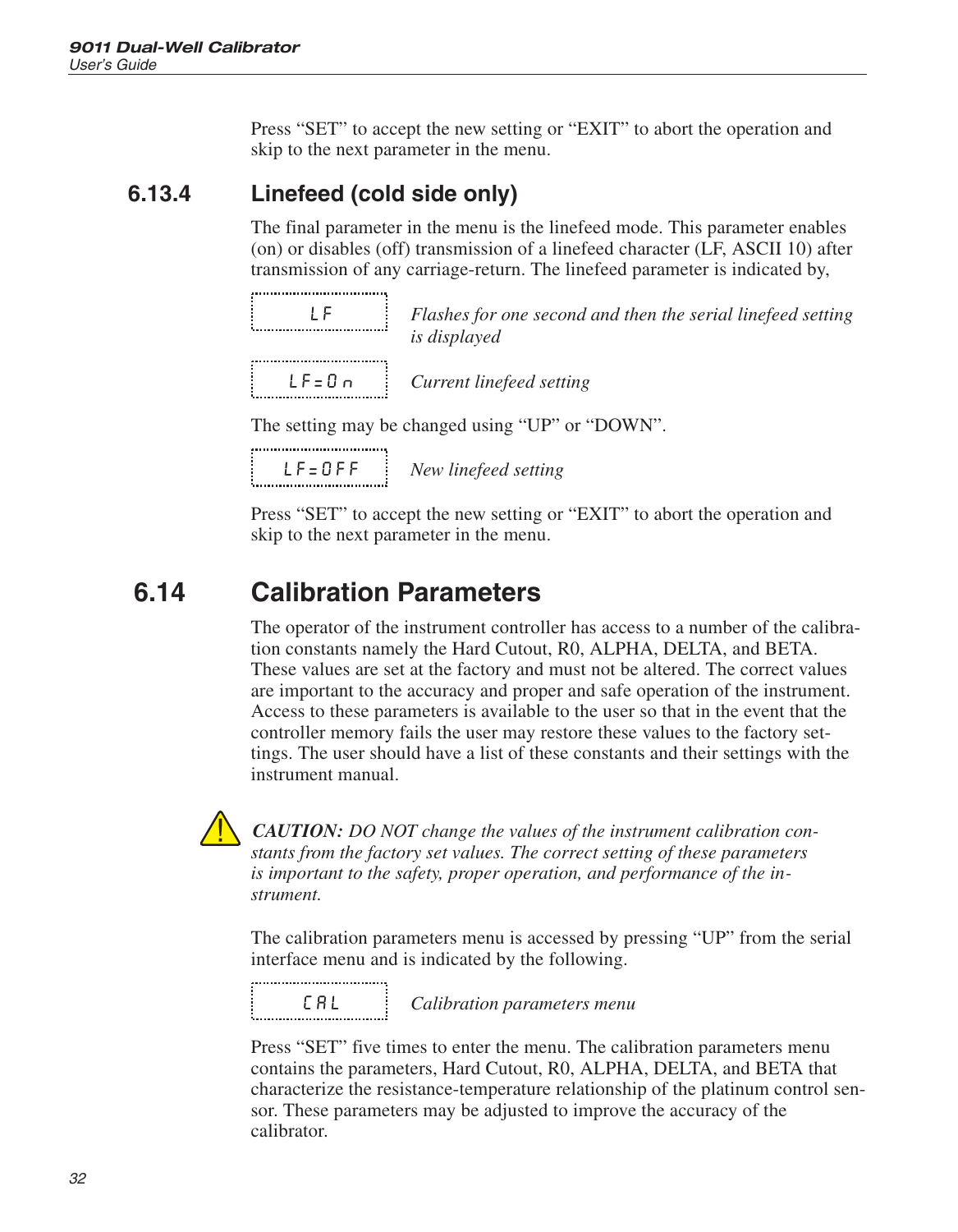The calibration parameters are accessed by pressing "SET" after the name of the parameter is displayed. The value of the parameter may be changed using "UP" or "DOWN". After the desired value is reached, press "SET" to set the parameter to the new value. Pressing "EXIT" causes the parameter to be skipped ignoring any changes that may have been made.

#### **6.14.1 Hard Cutout (hot side only)**

This parameter is the temperature above which the unit shuts down automatically and is only adjustable through the hot side. The value of this parameter is set at the factory and **cannot** be changed by the user.

The hard cutout parameter is indicated by,

CutOut *Flashes for one second and then the hard cutout setting is displayed*

670 *Current hard cutout setting*

Press "EXIT" to continue to the next parameter.

#### **6.14.2 R0**

This probe parameter refers to the resistance of the control probe at 0°C. The value of this parameter is set at the factory for best instrument accuracy. The value ranges from 95 to 105. The R0 parameter is indicated by,

r0 *Flashes for one second and then the R0 setting is displayed*

100.014 *Current R0 setting (100.014)*

To change the R0 setting, press "UP" or "DOWN".

,,,,,,,,,,,,,,,,,,,,,,,,,,,,,,,,,, 99.999 *New R0 setting*

To accept the new setting, press "SET". Press "EXIT" to continue without storing the new value.



**SET** *Accept the new RO setting* 

#### **6.14.3 ALPHA**

This probe parameter refers to the average sensitivity of the probe between 0 and 100°C. The value of this parameter is set at the factory for best instrument accuracy. (The ALPHA value is the displayed value times  $10^{-7}$ .)

,..................................

aLpHa *Flashes for one second and then the ALPHA setting is displayed*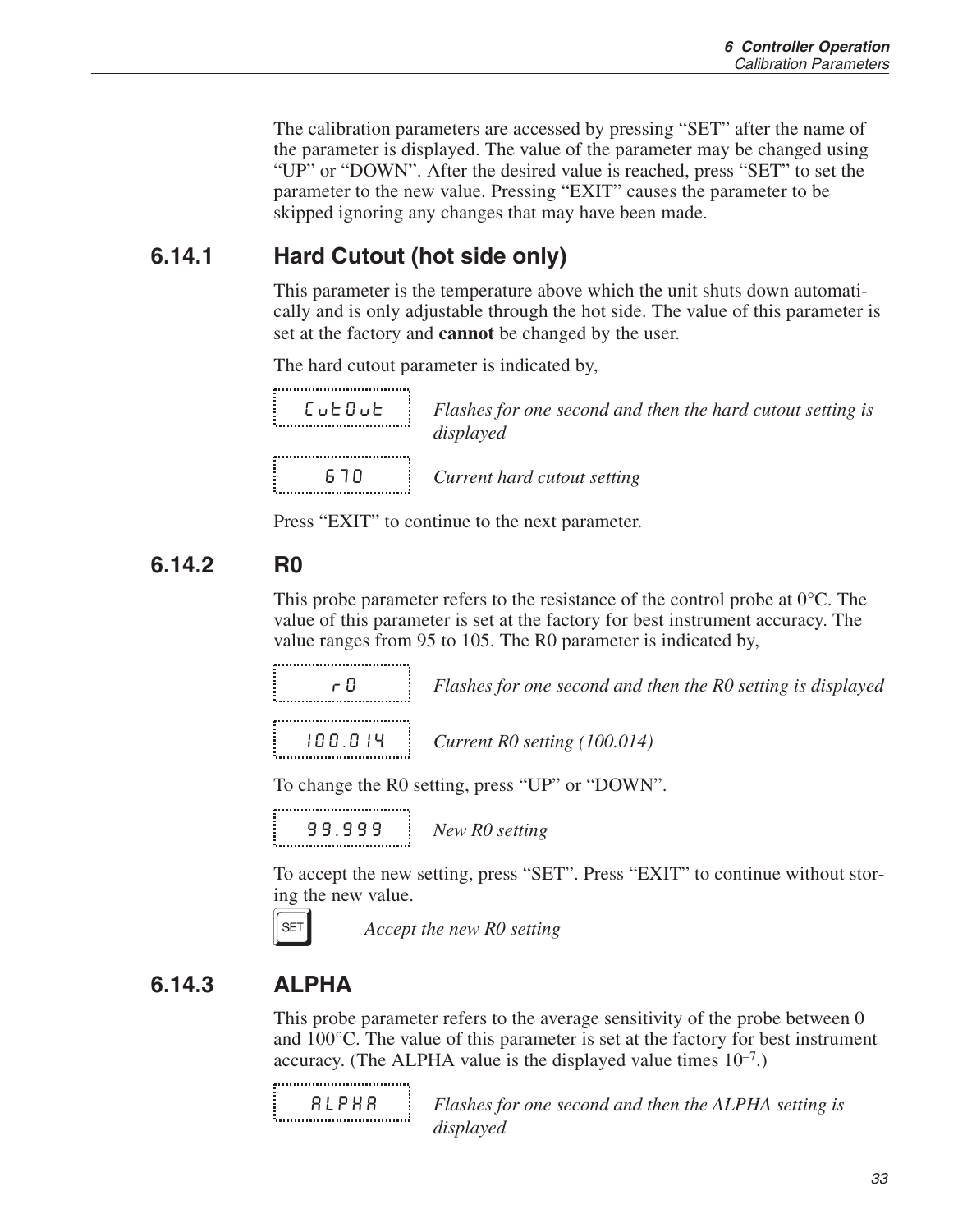<span id="page-39-0"></span>38530 *Current ALPHA setting*

To change the ALPHA setting, press "UP" or "DOWN".

38600 *New ALPHA setting*

To accept the new setting, press "SET". Press "EXIT" to continue without storing the new value.

,..........................

Accept the new ALPHA setting

#### **6.14.4 DELTA**

This probe parameter characterizes the curvature of the resistance-temperature relationship of the sensor. The value of this parameter is set at the factory for best instrument accuracy.

| 8 E L E R |  |
|-----------|--|
|           |  |

Flashes for one second and then the DELTA setting is *displayed*

1.5070 *Current DELTA setting*

To change the DELTA setting, press "UP" or "DOWN".

1.6320 *New DELTA setting*

To accept the new setting, press "SET". Press "EXIT" to continue without storing the new value.



**SET** *Accept the new DELTA setting* 

#### **6.14.5 BETA (cold side only)**

This probe parameter relates to the higher order nonlinearity of the sensor below 0°C. The value is set at the factory for best instrument accuracy.

| bEER |  |
|------|--|
|      |  |
|      |  |

Flashes for one second and then the BETA setting is *displayed*

..................................

0.111 *Current BETA setting*

To change the BETA setting, press "UP" or "DOWN".

0.100 *New BETA setting*

To accept the new setting, press "SET". Press "EXIT" to continue without storing the new value.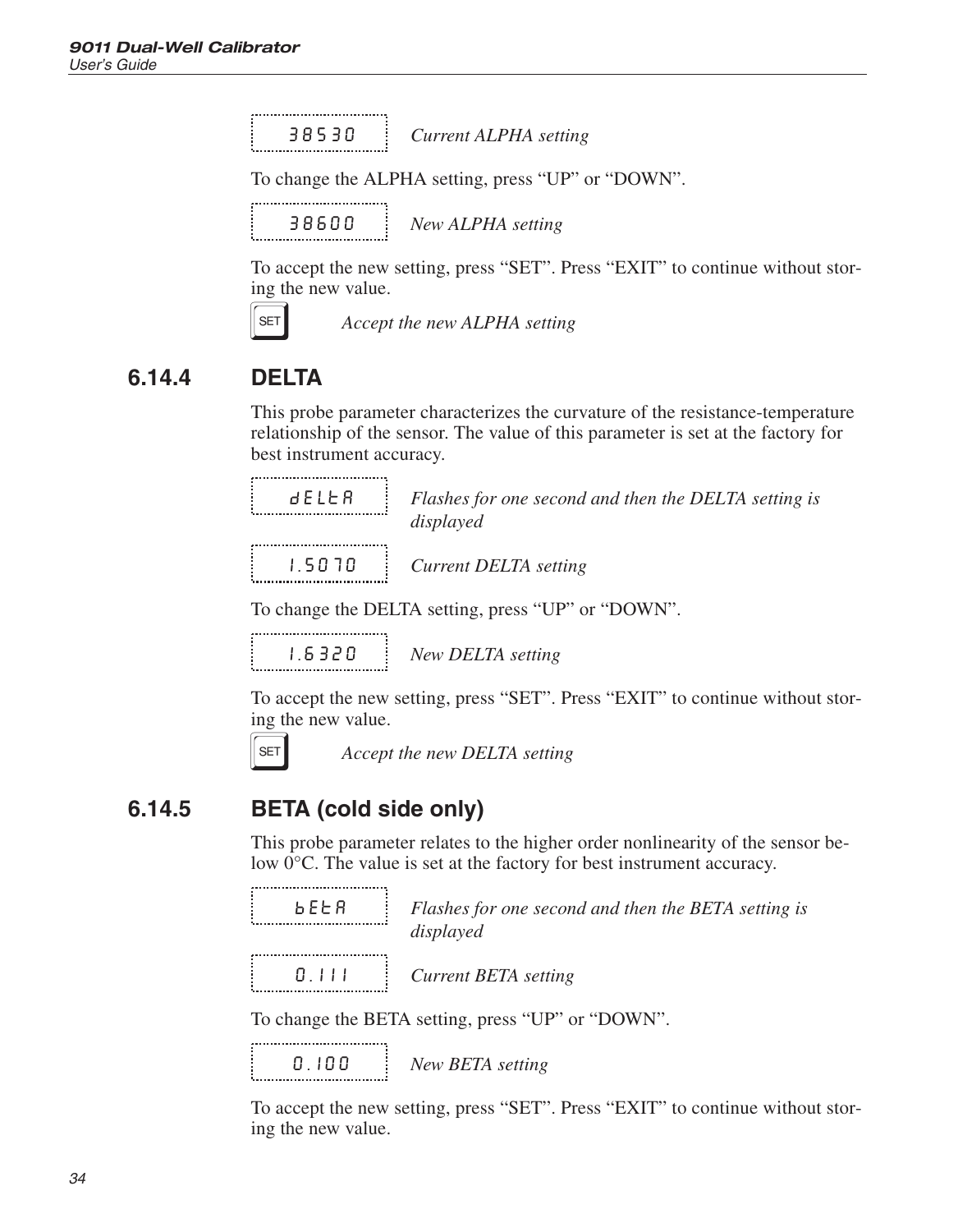<span id="page-40-0"></span>

**SET** *Accept the new BETA setting*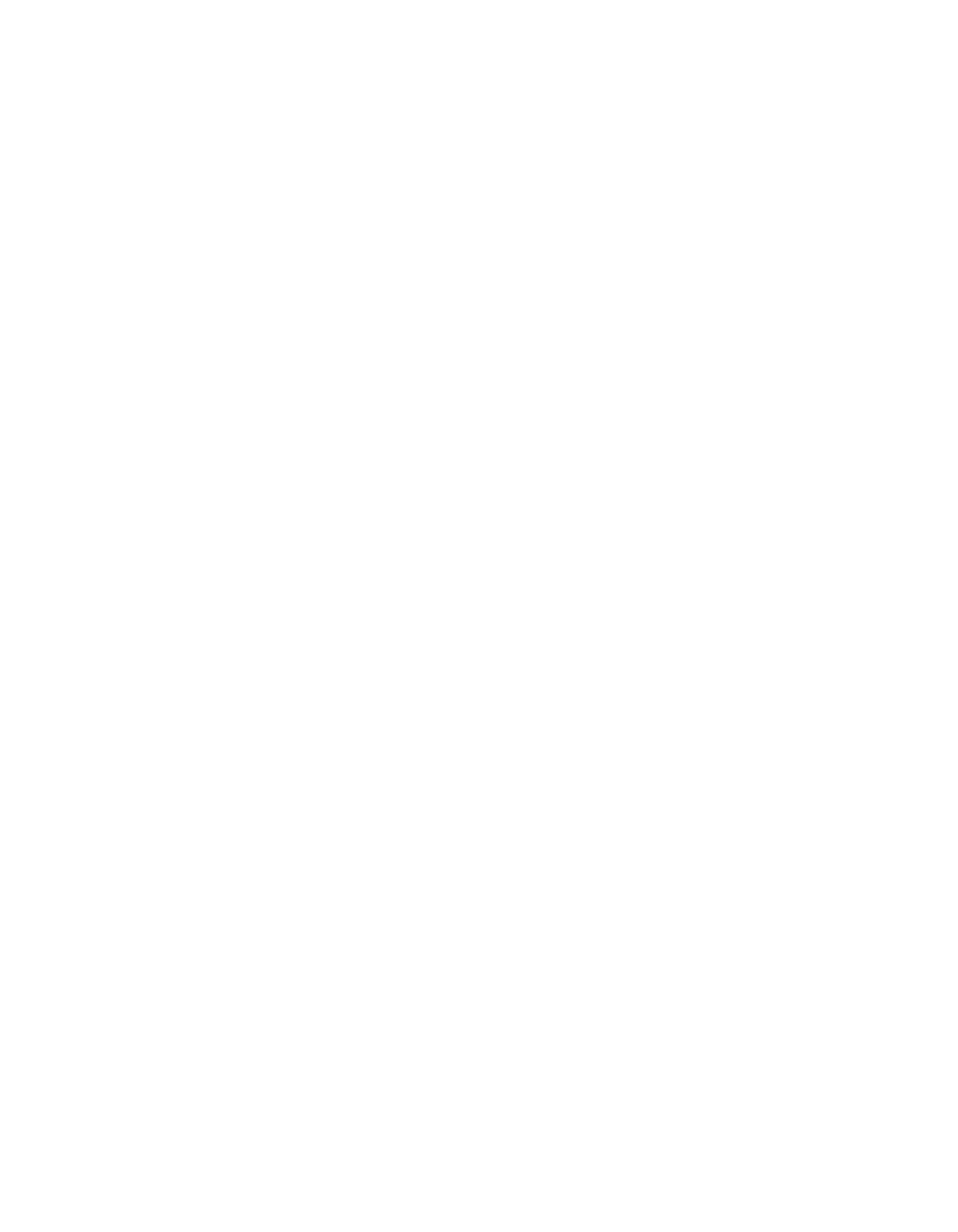## <span id="page-42-0"></span>**7 Digital Communication Interface**

This instrument is capable of communicating with and being controlled by other equipment through the digital serial interface.

With a digital serial interface, the instrument may be connected to a computer or other equipment. This allows the user to set the set-point temperature, monitor the temperature, and access any of the other controller functions, all using remote communications equipment. Communications commands are summarized in Table [2](#page-42-0) on page [40](#page-42-0).

### **7.1 Serial Communications**

The RS-232 serial interface allows serial digital communications over fairly long distances (15.24 meters). With the serial interface the user may access any of the functions, parameters and settings discussed in Section [6](#page-22-0), Controller Operation with the exception of the BAUD rate setting. The serial interface operates with eight data bits, one stop bit, and no parity.

#### **7.1.1 Wiring**

The serial communications cable attaches to the calibrator through the DB-9 connector on the back of the instrument. Figure [6](#page-39-0) shows the pin-out of this connector and suggested cable wiring. To eliminate noise, the serial cable should be shielded with low resistance between the connector (DB9) and the shield.

#### **7.1.2 Setup**

Before operation the serial interface must first be set up by programming the BAUD rate and other configuration parameters. These parameters are programmed within the serial interface menu of the cold side controller. The serial interface parameters menu is outlined in Figure [4](#page-23-0) on page [20](#page-23-0).

To enter the serial parameter menu on the cold side controller, press "EXIT" while holding

#### **RS-232 Cable Wiring for IBM PC and Compatibles**



**Figure 6** Serial Cable Wiring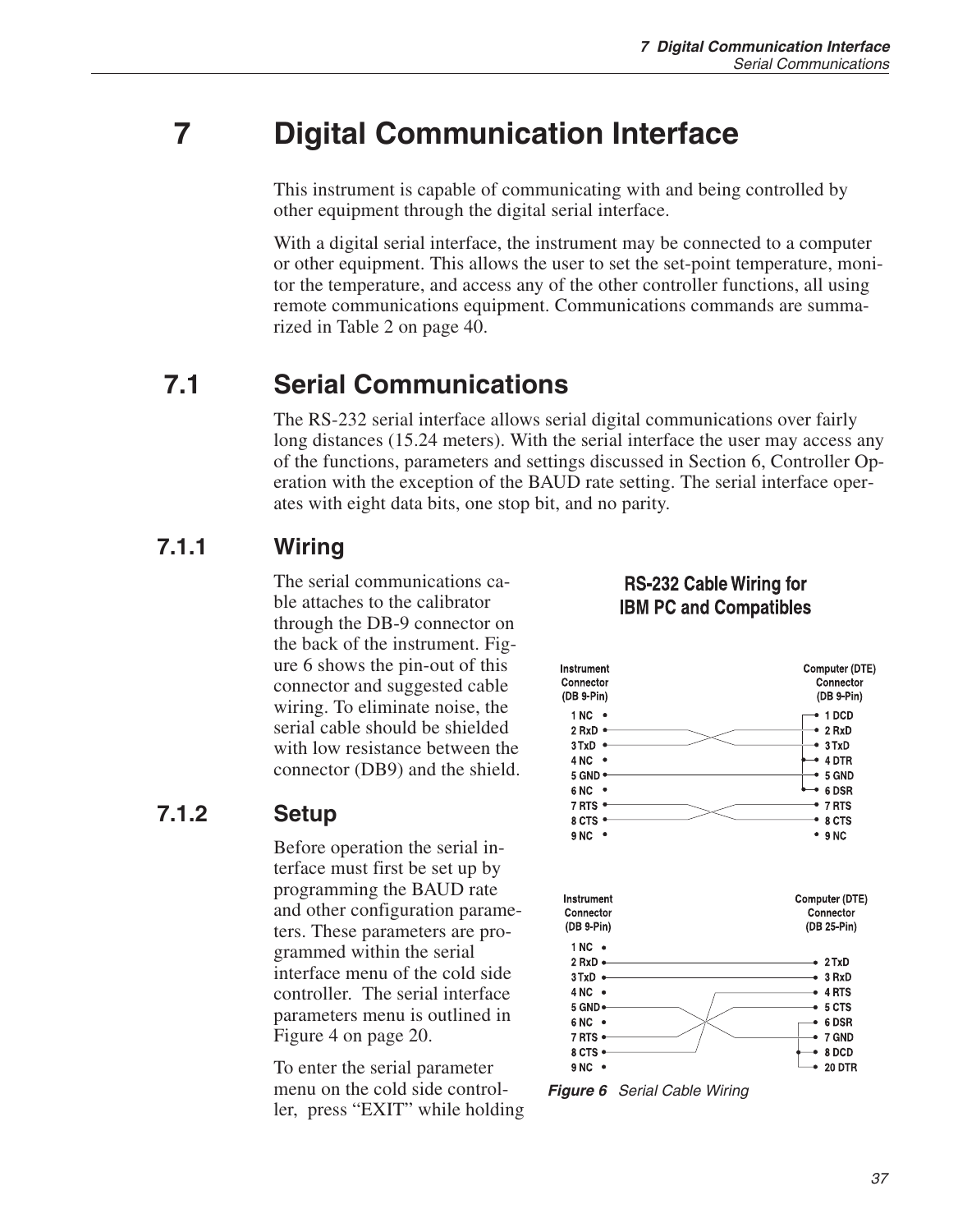<span id="page-43-0"></span>down "SET", then release both buttons to enter the secondary menu. Press "SET" repeatedly until the display reads "PAr". Press "UP" once, the serial interface menu is indicated with "SE<sub>rIBL</sub>". Finally press "SET" to enter the serial parameter menu. In the serial parameters menu are the baud rate, the sample period, the duplex mode, and the linefeed parameter.

#### **7.1.2.1 Baud Rate (Cold Side Only)**

The baud rate is the first parameter in the menu and is indicated by "BRUd". Press "SET" to choose to set the baud rate. The current baud rate value is displayed. The serial communications baud rate may be programmed to 300, 600, 1200, 2400, 4800, or 9600 baud. The baud rate is pre-programmed to 2400 baud. Use "UP" or "DOWN" to change the baud rate setting. Press "SET" to accept the new setting or "EXIT" to abort the operation and skip to the next parameter in the menu.

#### **7.1.2.2 Sample Period**

The sample period is the next parameter in the menu and is indicated by "SPEr". The sample period is the time period in seconds between temperature measurements transmitted from the serial interface. If the sample period is set to 5, the instrument transmits the current measurement over the serial interface approximately every five seconds. The automatic sampling is disabled with a sample period of 0. Press "SET" to choose to set the sample period. Adjust the period with "UP" or "DOWN". Press "SET" to save the new sample rate to the displayed value or "EXIT" to abort the operation and skip to the next parameter in the menu.

#### **7.1.2.3 Duplex Mode**

The next parameter is the duplex mode indicated with " $dUPL$ ". The duplex mode may be set to half duplex ( $H H L F$ ) or full duplex ( $F U L L$ ). With full duplex any commands received by the controller via the serial interface are immediately executed and echoed or transmitted back to the device of origin. With half duplex the commands are executed but not echoed. The default setting is full duplex. The mode may be changed using "UP" or "DOWN". Press "SET" to accept the new setting or "EXIT" to abort the operation and skip to the next parameter in the menu.

#### **7.1.2.4 Linefeed**

The final parameter in the menu is the linefeed mode and is indicated by "LF". This parameter enables ("On") or disables ("OFF") transmission of a linefeed character (LF, ASCII 10) after transmission of any carriage-return. The default setting is with linefeed on. The mode may be changed using "UP" or "DOWN". Press "SET" to accept the new setting or "EXIT" to abort the operation and return to the beginning of the serial interface menu.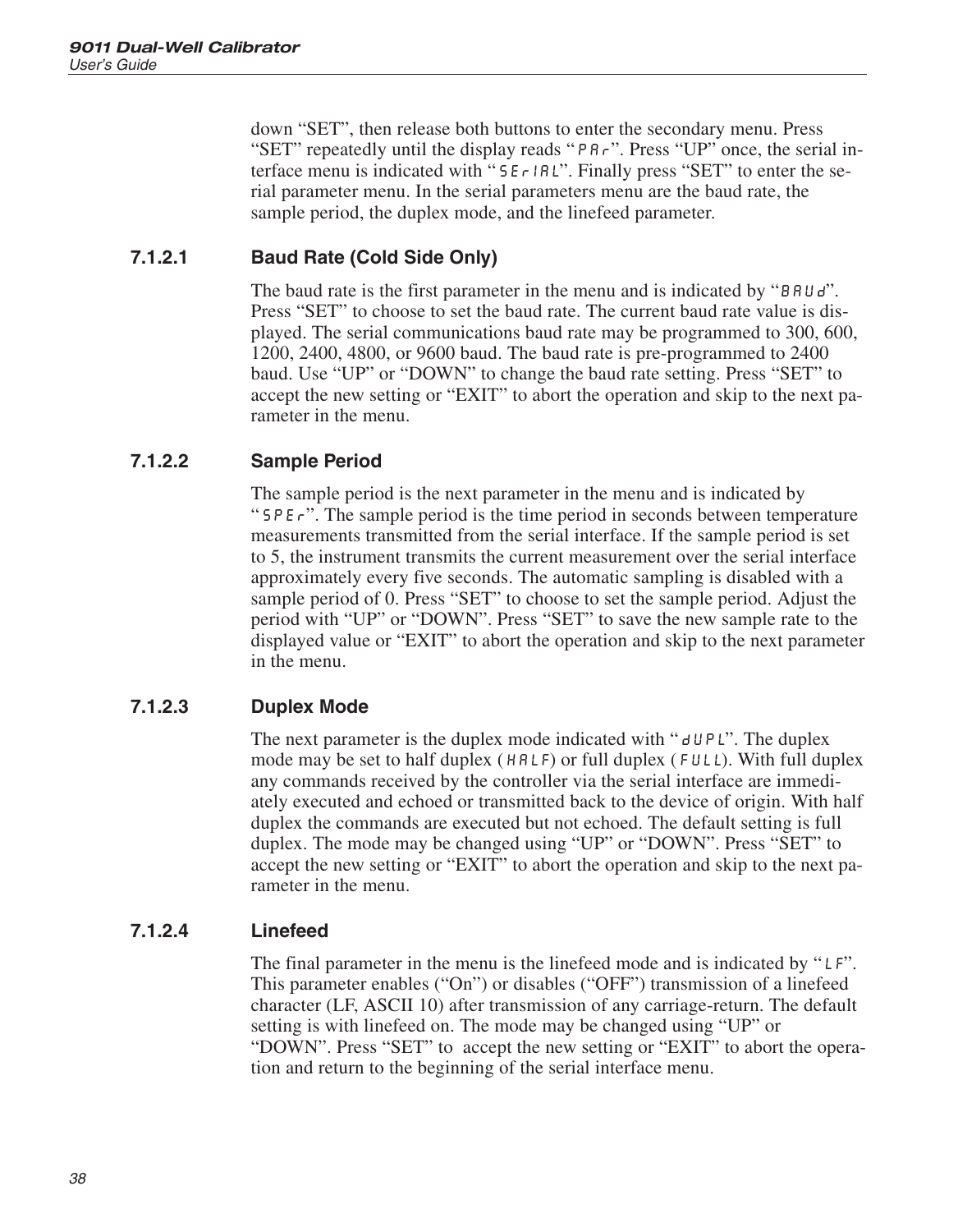#### <span id="page-44-0"></span>**7.1.3 Serial Operation**

The serial communications uses 8 data bits, one stop bit, and no parity. The set-point and other commands may be sent via the serial interface to set the temperature set-point and view or program the various parameters. The interface commands are discussed in Section [7.2](#page-41-0). All commands are ASCII character strings terminated with a carriage-return character (CR, ASCII 13).

## **7.2 Interface Commands**

The various commands for accessing the calibrator functions via the digital serial interface are listed in this section (see Table [2](#page-42-0) beginning on page [40](#page-42-0)). These commands are used with the RS-232 serial interface. The commands are terminated with a carriage-return character (CR, ASCII 13). The interface makes no distinction between upper and lower case letters, hence either may be used. Commands may be abbreviated to the minimum number of letters which determines a unique command. A command may be used to either set a parameter or display a parameter depending on whether or not a value is sent with the command following a "=" character. For example, an "s" <CR> returns the current set-point and "s=50.0" <CR> sets the set-point to 50.0 degrees.

In the following list of commands, characters or data within brackets, "[" and "]", are optional for the command. A slash, "/", denotes alternate characters or data. Numeric data, denoted by "n", may be entered in decimal or exponential notation. Characters are shown in lower case although upper case may be used. Spaces may be added within command strings and will simply be ignored. Backspace (BS, ASCII 8) may be used to erase the previous character. A terminating (CR, ASCII 13) is implied with all commands.

**Note:** Commands that are preceded by a "C:" or an "H:" access the cold or hot side respectively. If the "C:" or "H:" are not used, the command accesses the cold side. It is highly recommended to always use "C:" or "H:" prefixes to ensure setting or reading a parameter on the correct controller. Responses to commands do not indicate which controller the setting or reading applies to or came from.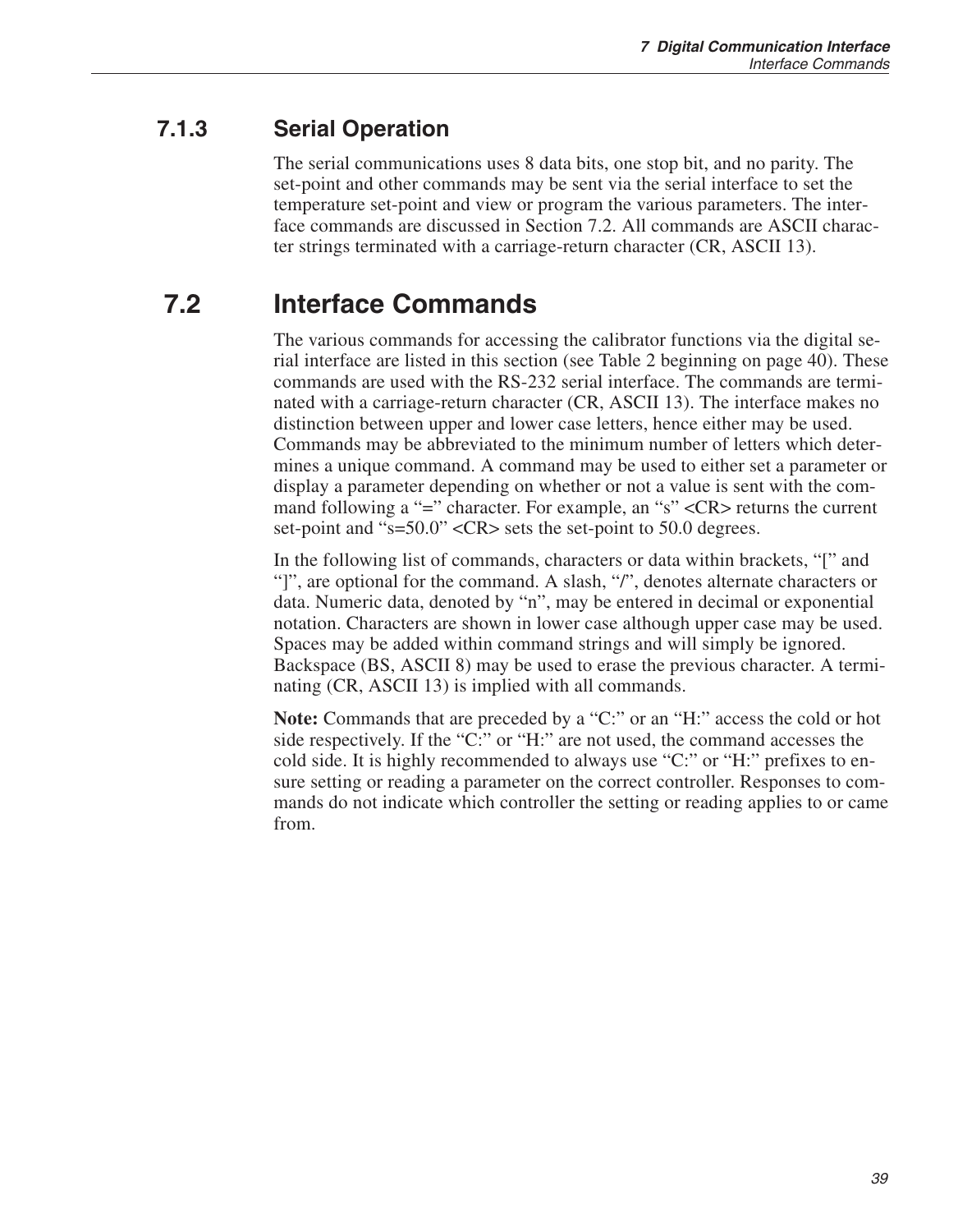#### <span id="page-45-0"></span>**Table 2** Controller Communications Commands

| <b>Command Description</b>                        | Command<br>Format <sup>+</sup> | <b>Command</b><br><b>Examplet</b> | Returned                                          | Returned<br><b>Example</b> | Acceptable<br><b>Values</b>   |
|---------------------------------------------------|--------------------------------|-----------------------------------|---------------------------------------------------|----------------------------|-------------------------------|
| <b>Display Temperature</b>                        |                                |                                   |                                                   |                            |                               |
| Read current set-point                            | s[etpoint]                     | $\mathsf S$                       | set: 9999.99 {C or<br>F}                          | set: 150.00 C              |                               |
| Set current set-point to n                        | s[etpoint]=n                   | $s = 450$                         |                                                   |                            | Controller<br>Range           |
| Read temperature unit                             | u[nits]                        | u                                 | $u:$ {C or F}                                     | u:C                        |                               |
| Set temperature units:                            | u[nits]=c/f                    |                                   |                                                   |                            | C or F                        |
| Set temperature units to Celsius                  | $u[nits]=c$                    | $U = C$                           |                                                   |                            |                               |
| Set temperature units to<br>Fahrenheit            | u[nits]=f                      | u=f                               |                                                   |                            |                               |
| Read scan function                                | sc[an]                         | SC                                | scan: {ON or OFF}                                 | scan: ON                   |                               |
| Set scan function:                                | sc[an]=on/of[f]                |                                   |                                                   |                            | ON or OFF                     |
| Turn scan function on                             | sc[an]=on                      | $sc=on$                           |                                                   |                            |                               |
| Turn scan function off                            | sc[an]=of[f]                   | $sc=of$                           |                                                   |                            |                               |
| Read scan rate                                    | sr[ate]                        | sr                                | srat: 999.9 {C or<br>$F\}$ /min                   | srat: 10.0<br>C/min        |                               |
| Set scan rate to n degrees per<br>minute          | $sr[ate]=n$                    | $sr = 5$                          |                                                   |                            | $0.1$ to $50^{\circ}$ C       |
| Read display temperature hold<br>mode             | hm[ode]                        | hm                                | hmode: AUTO                                       | hmode: AUTO                |                               |
| Read hold status                                  | ho[ld]                         | ho                                | ho:{closed or<br>open}, 9999.9 {C or 75.0 C<br>F} | ho: open,                  |                               |
| Read temperature                                  | t[emperature]                  | t                                 | t: 9999.9 {C or F}                                | t: 55.69 C                 |                               |
| <b>Secondary Menu</b>                             |                                |                                   |                                                   |                            |                               |
| Read proportional band setting                    | pr[op-band]                    | pr                                | pb: 999.99999                                     | pb: 15.9                   |                               |
| Set proportional band to n                        | pr[op-band]=n                  | $pr=8.83$                         |                                                   |                            | Depends on<br>Configuration   |
| Read cutout setting                               | c[utout]                       | C                                 | cu: 9999 {C or F}                                 | cu: 620 C, in              |                               |
| Read heater power<br>(duty cycle)                 | po[wer]                        | po                                | po: 9999.9                                        | po: 1.0                    |                               |
| Ramp and Soak Menu                                |                                |                                   |                                                   |                            |                               |
| Read number of programmable<br>set-points         | pn                             | pn                                | pn: 9                                             | pn: 2                      |                               |
| Set number of programmable<br>set-points to n     | $pn=n$                         | $pn=4$                            |                                                   |                            | $2$ to $8$                    |
| Read programmable set-point<br>number n           | psn                            | ps3                               | psn: 9999.99 {C or ps1:<br>F}                     | 50.00 C                    |                               |
| Set programmable set-point num-<br>ber $n$ to $n$ | $psn=n$                        | $ps3=50$                          |                                                   |                            | 1 to 8, Instru-<br>ment Range |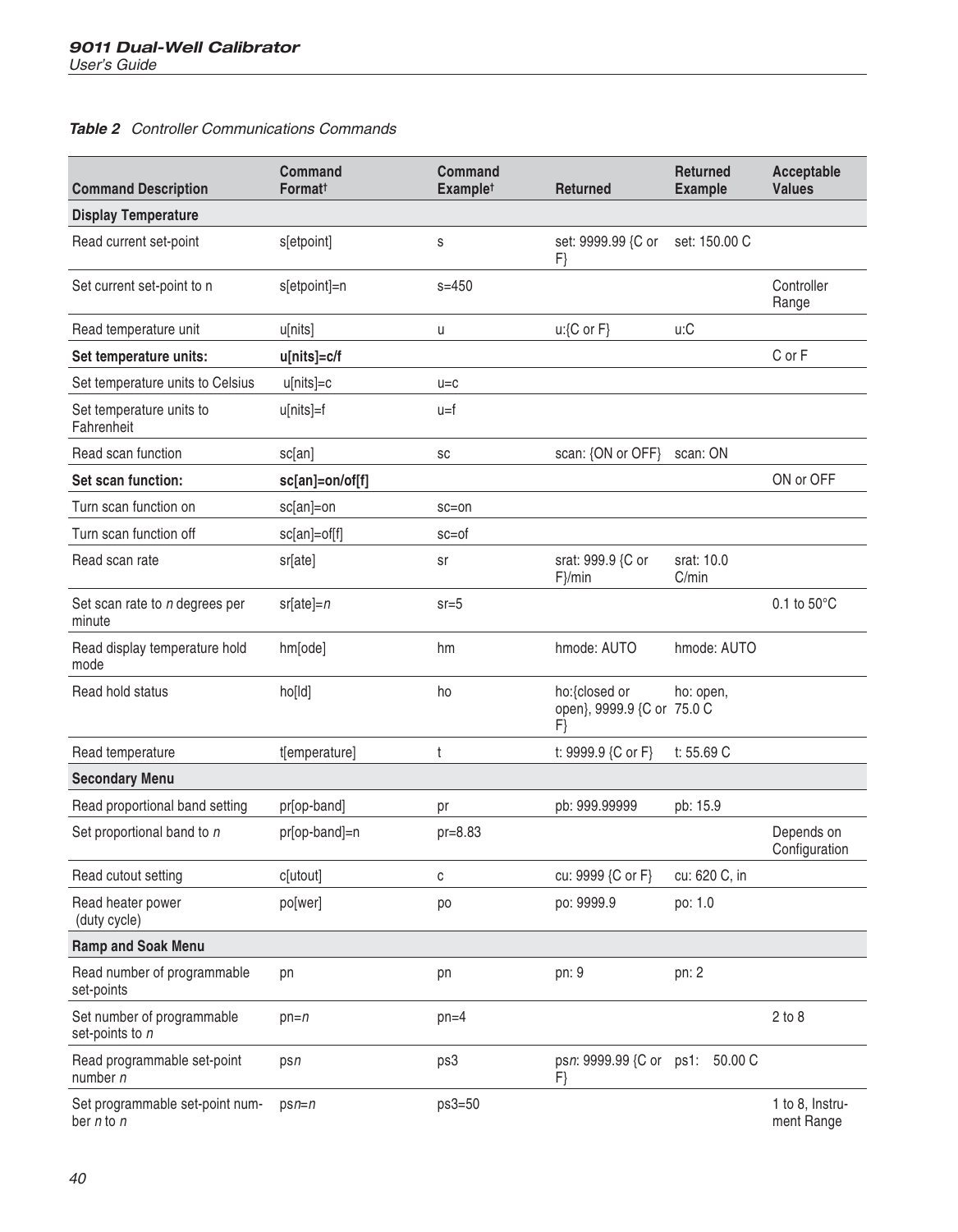Controller Communications Commands continued

| <b>Command Description</b>                                                                                        | Command<br>Formatt     | <b>Command</b><br><b>Examplet</b> | <b>Returned</b>            | <b>Returned</b><br><b>Example</b> | Acceptable<br><b>Values</b>                           |
|-------------------------------------------------------------------------------------------------------------------|------------------------|-----------------------------------|----------------------------|-----------------------------------|-------------------------------------------------------|
| Read program set-point soak time                                                                                  | pt                     | pt                                | ti: 999                    | ti: 5                             |                                                       |
| Set program set-point soak time to<br>n minutes                                                                   | $pt=n$                 | $pt=5$                            |                            |                                   | 0 to 500                                              |
| Read program control mode                                                                                         | рc                     | рc                                | prog: {OFF or ON}          | prog: OFF                         |                                                       |
| Set program control mode:                                                                                         | pc=g[o]/s[top]/c[ont]  |                                   |                            |                                   | GO or STOP or<br><b>CONT</b>                          |
| Start program                                                                                                     | $pc = g[0]$            | $pc = q$                          |                            |                                   |                                                       |
| Stop program                                                                                                      | $pc = s[top]$          | $pc = s$                          |                            |                                   |                                                       |
| Continue program                                                                                                  | pc=c[ont]              | $pc = c$                          |                            |                                   |                                                       |
| Read program function                                                                                             | pf                     | рf                                | pf: 9                      | pf: 3                             |                                                       |
| Set program function to n                                                                                         | $pf=n$                 | $pf=2$                            |                            |                                   | 1 to 4                                                |
| <b>Configuration Menu</b>                                                                                         |                        |                                   |                            |                                   |                                                       |
| <b>Operating Parameters Menu</b>                                                                                  |                        |                                   |                            |                                   |                                                       |
| Read high limit                                                                                                   | hl                     | hl                                | hl:999                     | hl:126                            |                                                       |
| Set high limit                                                                                                    | $h = n$                | $h = 90$                          |                            |                                   | Hot: 25 to<br>670°C<br>Cold: 25 to<br>$140^{\circ}$ C |
| <b>Serial Interface Menu</b>                                                                                      |                        |                                   |                            |                                   |                                                       |
| Read serial sample setting                                                                                        | sa[mple]               | sa                                | sa: 999                    | sa: 1                             |                                                       |
| Set serial sampling setting to n<br>seconds                                                                       | sa[mple]= $n$          | $sa=0$                            |                            |                                   | 0 to 999                                              |
| Read serial duplex mode (cold<br>side only)                                                                       | du[plex]               | du:                               | du:{FULL of HALF} du: FULL |                                   |                                                       |
| Set serial duplex mode: (cold<br>side only)                                                                       | du[plex]=f[ull]/h[alf] |                                   |                            |                                   | FULL or HALF                                          |
| Set serial duplex mode to full                                                                                    | du[plex]=f[ull]        | $du = f$                          |                            |                                   |                                                       |
| Set serial duplex mode to half                                                                                    | du[plex]=h[alf]        | $du = h$                          |                            |                                   |                                                       |
| Read serial linefeed mode (cold<br>side only)                                                                     | If[eed]                | lf                                | If: ON                     |                                   |                                                       |
| Set serial linefeed mode: (cold<br>side only)                                                                     | lf[eed]=on/of[f]       |                                   |                            |                                   | ON or OFF                                             |
| Set serial linefeed mode to on                                                                                    | If[eed]=on             | $If=on$                           |                            |                                   |                                                       |
| Set serial linefeed mode to off                                                                                   | lf[eed]=of[f]          | $If=of$                           |                            |                                   |                                                       |
| Calibration Menu (WARNING – changing the following calibration values may change the accuracy of the instrument.) |                        |                                   |                            |                                   |                                                       |
| Read R0 calibration parameter                                                                                     | r[0]                   | r                                 | r0: 999.999                | r0: 100.578                       |                                                       |
| Set R0 calibration parameter to n                                                                                 | $r[0]=n$               | r=100.324                         |                            |                                   | 95.0 to 105.0                                         |
| <b>Read ALPHA calibration</b><br>parameter                                                                        | al[pha]                | al                                | al: 9.99999999             | al: 0.0038573                     |                                                       |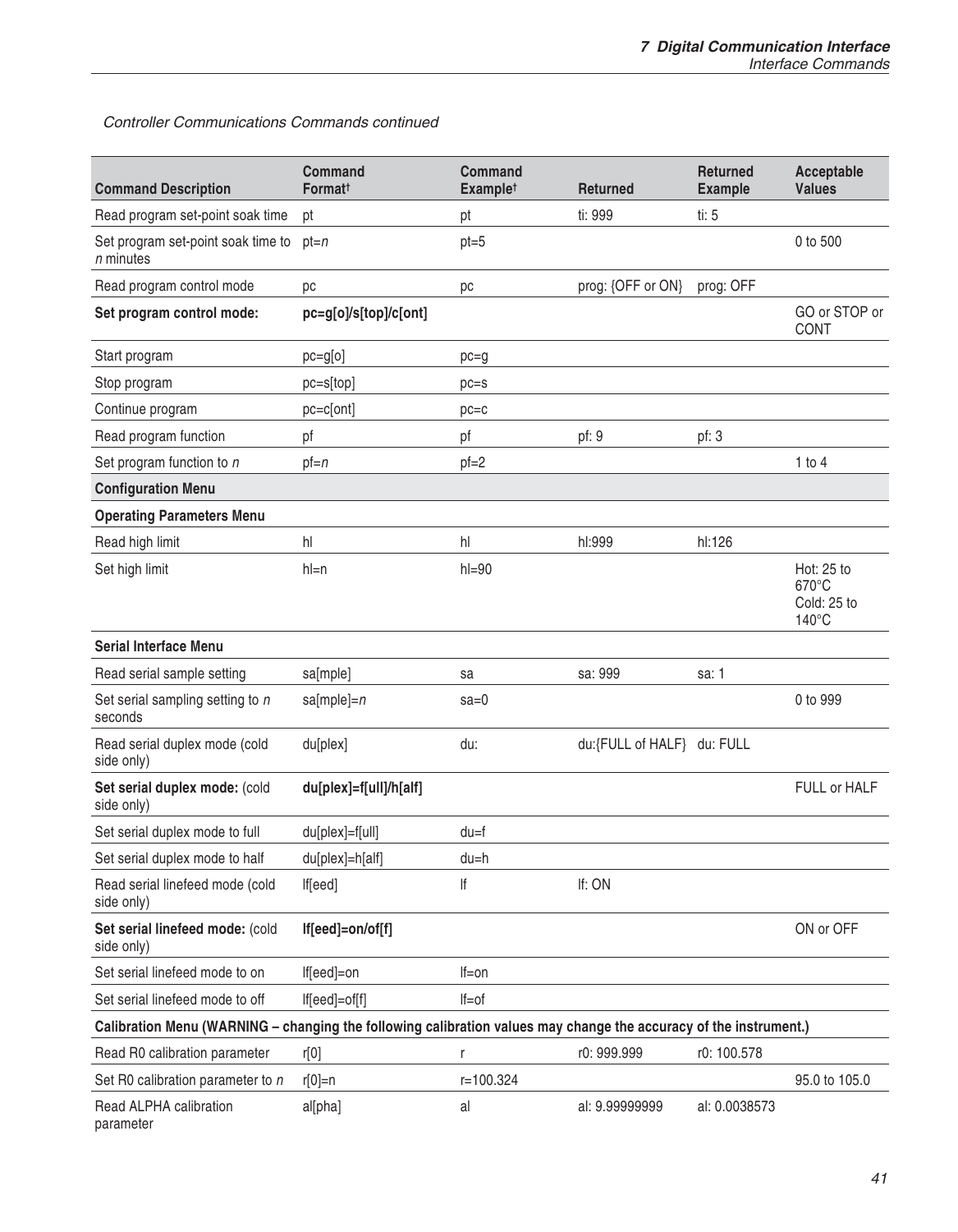<span id="page-47-0"></span>Controller Communications Commands continued

| <b>Command Description</b>                              | Command<br>Formatt                                                                                                                                                                               | Command<br>Example <sup>t</sup> | <b>Returned</b>                        | <b>Returned</b><br><b>Example</b> | Acceptable<br><b>Values</b> |
|---------------------------------------------------------|--------------------------------------------------------------------------------------------------------------------------------------------------------------------------------------------------|---------------------------------|----------------------------------------|-----------------------------------|-----------------------------|
| Set ALPHA calibration parameter<br>to $n$               | al[pha]=n                                                                                                                                                                                        | al=0.0038433                    |                                        |                                   | 0.0032 to<br>0.0042         |
| Read DELTA calibration parameter de[Ita]                |                                                                                                                                                                                                  | de                              | de: 9.99999                            | de: 1.46126                       |                             |
| Set DELTA calibration parameter<br>to $n$               | $de[Ita]=n$                                                                                                                                                                                      | $de = 1.45$                     |                                        |                                   | 1.0 to 1.9                  |
| Read BETA calibration parameter<br>(cold side only)     | be[ta]                                                                                                                                                                                           | be                              | be: 9.999                              | be: 0.342                         |                             |
| Set BETA calibration parameter to<br>n (cold side only) | be[ta]= $n$                                                                                                                                                                                      | $be = 0.342$                    |                                        |                                   | $-25.0$ to 25.0             |
| Miscellaneous (not on menus)                            |                                                                                                                                                                                                  |                                 |                                        |                                   |                             |
| Read firmware version number                            | *ver[sion]                                                                                                                                                                                       | *ver                            | ver.9999,9.99                          | ver.9011,1.11                     |                             |
| Read structure of all commands                          | h[elp]                                                                                                                                                                                           | h                               | list of commands                       |                                   |                             |
| Read all parameters                                     | all                                                                                                                                                                                              | all                             | list of parameters<br>and their values |                                   |                             |
| Legend:                                                 | [] Optional Command data                                                                                                                                                                         |                                 |                                        |                                   |                             |
|                                                         | / Alternate characters or data                                                                                                                                                                   |                                 |                                        |                                   |                             |
|                                                         | {} Returns either information                                                                                                                                                                    |                                 |                                        |                                   |                             |
|                                                         | n Numeric data supplied by user-may be entered in decimal or exponential notation                                                                                                                |                                 |                                        |                                   |                             |
|                                                         | 9 Numeric data returned to user                                                                                                                                                                  |                                 |                                        |                                   |                             |
|                                                         | x Character data returned to user                                                                                                                                                                |                                 |                                        |                                   |                             |
| Note:                                                   | When DUPLEX is set to FULL and a command is sent to READ, the command is returned followed by<br>a carriage return and linefeed. Then the value is returned as indicated in the RETURNED column. |                                 |                                        |                                   |                             |
| tNote:                                                  | Commands that are preceded by a "C:" or an "H:" access the cold or hot side respectively. If the "C:" or<br>"H:" are not used, the command accesses the cold side.                               |                                 |                                        |                                   |                             |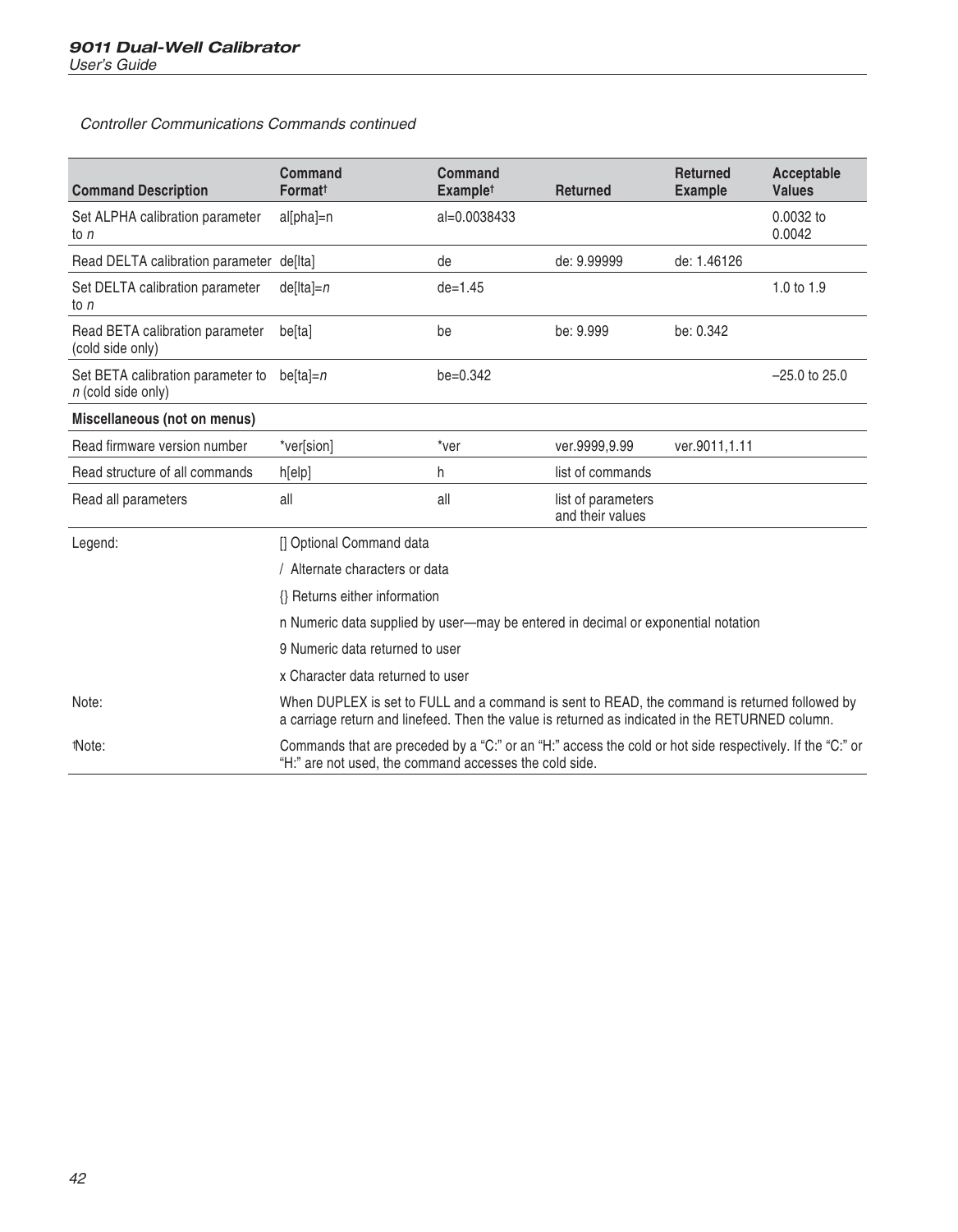## **8 Test Probe Calibration**

For optimum accuracy and stability, allow the calibrator to warm up for 10 minutes after power-up and then allow adequate stabilization time after reaching the set-point temperature. After completing the test probe calibration procedure, allow the well to cool by setting the temperature to  $25^{\circ}$ C for one-half hour before switching the power off. Actual use of this instrument should be determined by your applicable Quality Assurance requirements. The following procedure is provided for information only.

### **8.1 Calibrating a Single Probe**

Insert the probe to be calibrated into the test well of the instrument. The probe should fit snugly into the calibrator test well yet should not be so tight that it cannot be easily removed. Avoid any dirt or grit that may cause the probe to jam into the test well. Best results are obtained with the probe inserted to the full depth of the test well. Once the probe is inserted into the test well, allow adequate stabilization time to allow the test probe temperature to settle as described above. Once the probe has settled to the temperature of the test well, it may be compared to the calibrator display temperature.



*CAUTION: Never allow foreign material into the probe holes of the block. Fluids and other materials can damage the instrument causing binding and damage to your probe.*

### **8.2 Dry-well Characteristics**

There is a temperature gradient vertically in the test well. The heater has been applied to the block in such a way as to compensate for nominal heat losses out of the top of the dry-well. However, actual heat losses vary with design of the thermometer probes inserted into the calibrator and the temperature. For best results, insert probe to full depth of test well.

#### **8.2.1 Stabilization and Accuracy**

The stabilization time of the instrument depends on the conditions and temperatures involved. The well requires considerable time to reach the set-point depending on the span. Additional time is required to stabilize within  $\pm 0.1^{\circ}$ C of the set-point.

Inserting a cold probe into a test well requires another period of stabilizing depending on the magnitude of the disturbance and the required accuracy. For example, inserting a 0.25 inch diameter room temperature probe into a test well at  $300^{\circ}$ C takes 5 minutes to be within  $0.1^{\circ}$ C of its settled point and takes 10 minutes to achieve maximum stability.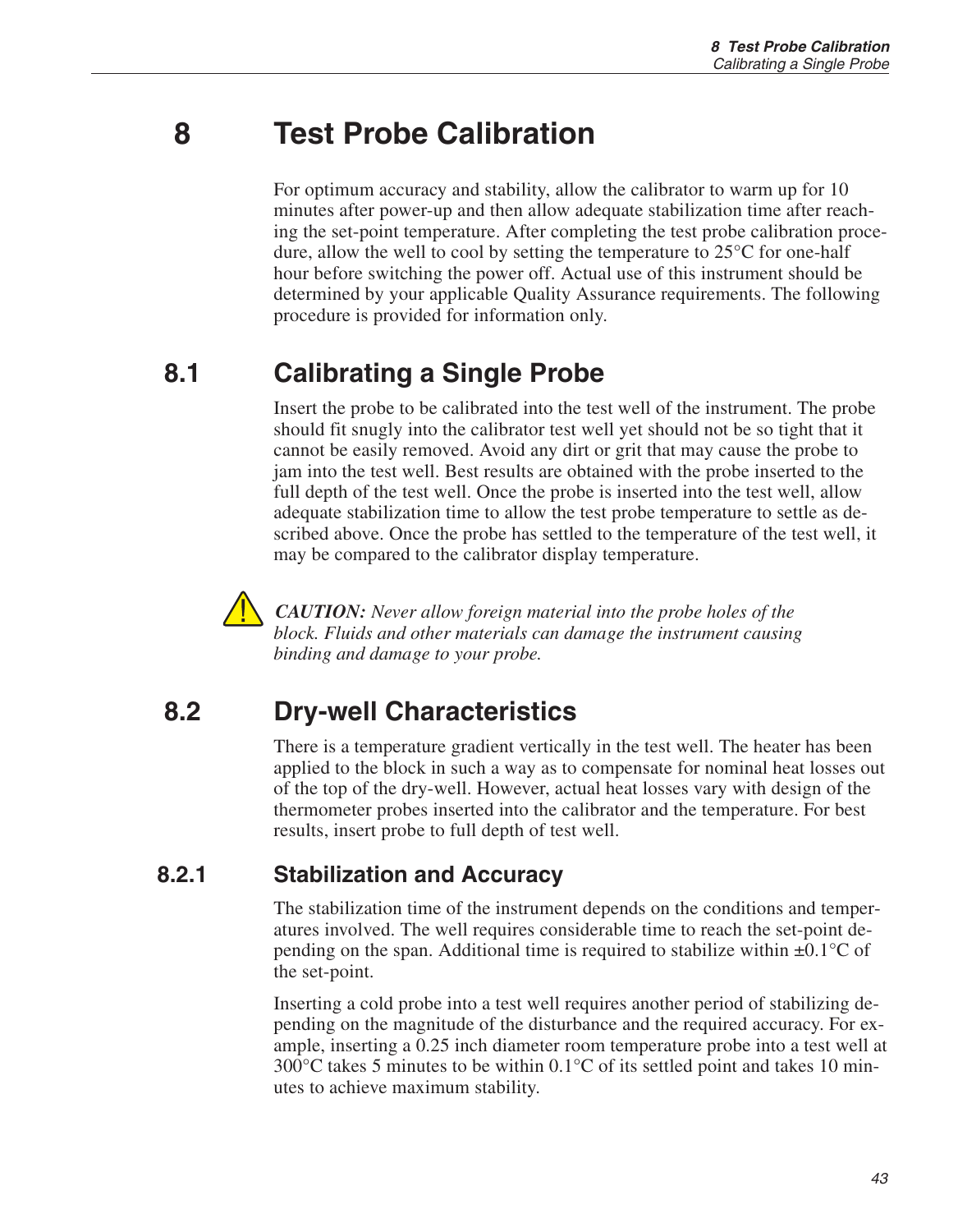<span id="page-49-0"></span>Speeding up the calibration process can be accomplished by knowing how soon to make the measurement. It is recommended that typical measurements be made at the desired temperatures with the desired test probes to establish these times.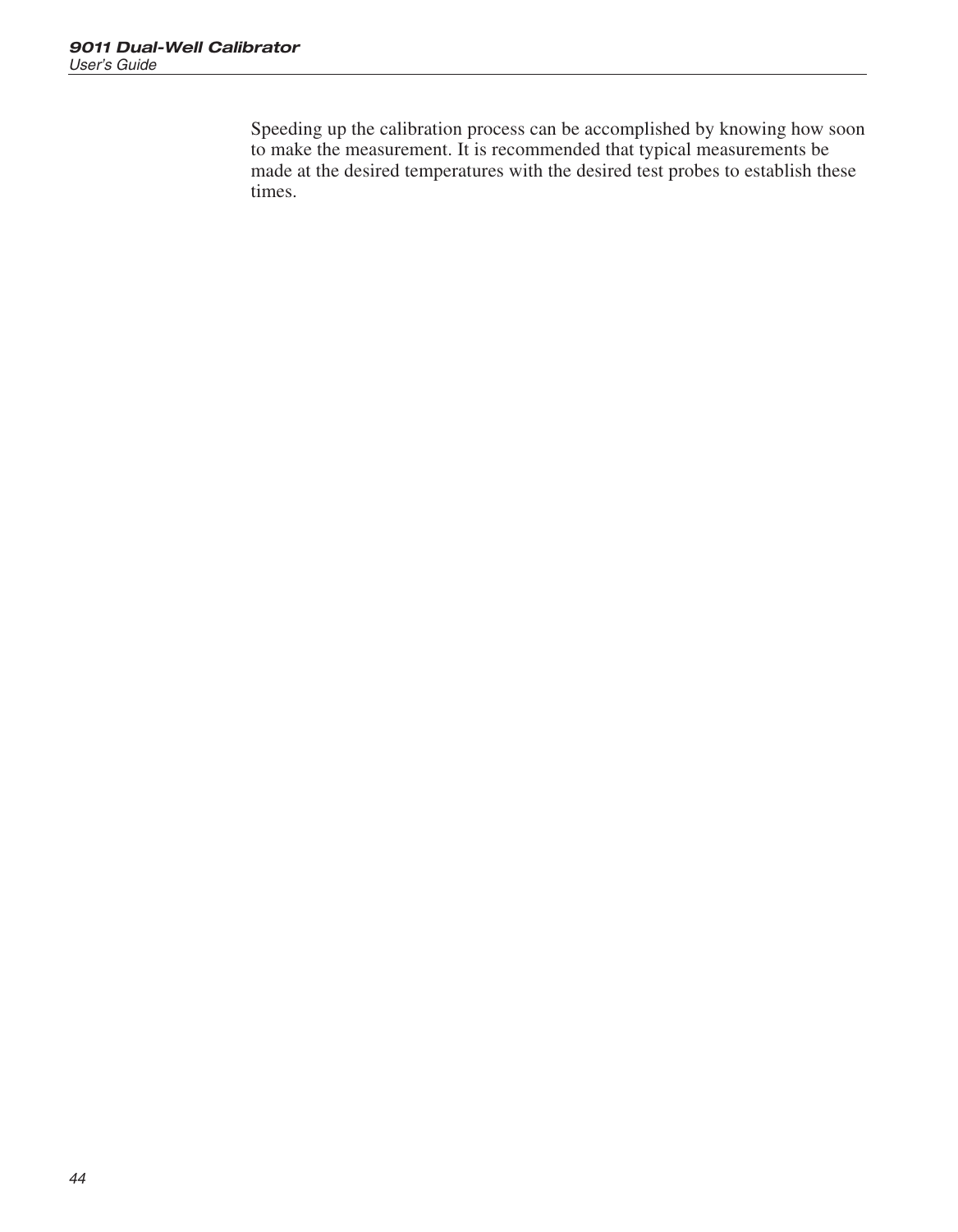## <span id="page-50-0"></span>**9 Calibration Procedure**

### **9.1 Calibration Procedure**

Calibration of this instrument should be performed at regularly scheduled intervals by qualified authorized personnel in accordance with your company's policy. The following is provided as a basis for developing your own procedure for calibrating this instrument.

#### **9.1.1 Calibration Equipment**

Calibration requires a standard thermometer that is adequately accurate and fits properly into one of the reference holes in each of the blocks. Recommended equipment includes a laboratory grade PRT with a length of 230 to 300 mm (9 to 12 inches) and a diameter of 4.76 or 6.35 mm (3/16 or 1/4 inches). The combined accuracy of the PRT and the readout which is used to display the temperature should be 0.025°C or better.

#### **9.1.2 Calibration**

The accuracy of the instrument over the full range is determined by the values of the calibration parameters R0, ALPHA, DELTA, and BETA (cold side). The calibration procedure involves measuring the error between the instrument and the reference thermometer at several temperature throughout the range and adjusting the calibration parameters as necessary to reduce the errors to within acceptable limits. The stated accuracy of the instrument can be found in the specification table in Section [2.1](#page-13-0). Because of the way the calibration parameters affect the temperature the simplest way to proceed is to measure the errors at 0°C, 100°C, 140°C, and –25°C and adjust R0, ALPHA, DELTA, and BETA (cold side) at each point respectively. Follow these steps:

- If "as found" data is required, first measure the error at various temperatures throughout the range such as  $-25$ , 0, 25, 50, 75, 100, and 140<sup>o</sup>C. The errors are measured by setting the controller to the desired temperature, allowing the block to reach the temperature and stabilize, and reading the actual temperature of the block with the standard thermometer. If the measured errors are all within acceptable limits, no further action is required and the remainder of this procedure is not necessary. If the accuracy needs to be improved, continue with Step 2.
- 2. Set the set-point to  $0^{\circ}$ C and allow adequate time for the block to reach this temperature and stabilize. Adjust the R0 calibration parameter (see Section [6.14.2\)](#page-36-0) to make the block temperature as measured with the standard thermometer match the set-point. The approximate ratio between a change in R0 and a change in temperature at  $0^{\circ}$ C is about 0.4 to 1. For example, if the block temperature is high by  $0.1^{\circ}$ C at  $0^{\circ}$ C, decrease R0 by 0.04.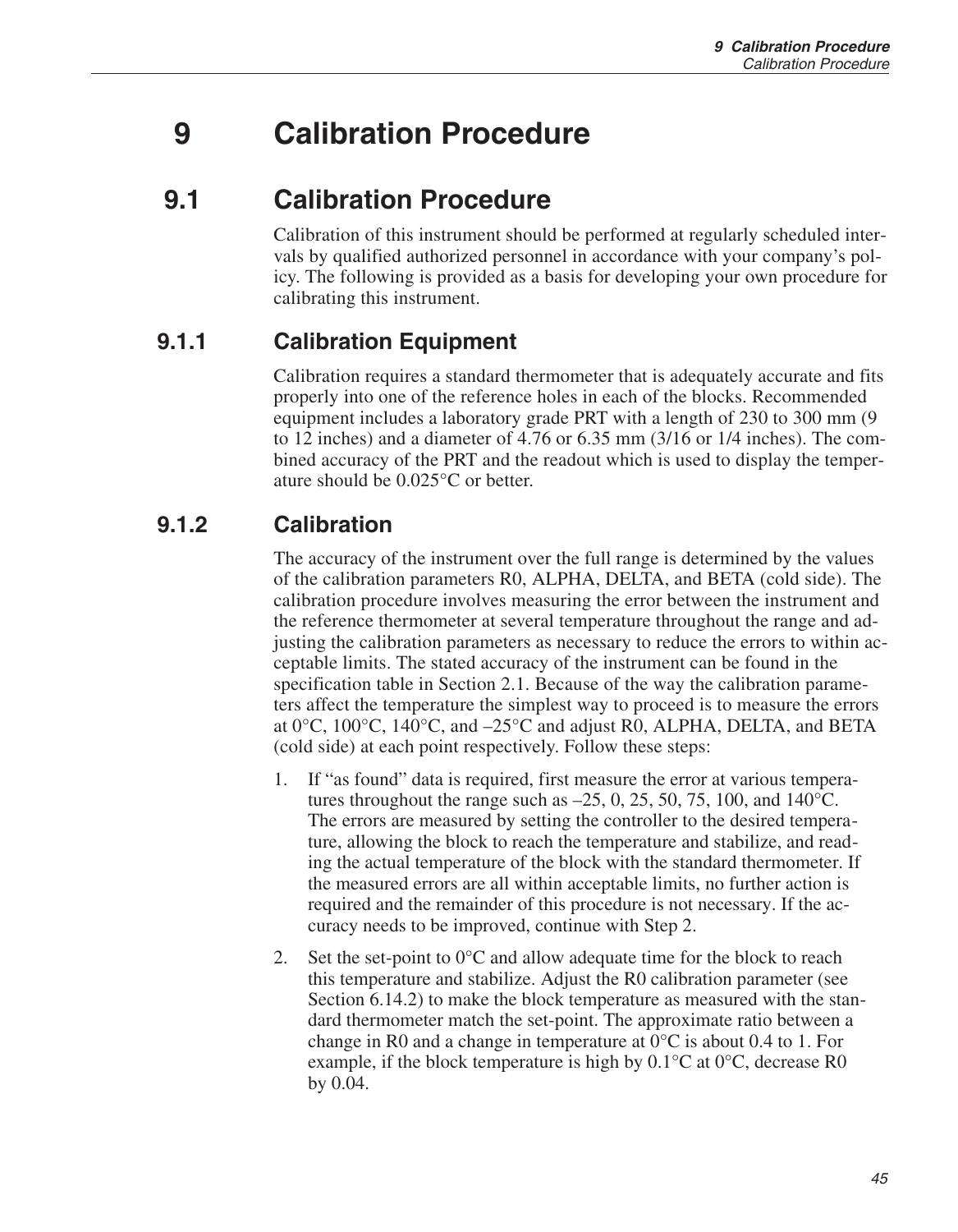- <span id="page-51-0"></span>3. Set the set-point to 100°C and allow adequate time for the block to reach this temperature and stabilize. Adjust the ALPHA calibration parameter (see Section [6.14.3](#page-36-0)) to make the block temperature as measured with the standard thermometer match the set-point. The approximate ratio between a change in ALPHA and a change in temperature at 100°C is about 0.00004 to 1. For example, if the block temperature is high by 0.1°C at 100°C, decrease ALPHA by 0.000004.
- 4. Set the set-point to  $140^{\circ}$ C and allow adequate time for the block to reach this temperature and stabilize. Adjust the DELTA calibration parameter (see Section [6.14.4](#page-37-0)) to make the block temperature as measured with the standard thermometer match the set-point. The approximate ratio between a change in DELTA and a change in temperature at 140°C is about -1.7 to 1. For example, if the block temperature is high by 0.1°C at 140°C, increase DELTA by 0.17.
- 5. Set the set-point to  $-25^{\circ}$ C and allow adequate time for the block to reach this temperature and stabilize. Adjust the BETA calibration parameter (see Section [6.14.5](#page-37-0)) to make the block temperature as measured with the standard thermometer match the set-point. The approximate ratio between a change in BETA and a change in temperature at  $-25^{\circ}$ C is about -50 to 1. For example, if the block temperature is high by  $0.1^{\circ}$ C at  $-25^{\circ}$ C, increase BETA by 5.0.
- 6. Repeat Step 1 to ensure the instrument is now accurate throughout the full range.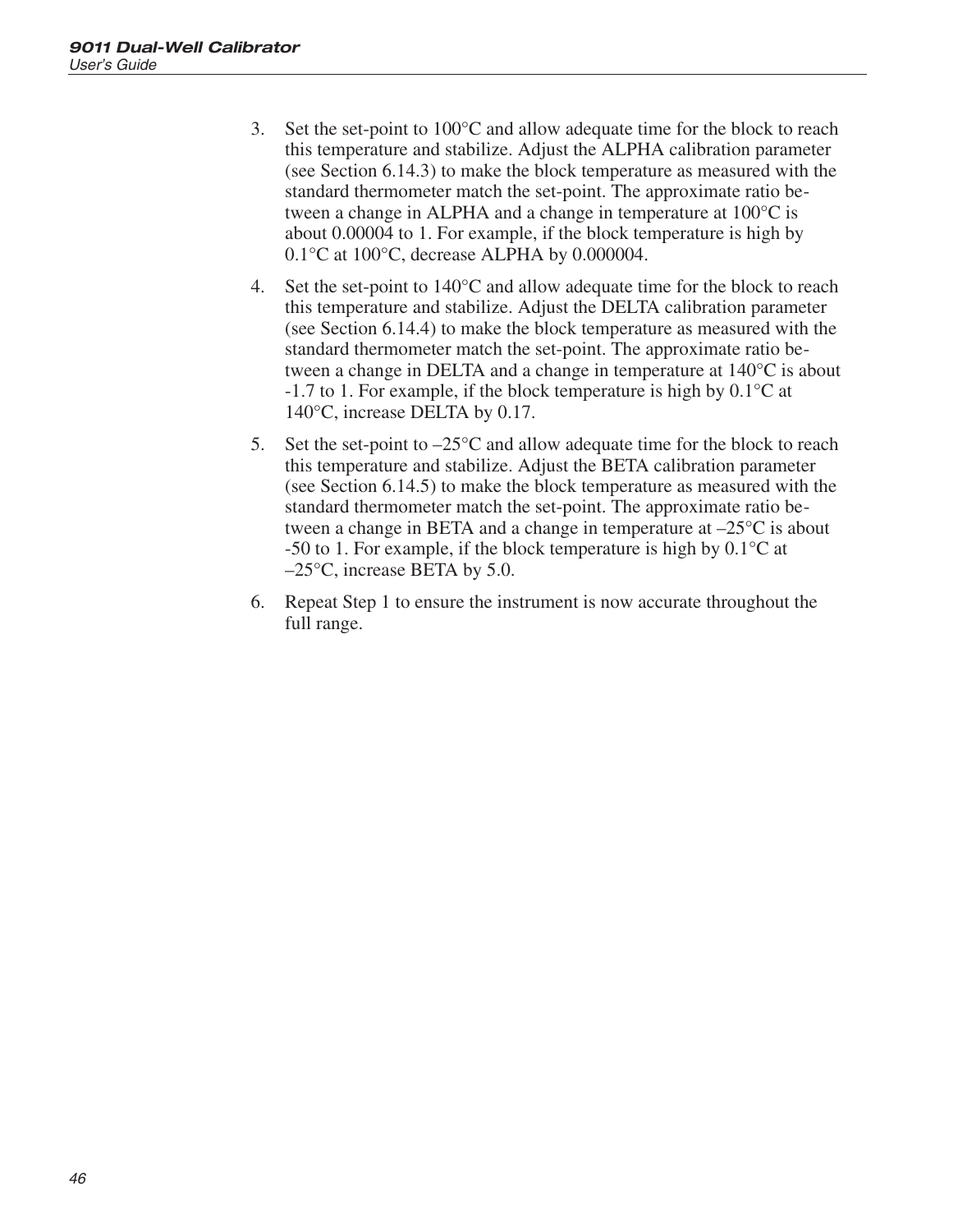### **10 Maintenance**

- This instrument has been designed with the utmost care. Ease of operation and simplicity of maintenance have been a central theme in the product development. Therefore, with proper care the instrument should require very little maintenance. Avoid operating the instrument in an oily, wet, dirty, or dusty environment.
- If the outside of the instrument becomes soiled, it may be wiped clean with a damp cloth and mild detergent. Do not use harsh chemicals on the surface which may damage the paint.
- It is important to keep the well of the calibrator clean and clear of any foreign matter. Do not use fluid to clean out the well.
- Use a commercially available plastic or felt brush, of appropriate diameter for a tight fit without any fluid, to clean the well. Complete the cleaning process by using cotton swabs and air to remove any debris.
- Inserts should be cleaned periodically. For cold dry-wells operating below 0°C, you should always clean the inserts after operating the unit at or below 0°C.
- Use emery cloth or other similar material to clean the outside of the inserts. Ensure that the inserts are wiped clean of any debris loosened in the buffing process. Periodic cleaning of the outside of the inserts ensures easy insertion and removal of the inserts from the well.
- The dry-well calibrator should be handled with care. Avoid knocking or dropping the calibrator.
- Do not slam the probe stems into the well. This type of action can cause a shock to the sensor.
- If a hazardous material is spilt on or inside the equipment, the user is responsible for taking the appropriate decontamination steps as outlined by the national safety council with respect to the material.
- If the mains supply cord becomes damaged, replace it with a cord with the appropriate gauge wire for the current of the instrument. If there are any questions, call an Authorized Service Center (see Section [1.4\)](#page-11-0) for more information.
- Before using any cleaning or decontamination method except those recommended by Hart, users should check with an Authorized Service Center (see Section [1.4\)](#page-11-0) to be sure that the proposed method does not damage the equipment.
- If the instrument is used in a manner not in accordance with the equipment design, the operation of the dry-well may be impaired or safety hazards may arise.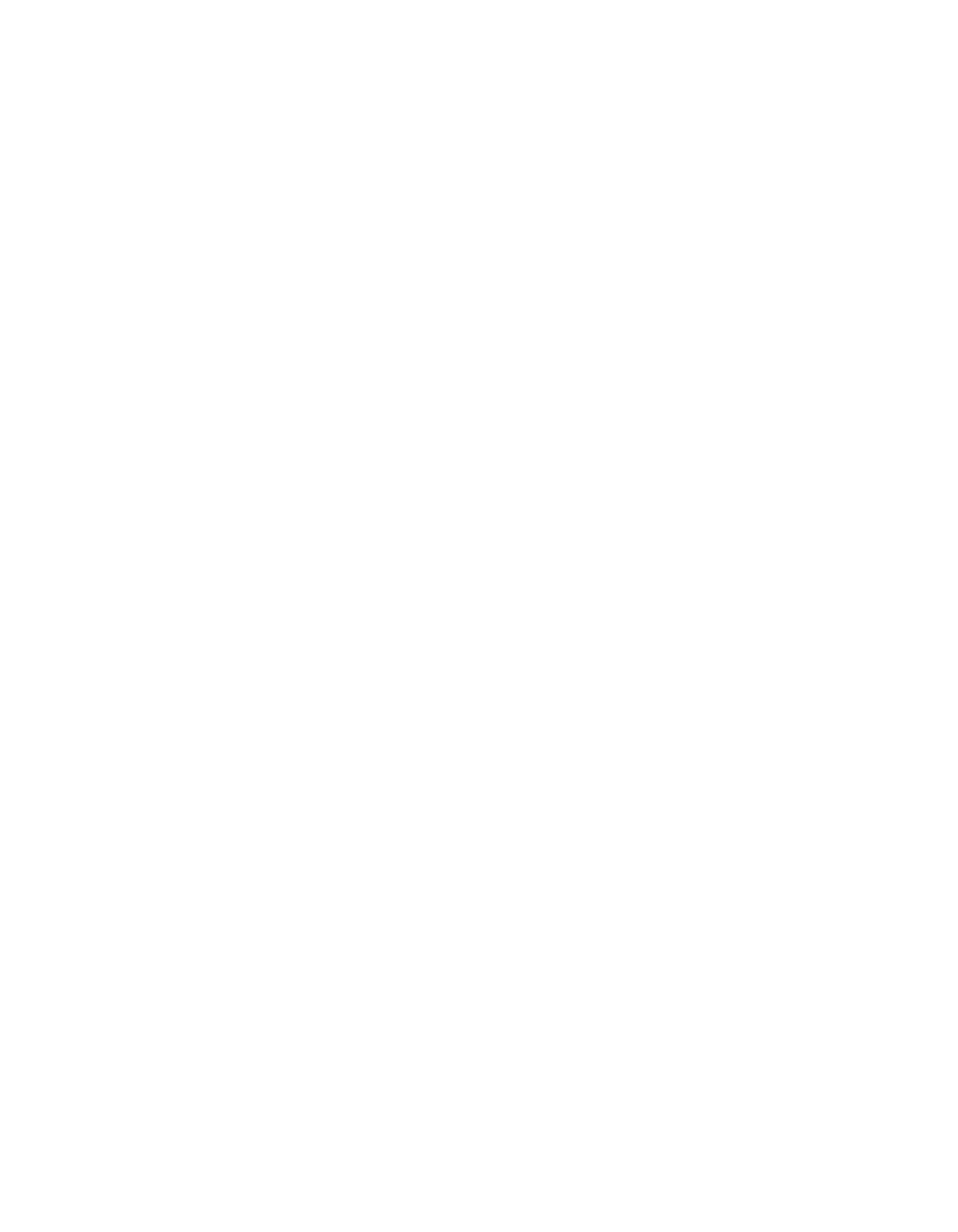## **11 Troubleshooting**

This section contains information on troubleshooting, CE Comments, and a wiring diagram.

## **11.1 Troubleshooting Problems, Possible Causes, and Solutions**

In the event that the instrument appears to function abnormally, this section may help to find and solve the problem. Several possible problem conditions are described along with likely causes and solutions. If a problem arises, please read this section carefully and attempt to understand and solve the problem. If the problem cannot otherwise be solved, contact an Authorized Service Center (see Section [1.4\)](#page-11-0) for assistance. Be sure to have the instrument's model number, serial number, voltage, and problem description available.

| Problem                                                          | Possible Causes and Solutions                                                                                                                                                                                                                                                                                                                                                                                                                          |
|------------------------------------------------------------------|--------------------------------------------------------------------------------------------------------------------------------------------------------------------------------------------------------------------------------------------------------------------------------------------------------------------------------------------------------------------------------------------------------------------------------------------------------|
| Incorrect tempera-<br>ture reading                               | Incorrect R0, ALPHA, DELTA, or BETA parameters. Find the value for R0, AL-<br>PHA, DELTA, and BETA on the Report of Calibration. Reprogram the parameters<br>into the instrument (see Section 6.14, Calibration Parameters). Allow the instrument<br>to stabilize and verify the accuracy of the temperature reading.                                                                                                                                  |
|                                                                  | <b>Controller locked up.</b> The controller may have locked up due to a power surge or<br>other aberration. Initialize the system by performing the Factory Reset Sequence.                                                                                                                                                                                                                                                                            |
|                                                                  | Factory Reset Sequence. Hold "SET" and "EXIT" down at the same time while turn-<br>ing on the instrument. When "BUTTON" is displayed, release "SET" and "EXIT" and<br>immediately press "SET" and "EXIT" again. The instrument displays shows '-init-',<br>the model number, and the firmware version. Each of the controller parameters and<br>calibration constants must be reprogrammed. The values can be found on the Re-<br>port of Calibration. |
| The instrument<br>heats or cools too<br>quickly or too<br>slowly | Incorrect scan and scan rate settings. The scan and scan rate settings may be<br>set to unwanted values. Check the Scan and Scan Rate settings. The scan may be<br>off (if the unit seems to be responding too quickly). The scan may be on with the<br>Scan Rate set low (if unit seems to be responding too slowly).                                                                                                                                 |
|                                                                  | <b>Improper line voltage.</b> Verify that the voltage reading in the bottom of the unit<br>matches the source voltage.                                                                                                                                                                                                                                                                                                                                 |
| Unstable display                                                 | Wait. Allow the instrument to stabilize for a few minutes.                                                                                                                                                                                                                                                                                                                                                                                             |
|                                                                  | <b>Proportional band may be incorrect.</b> Refer to the proportional band on the Report<br>of Calibration.                                                                                                                                                                                                                                                                                                                                             |